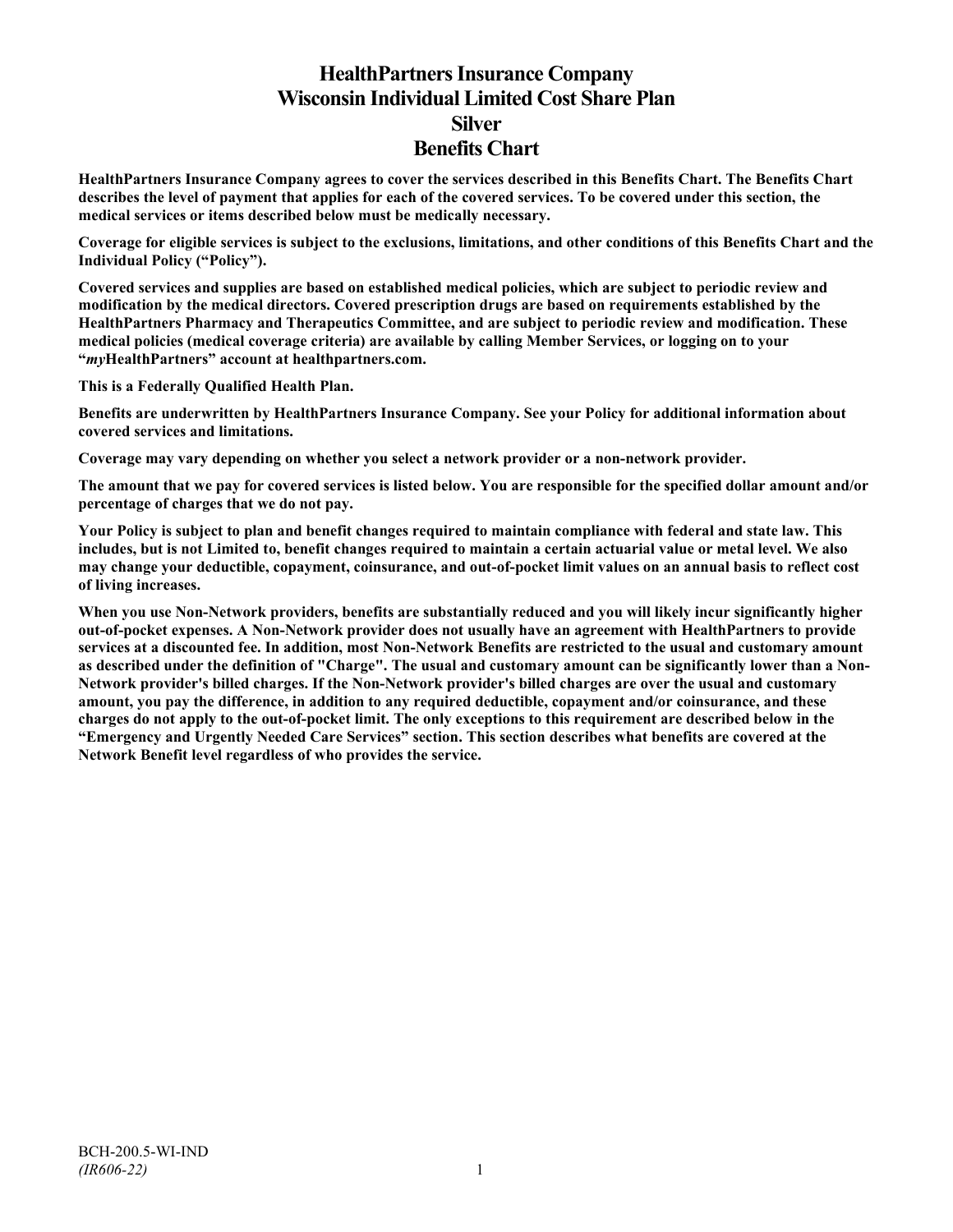# **These definitions apply to the Benefits Chart. They also apply to your Policy.**

| <b>Biosimilar Drug:</b> | A prescription drug, approved by the Food and Drug Administration (FDA), that the FDA has<br>determined is biosimilar to and interchangeable with a biological brand name drug. Biosimilar<br>drugs are not considered generic drugs and are not covered under the generic drug benefit.                                                                                                                                                                                                                                                                                                                                     |
|-------------------------|------------------------------------------------------------------------------------------------------------------------------------------------------------------------------------------------------------------------------------------------------------------------------------------------------------------------------------------------------------------------------------------------------------------------------------------------------------------------------------------------------------------------------------------------------------------------------------------------------------------------------|
| <b>Brand Name Drug:</b> | A prescription drug, approved by the Food and Drug Administration (FDA), that is manufactured,<br>sold or licensed for sale under a trademark by the pharmaceutical company that originally<br>researched and developed the drug. Brand name drugs have the same active-ingredient formula as<br>the generic version of the drug. However, generic drugs are manufactured and sold by other drug<br>manufacturers and are generally not available until after the patent on the brand name drug has<br>expired. A few brand name drugs may be covered at the generic benefit level if this is indicated on<br>the formulary. |
| <b>Calendar Year:</b>   | This is the 12-month period beginning 12:01 A.M. Central Time, on January 1, and ending 12:00<br>A.M. Central Time of the next following December 31.                                                                                                                                                                                                                                                                                                                                                                                                                                                                        |
| Charge:                 | For covered services delivered by a network provider, this is the provider's discounted fee for a<br>given medical/surgical service, procedure or item.                                                                                                                                                                                                                                                                                                                                                                                                                                                                      |
|                         | For covered services delivered by non-network providers, a contracted rate may apply if such<br>arrangement is available to HealthPartners.                                                                                                                                                                                                                                                                                                                                                                                                                                                                                  |
|                         | For the Usual and Customary Charge for covered services delivered by non-network providers,<br>our payment is calculated using one of the following options in the following order, depending on<br>availability: 1) a percentage of the Medicare fee schedule; 2) a comparable schedule if the service<br>is not on the Medicare fee schedule; or 3) a commercially reasonable rate for such service if a fee<br>schedule is not available.                                                                                                                                                                                 |
|                         | The Usual and Customary Charge is the maximum amount allowed that we consider in the<br>calculation of the payment of charges incurred for certain covered services. You must pay for any<br>charges above the usual and customary charge, and they do not apply to the out-of-pocket limit.                                                                                                                                                                                                                                                                                                                                 |
|                         | A charge is incurred for covered ambulatory medical and surgical services, on the date the service<br>or item is provided. A charge is incurred for covered inpatient services, on the date of admission to<br>a hospital. To be covered, a charge must be incurred on or after your effective date and on or<br>before the termination date.                                                                                                                                                                                                                                                                                |
|                         | Copayment/Coinsurance: The specified dollar amount, or percentage, of charges incurred for covered services, which we do<br>not pay, but which you must pay, each time you receive certain medical services, procedures or<br>items. Our payment for those covered services or items begins after the copayment or coinsurance<br>is satisfied. Covered services or items requiring a copayment or coinsurance are specified in this<br>Benefits Chart.                                                                                                                                                                      |
|                         | For services provided by a network provider:                                                                                                                                                                                                                                                                                                                                                                                                                                                                                                                                                                                 |
|                         | An amount which is listed as a flat dollar copayment is applied to a network provider's discounted<br>charges for a given service. However, if the network provider's discounted charges for a service or<br>item is less than the flat dollar copayment, you will pay the network provider's discounted charge.<br>An amount which is listed as a percentage of charges or coinsurance is based on the network<br>provider's discounted charges, calculated at the time the claim is processed, which may include an<br>agreed upon fee schedule rate for case rate or withhold arrangements.                               |
|                         | For services provided by a Non-Network provider:                                                                                                                                                                                                                                                                                                                                                                                                                                                                                                                                                                             |
|                         | Any copayment or coinsurance is applied to the lesser of the provider's charges or the usual and<br>customary charge for a service.                                                                                                                                                                                                                                                                                                                                                                                                                                                                                          |
|                         | A copayment or coinsurance is due at the time a service is provided, or when billed by the<br>provider. The copayment or coinsurance applicable for a scheduled visit with a network provider<br>will be collected for each visit, late cancellation and failed appointment.                                                                                                                                                                                                                                                                                                                                                 |
|                         |                                                                                                                                                                                                                                                                                                                                                                                                                                                                                                                                                                                                                              |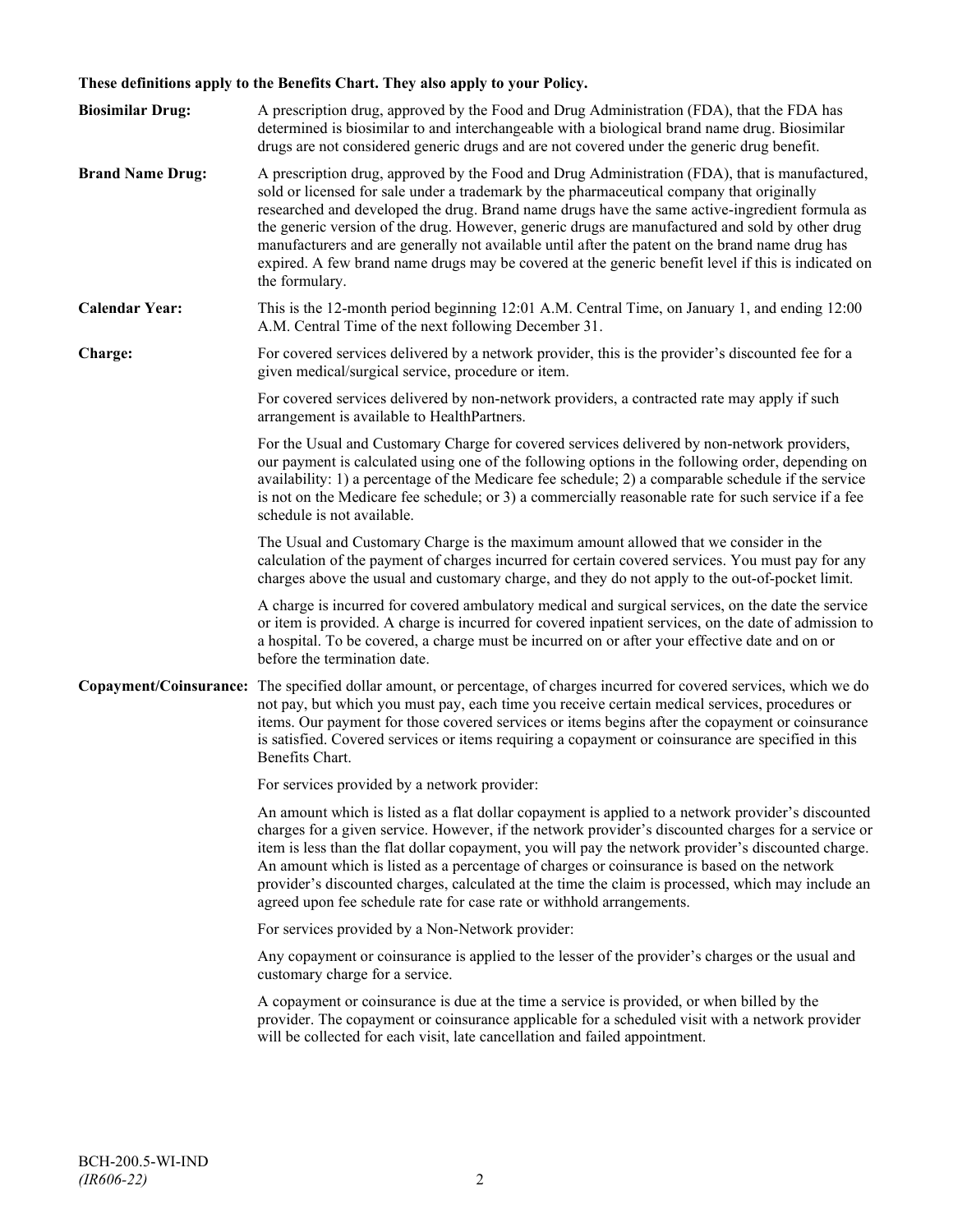| Deductible:                     | The specified dollar amount of charges incurred for covered services, which we do not pay, but an<br>enrollee or a family has to pay first in a calendar year. Our payment for those services or items<br>begins after the deductible is satisfied. For network providers, the amount of the charges that apply<br>to the deductible are based on the network provider's discounted charges, calculated at the time<br>the claim is processed, which may include an agreed upon fee schedule rate for case rate or<br>withhold arrangements. For non-network providers, the amount of charges that apply to the<br>deductible are the lesser of the provider's charges or the usual and customary charge for a service. |
|---------------------------------|-------------------------------------------------------------------------------------------------------------------------------------------------------------------------------------------------------------------------------------------------------------------------------------------------------------------------------------------------------------------------------------------------------------------------------------------------------------------------------------------------------------------------------------------------------------------------------------------------------------------------------------------------------------------------------------------------------------------------|
|                                 | Any amounts paid or reimbursed by a third party, including, but not Limited to: point of service<br>rebates, manufacturer coupons, manufacturer debit cards or other forms of direct reimbursement to<br>an Insured for a product or service, will not apply toward your deductible, to the extent permitted<br>under state and federal law.                                                                                                                                                                                                                                                                                                                                                                            |
|                                 | Your plan has an embedded deductible. This means once a member meets the individual<br>deductible, the plan begins paying benefits for that person. If two or more members of the family<br>meet the family deductible, the plan begins paying benefits for all members of the family,<br>regardless of whether each member has met the individual deductible. However, a member may<br>not contribute more than the individual deductible toward the family deductible.                                                                                                                                                                                                                                                |
|                                 | All services are subject to the deductible unless otherwise indicated below in this Benefits Chart.                                                                                                                                                                                                                                                                                                                                                                                                                                                                                                                                                                                                                     |
| Formulary:                      | This is a current list, which may be revised from time to time, of prescription drugs, medications,<br>equipment and supplies covered by us as indicated in this Benefits Chart which are covered at the<br>highest benefit level. Some drugs on the formulary may require prior authorization to be covered<br>as formulary drugs. The formulary, and information on drugs that require prior authorization, are<br>available by calling Member Services, or logging on to your "myHealthPartners" account at<br>healthpartners.com.                                                                                                                                                                                   |
| <b>Generic Drug:</b>            | A prescription drug, approved by the Food and Drug Administration (FDA), that the FDA has<br>determined is comparable to a brand name drug product in dosage form, strength, route of<br>administration, quality, intended use and documented bioequivalence. Generally, generic drugs<br>cost less than brand name drugs. Some brand name drugs may be covered at the generic drug<br>benefit level if this is indicated on the formulary.                                                                                                                                                                                                                                                                             |
| <b>Indian Health Providers:</b> | These are health care centers operated by Indian Health Service, an Indian Tribe, tribal<br>organization, or an urban Indian organization or through referral under contract health services.                                                                                                                                                                                                                                                                                                                                                                                                                                                                                                                           |
| <b>Non-Formulary Drug:</b>      | This is a prescription drug, approved by the Food and Drug Administration (FDA), that is not on<br>the formulary, is medically necessary and is not investigative or experimental or otherwise<br>excluded under your Policy.                                                                                                                                                                                                                                                                                                                                                                                                                                                                                           |
| <b>Out-of-Pocket Expenses:</b>  | You pay the specified copayments/coinsurance and deductibles applicable for particular services,<br>subject to the out-of-pocket limit described below. These amounts are in addition to the monthly<br>enrollment payments.                                                                                                                                                                                                                                                                                                                                                                                                                                                                                            |
| <b>Out-of-Pocket Limit:</b>     | You pay the copayments/coinsurance and deductibles for covered services, to the individual or<br>family out-of-pocket limit. Thereafter we cover 100% of charges incurred for all other covered<br>services, for the rest of the calendar year. You pay amounts greater than the out-of-pocket limit if<br>you exceed any visits or day limits.                                                                                                                                                                                                                                                                                                                                                                         |
|                                 | Non-Network Benefits above the usual and customary charge (see definition of charge above) do<br>not apply to the out-of-pocket limit.                                                                                                                                                                                                                                                                                                                                                                                                                                                                                                                                                                                  |
|                                 | Non-Network Benefits for transplant surgery do not apply to the out-of-pocket limit.                                                                                                                                                                                                                                                                                                                                                                                                                                                                                                                                                                                                                                    |
|                                 | You are responsible to keep track of the out-of-pocket expenses. Contact our Member Services<br>department for assistance in determining the amount paid by the enrollee for specific eligible<br>services received. Claims for reimbursement under the out-of-pocket limit provisions are subject<br>to the same time limits and provisions described under the "Claims Provisions" section of the<br>Contract.                                                                                                                                                                                                                                                                                                        |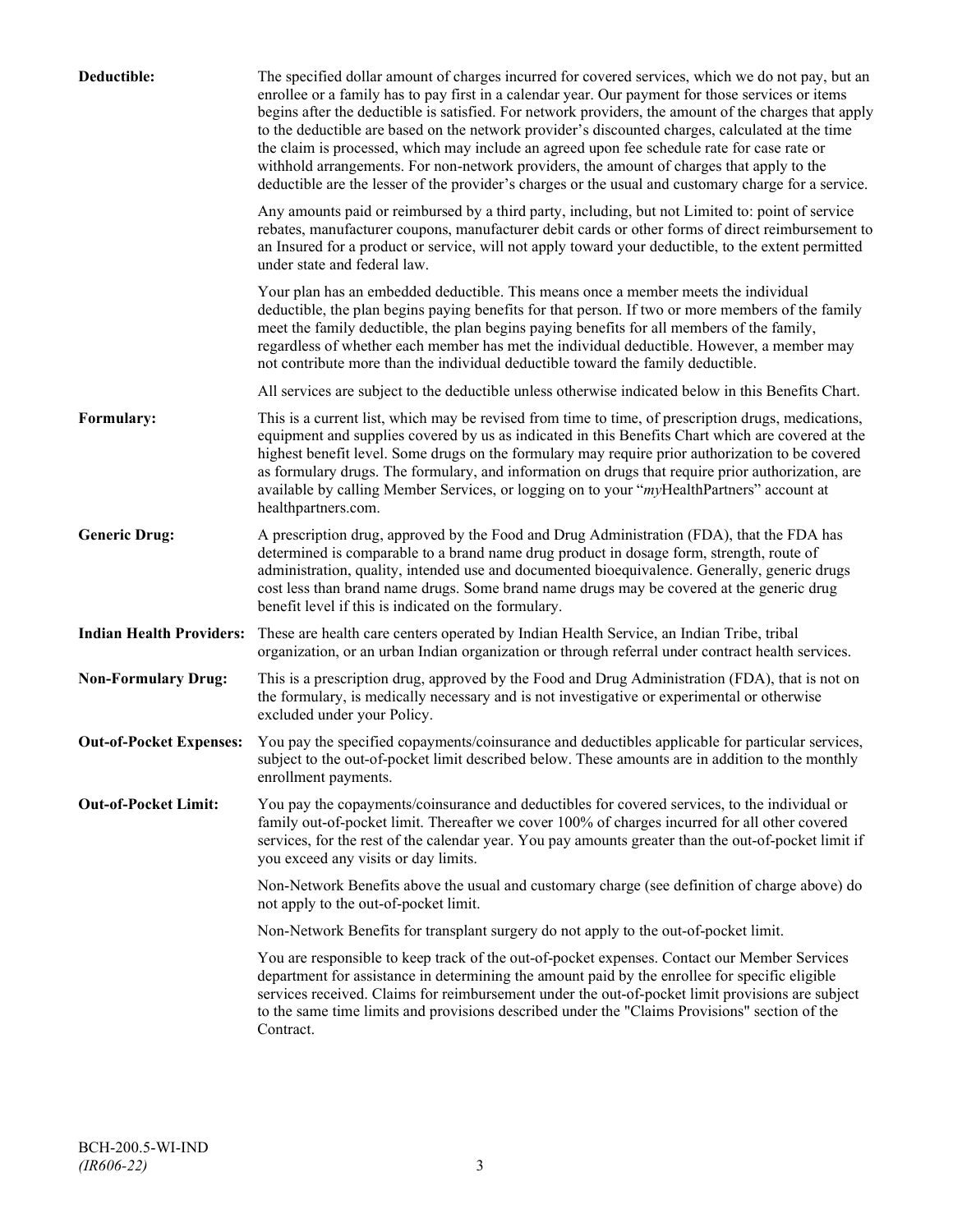|                             | Primary Care Providers: These are providers in the following categories: Family Practice, General Practice, Internal<br>Medicine, Pediatrics, Adolescent Medicine, Adult Medicine and Geriatrics.                                                                                                                                                                                                                                                                                                                                    |
|-----------------------------|--------------------------------------------------------------------------------------------------------------------------------------------------------------------------------------------------------------------------------------------------------------------------------------------------------------------------------------------------------------------------------------------------------------------------------------------------------------------------------------------------------------------------------------|
|                             | Specialty Care Providers: These are providers who are not in the following categories: Family Practice, General Practice,<br>Internal Medicine, Pediatrics, Adolescent Medicine, Adult Medicine and Geriatrics.                                                                                                                                                                                                                                                                                                                      |
| <b>Specialty Drug List:</b> | This is a current list, which may be revised from time to time, of prescription drugs, medications,<br>equipment and supplies, which are typically bio-pharmaceuticals. The purpose of a specialty drug<br>list is to facilitate enhanced monitoring of complex therapies used to treat specific conditions.<br>Specialty drugs are covered by us as indicated in this Benefits Chart. The specialty drug list is<br>available by calling Member Services, or logging on to your "myHealthPartners" account at<br>healthpartners.com |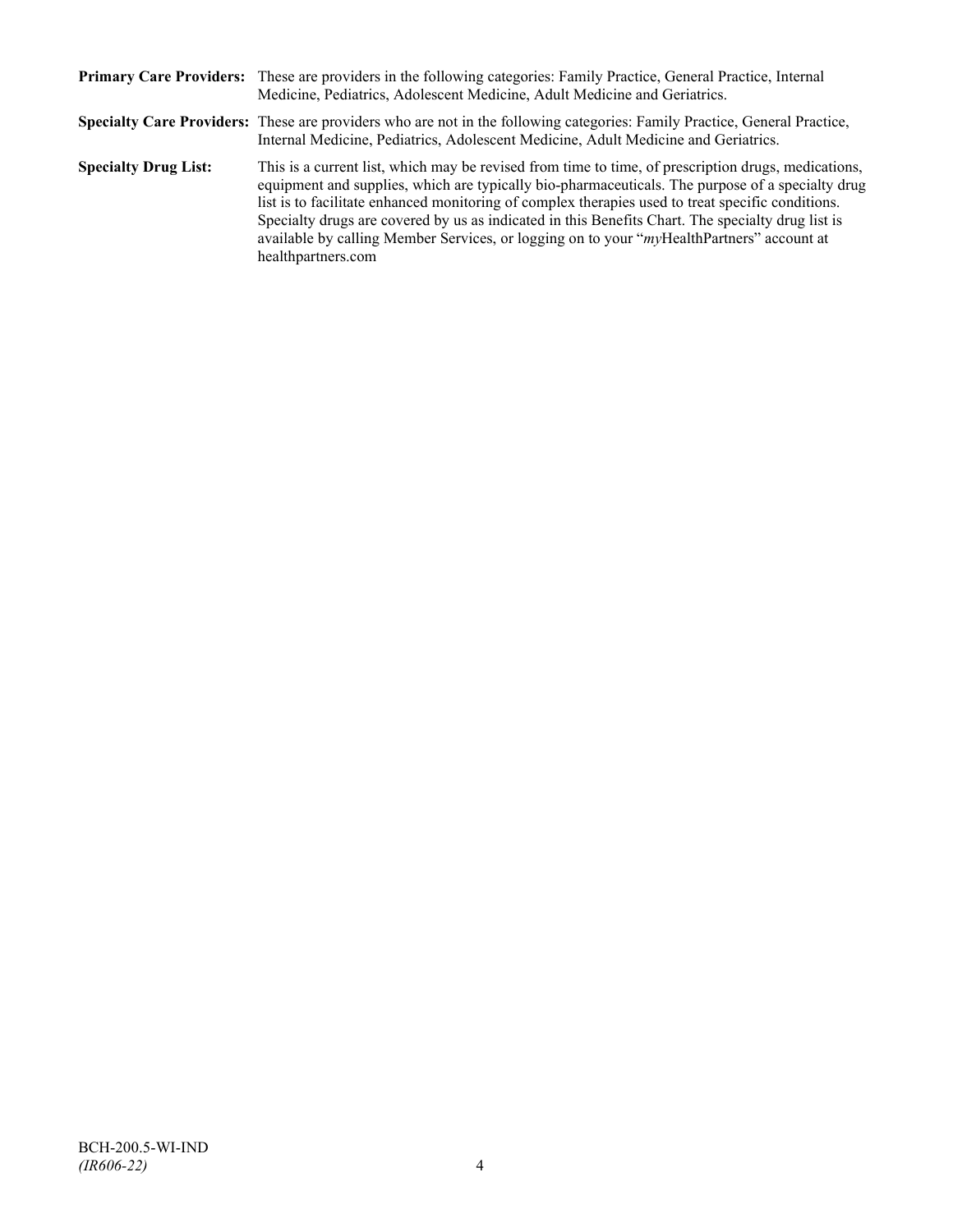### **DEDUCTIBLES AND OUT-OF-POCKET LIMITS**

#### **Individual Calendar Year Deductible**

| <b>Network Benefits</b> | <b>Non-Network Benefits</b> |
|-------------------------|-----------------------------|
| $\frac{1}{2}$ \$7,500   | \$20,000                    |

### **Family Calendar Year Deductible**

| <b>Network Benefits</b> | <b>Non-Network Benefits</b> |
|-------------------------|-----------------------------|
| \$15,000                | \$40,000                    |

Your individual and family deductible amounts may be indexed to allow for changes under Federal rules.

Your Policy has an embedded deductible. This means once you meet the individual deductible, we begin paying benefits. If two or more covered members of the family meet the family deductible, we begin paying benefits for all covered members of the family, regardless of whether each member has met the individual deductible. However, you may not contribute more than the individual deductible amount towards the family deductible.

Separate deductibles must be satisfied under the Network Benefits and Non-Network Benefits.

Any amounts paid or reimbursed by a third party, including but not Limited to: point of service rebates, manufacturer coupons, manufacturer debit cards or other forms of direct reimbursement to an Insured for a product or service, will not apply toward your deductible, to the extent permitted under state and federal law.

### **Individual Calendar Year Out-of-Pocket Limit**

| <b>Network Benefits</b> | <b>Non-Network Benefits</b> |
|-------------------------|-----------------------------|
| \$8,700                 | None.                       |

#### **Family Calendar Year Out-of-Pocket Limit**

| Network Benefits | <b>Non-Network Benefits</b> |
|------------------|-----------------------------|
| \$17,400         | None.                       |

Your individual and family out-of-pocket amounts may be indexed to allow for changes under Federal rules.

Separate Out-of-Pocket Limits must be satisfied under Network Benefits and Non-Network Benefits.

Non-Network Benefits above the usual and customary charge will not apply to the individual or family Out-of-Pocket.

Any amounts paid or reimbursed by a third party, including but not Limited to: point of service rebates, manufacturer coupons, manufacturer debit cards or other forms of direct reimbursement to an Insured for a product or service, will not apply as an outof-pocket expense, to the extent permitted under state and federal law.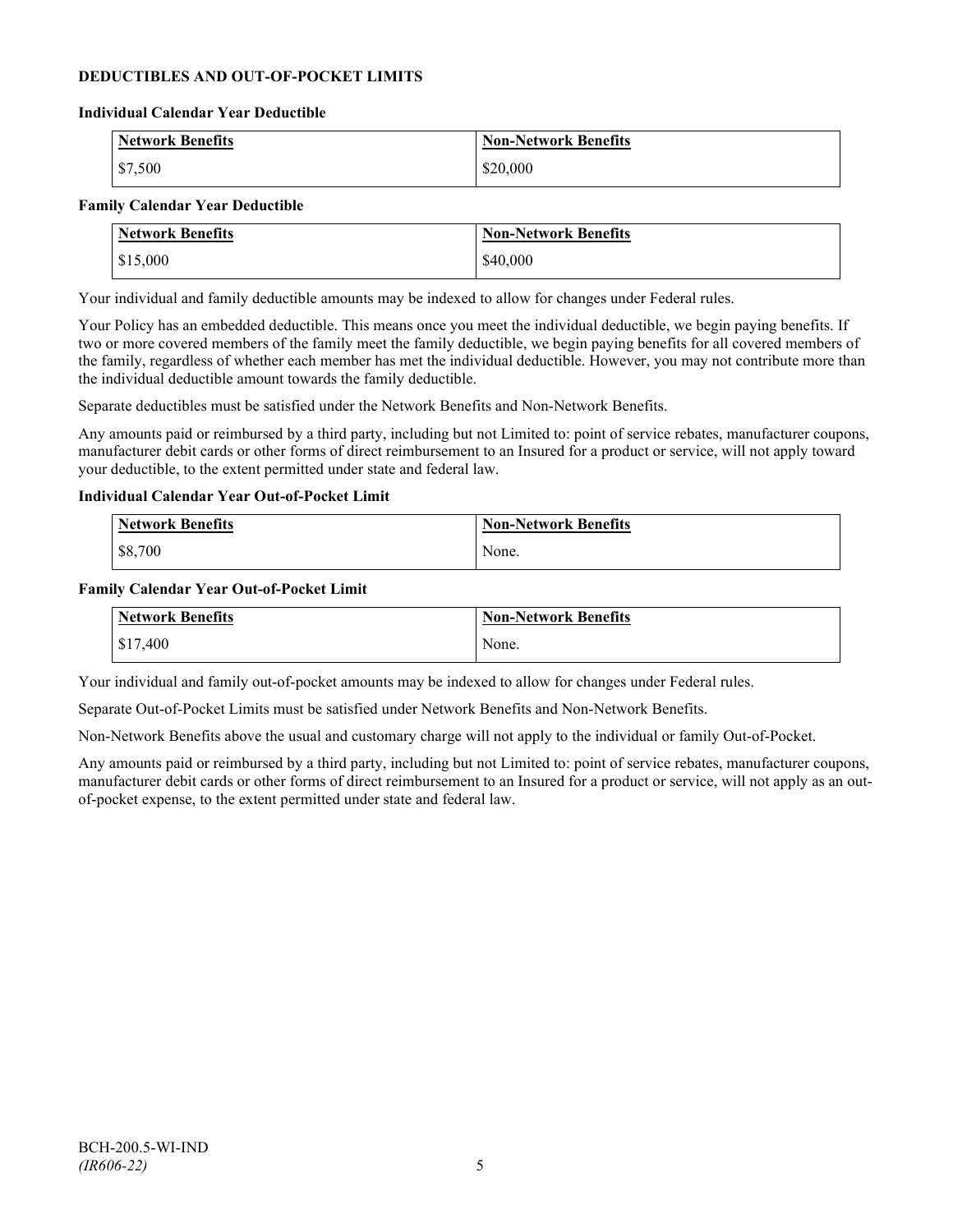### **AMBULANCE AND MEDICAL TRANSPORTATION**

### **Covered Services:**

We cover ambulance and medical transportation for medical emergencies.

We also cover medically necessary, non-emergency transportation if it meets our medical coverage criteria.

Covered services are based on established medical policies, which are subject to periodic review and modification by the medical directors. These medical policies (medical coverage criteria) and applicable prior authorization requirements are available by calling Member Services, or logging on to your "*my*HealthPartners" account a[t healthpartners.com.](http://www.healthpartners.com/)

| <b>Network Benefits</b>                                                                                                          | <b>Non-Network Benefits</b> |
|----------------------------------------------------------------------------------------------------------------------------------|-----------------------------|
| 75% of the charges incurred.                                                                                                     | See Network Benefits.       |
| Services received from Indian Health Providers will be<br>covered at 100% of the charges incurred.<br>Deductible does not apply. |                             |

### **Not Covered:**

See "Services Not Covered" in your Policy.

### **AUTISM SERVICES**

### **Covered Services:**

We cover prior authorized evidence-based intensive-level and non-intensive-level treatment of autism spectrum disorders (autism disorder, Asperger's syndrome or pervasive development disorder not otherwise specified).

Covered services are based on established medical policies, which are subject to periodic review and modification by the medical directors. These medical policies (medical coverage criteria) are available by calling Member Services, or logging on to your "*my*HealthPartners" account at [healthpartners.com.](http://www.healthpartners.com/)

Your network provider will coordinate the prior authorization process for any autism treatment services. You may call Member Services at 952-883-5900 or toll-free at 888-360-0622 if you have any questions or concerns regarding the authorization process.

Please call Member Services at 952-883-5900 or toll-free at 888-360-0622 to request authorization for autism treatment services from a Non-Network provider.

**Intensive-level services for children diagnosed with autism spectrum disorders.** Intensive-level services must begin on or after 2 years of age and end before 9 years of age. Intensive-level services, on average, are services provided for more than 20 hours of treatment per week. (The average number of hours a week is calculated over a 6-month period.)

| <b>Network Benefits</b>                                                                                                                                                                                                                                                                  | <b>Non-Network Benefits</b>                                                                                                                                                                                  |
|------------------------------------------------------------------------------------------------------------------------------------------------------------------------------------------------------------------------------------------------------------------------------------------|--------------------------------------------------------------------------------------------------------------------------------------------------------------------------------------------------------------|
| 100% of the charges incurred, subject to a<br>copayment of \$25 per visit.<br>Deductible does not apply.<br>Services received from Indian Health Providers will be<br>covered at 100% of the charges incurred.<br>Deductible does not apply.<br>Limited to 240 visits per calendar year. | 50% of the charges incurred.<br>Services received from Indian Health Providers will be<br>covered at 100% of the charges incurred.<br>Deductible does not apply.<br>Limited to 240 visits per calendar year. |

The maximum number of visits is combined for Network Benefits and Non-Network Benefits. Visit limits are based on minimum coverage amount available at the time of publication. Additional visits may be available if required due to revised minimum coverage amounts issued by the Office of the Commissioner of Insurance. See our medical coverage criteria for current visit limits.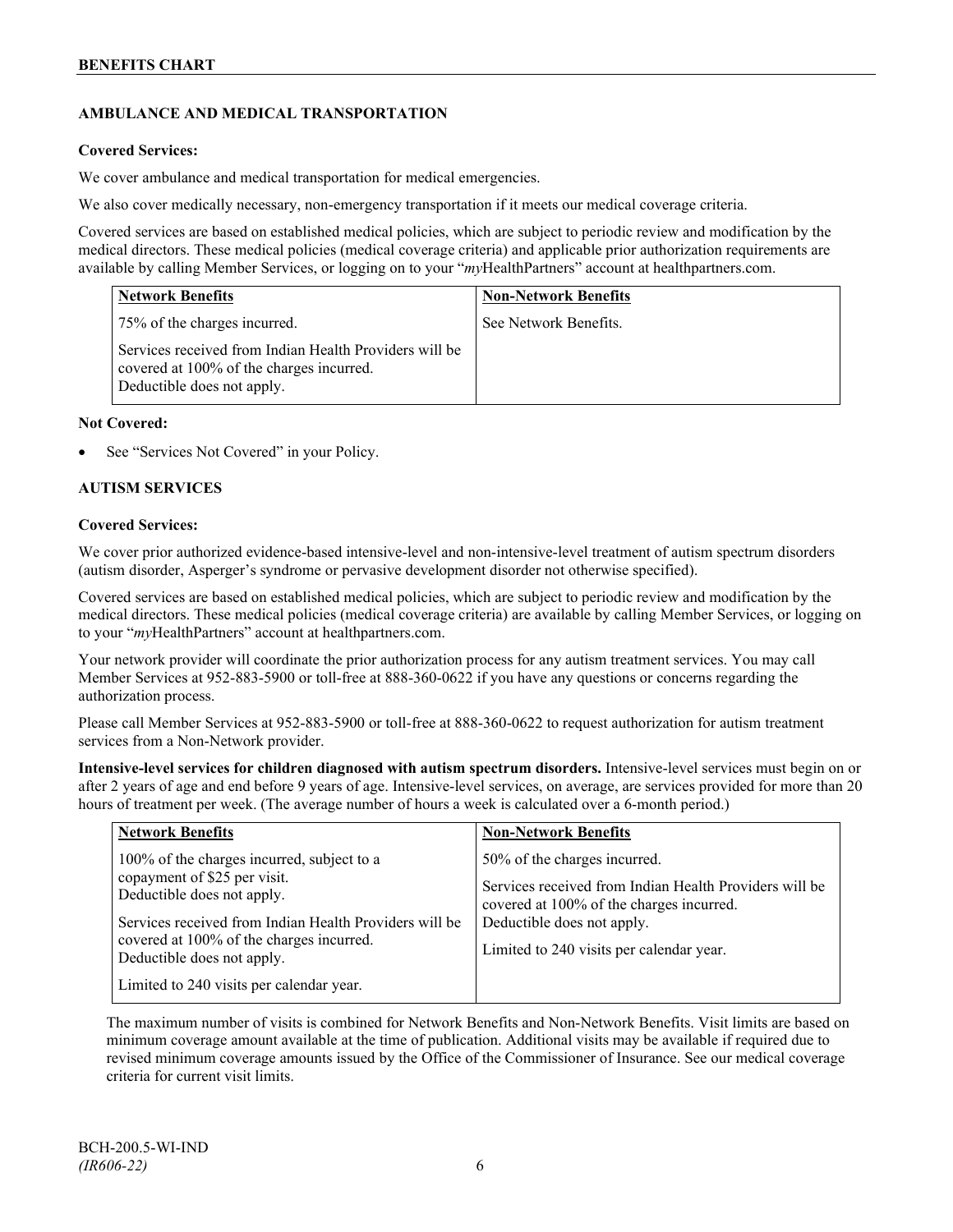### **Intensive-Level Services Lifetime Maximum Benefit**

| <b>Network Benefits</b>                               | <b>Non-Network Benefits</b>                           |
|-------------------------------------------------------|-------------------------------------------------------|
| 4 years of cumulative services under this plan or any | 4 years of cumulative services under this plan or any |
| other plan.                                           | other plan.                                           |

### **Non-intensive-level services for Insureds diagnosed with autism spectrum disorders**

| <b>Network Benefits</b>                                                                                                                                                                                                                                                                  | <b>Non-Network Benefits</b>                                                                                                                                                                                  |
|------------------------------------------------------------------------------------------------------------------------------------------------------------------------------------------------------------------------------------------------------------------------------------------|--------------------------------------------------------------------------------------------------------------------------------------------------------------------------------------------------------------|
| 100% of the charges incurred, subject to a<br>copayment of \$25 per visit.<br>Deductible does not apply.<br>Services received from Indian Health Providers will be<br>covered at 100% of the charges incurred.<br>Deductible does not apply.<br>Limited to 120 visits per calendar year. | 50% of the charges incurred.<br>Services received from Indian Health Providers will be<br>covered at 100% of the charges incurred.<br>Deductible does not apply.<br>Limited to 120 visits per calendar year. |

The maximum number of visits is combined for Network Benefits and Non-Network Benefits. Visit limits are based on minimum coverage amount available at the time of publication. Additional visits may be available if required due to revised minimum coverage amounts issued by the Office of the Commissioner of Insurance. See our medical coverage criteria for current visit limits.

### **Not Covered:**

See "Services Not Covered" in your Policy.

### **BEHAVIORAL HEALTH SERVICES**

### **Covered Services:**

Covered services are based on established medical policies, which are subject to periodic review and modification by the medical directors. These medical policies (medical coverage criteria) are available by calling Member Services, or logging on to your "*my*HealthPartners" account at [healthpartners.com.](http://www.healthpartners.com/)

**Transitional treatment services.** These are services for the treatment of nervous or mental disorders, and substance use disorders which are provided to an Insured in a less restrictive manner than are inpatient hospital services but in a more intensive manner than are outpatient services. Transitional treatment services are services offered by a provider, and certified by the Wisconsin Department of Health Services for each of the following (except the last bulleted item):

- Mental health services for covered adults in a day treatment program.
- Mental health services for covered children in a day hospital treatment program.
- Services for persons with chronic mental illness provided through a community support program.
- Residential treatment programs for dependent covered persons with substance use disorder.
- Substance use disorder services in a day treatment program.
- Services for persons who are experiencing a mental health crisis or who are in a situation likely to turn into a mental health crisis if support is not provided.
- Intensive outpatient programs for the treatment of psychoactive substance use disorders provided in accordance with the patient placement criteria of the American Society of Addiction Medicine.

#### **Mental health services**

We cover services for mental health diagnoses as described in the Diagnostic and Statistical Manual of Mental Disorders – Fifth Edition (DSM 5) (most recent edition).

We provide coverage for mental health treatment ordered by a Wisconsin court under a valid court order that is issued on the basis of a behavioral care evaluation performed by a licensed psychiatrist or doctoral level licensed psychologist, which includes a diagnosis and an individual treatment plan for care in the most appropriate, least restrictive environment. We must be given a copy of the court order and the behavioral care evaluation, and the service must be a covered benefit under your Policy, and the service must be provided by a network provider, or other provider as required by law.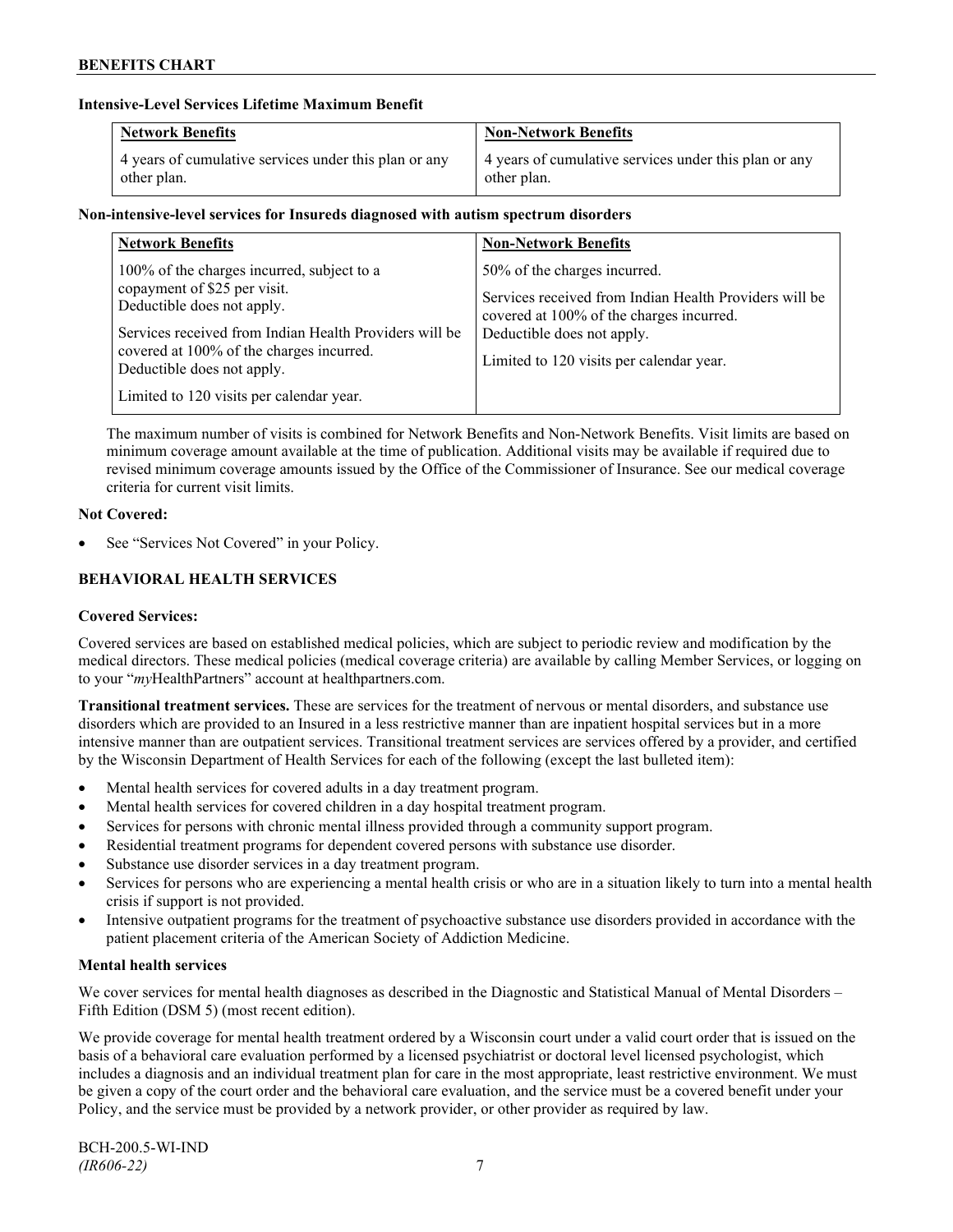### **BENEFITS CHART**

**Outpatient services:** We cover medically necessary outpatient professional mental health services for evaluation, crisis intervention, and treatment of mental health disorders.

A comprehensive diagnostic assessment will be used as the basis for a determination by a mental health professional, concerning the appropriate treatment and the extent of services required.

Outpatient services we cover for a diagnosed mental health condition include the following:

- Individual, group, family and multi-family therapy;
- Medication management provided by a physician, certified nurse practitioner, or physician's assistant;
- Psychological testing services for the purposes of determining the differential diagnoses and treatment planning for patients currently receiving behavioral health services;
- Partial hospitalization services in a licensed hospital or community mental health center;
- Psychotherapy and nursing services provided in the home if authorized by us; and
- Treatment for gender dysphoria.

| <b>Network Benefits</b>                                                                                                                                                                                                                           | <b>Non-Network Benefits</b>                                                                                                                                      |
|---------------------------------------------------------------------------------------------------------------------------------------------------------------------------------------------------------------------------------------------------|------------------------------------------------------------------------------------------------------------------------------------------------------------------|
| 100% of the charges incurred, subject to a<br>copayment of \$25 per visit.<br>Deductible does not apply.<br>For family therapy, only one copayment will be<br>charged, regardless of the number of Insureds primarily<br>involved in the therapy. | 50% of the charges incurred.<br>Services received from Indian Health Providers will be<br>covered at 100% of the charges incurred.<br>Deductible does not apply. |
| Services received from Indian Health Providers will be<br>covered at 100% of the charges incurred.<br>Deductible does not apply.                                                                                                                  |                                                                                                                                                                  |

#### **Group therapy**

| <b>Network Benefits</b>                                                                                                                                                                                                                      | <b>Non-Network Benefits</b>                                                                                                                                      |
|----------------------------------------------------------------------------------------------------------------------------------------------------------------------------------------------------------------------------------------------|------------------------------------------------------------------------------------------------------------------------------------------------------------------|
| 100% of the charges incurred, subject to a<br>copayment of \$15 per visit.<br>Deductible does not apply.<br>Services received from Indian Health Providers will be<br>covered at 100% of the charges incurred.<br>Deductible does not apply. | 50% of the charges incurred.<br>Services received from Indian Health Providers will be<br>covered at 100% of the charges incurred.<br>Deductible does not apply. |

**Inpatient services, including mental health residential treatment services:** We cover the following:

- Medically necessary inpatient services in a hospital or licensed residential treatment facility and professional services for treatment of mental health disorders. Medical stabilization is covered under inpatient hospital services in the "Hospital and Skilled Nursing Facility Services" section.
- Medically necessary mental health residential treatment service. This care must be authorized by us and provided by a hospital or residential behavioral health treatment facility licensed by the local state or Department of Health and Human Services. Services not covered under this benefit include halfway houses, group homes, extended care facilities, shelter services, correctional services, detention services, group residential services, foster care services and wilderness programs.

| <b>Network Benefits</b>                                                                                                          | <b>Non-Network Benefits</b>                                                                                                      |
|----------------------------------------------------------------------------------------------------------------------------------|----------------------------------------------------------------------------------------------------------------------------------|
| 75% of the charges incurred.                                                                                                     | 50% of the charges incurred.                                                                                                     |
| Services received from Indian Health Providers will be<br>covered at 100% of the charges incurred.<br>Deductible does not apply. | Services received from Indian Health Providers will be<br>covered at 100% of the charges incurred.<br>Deductible does not apply. |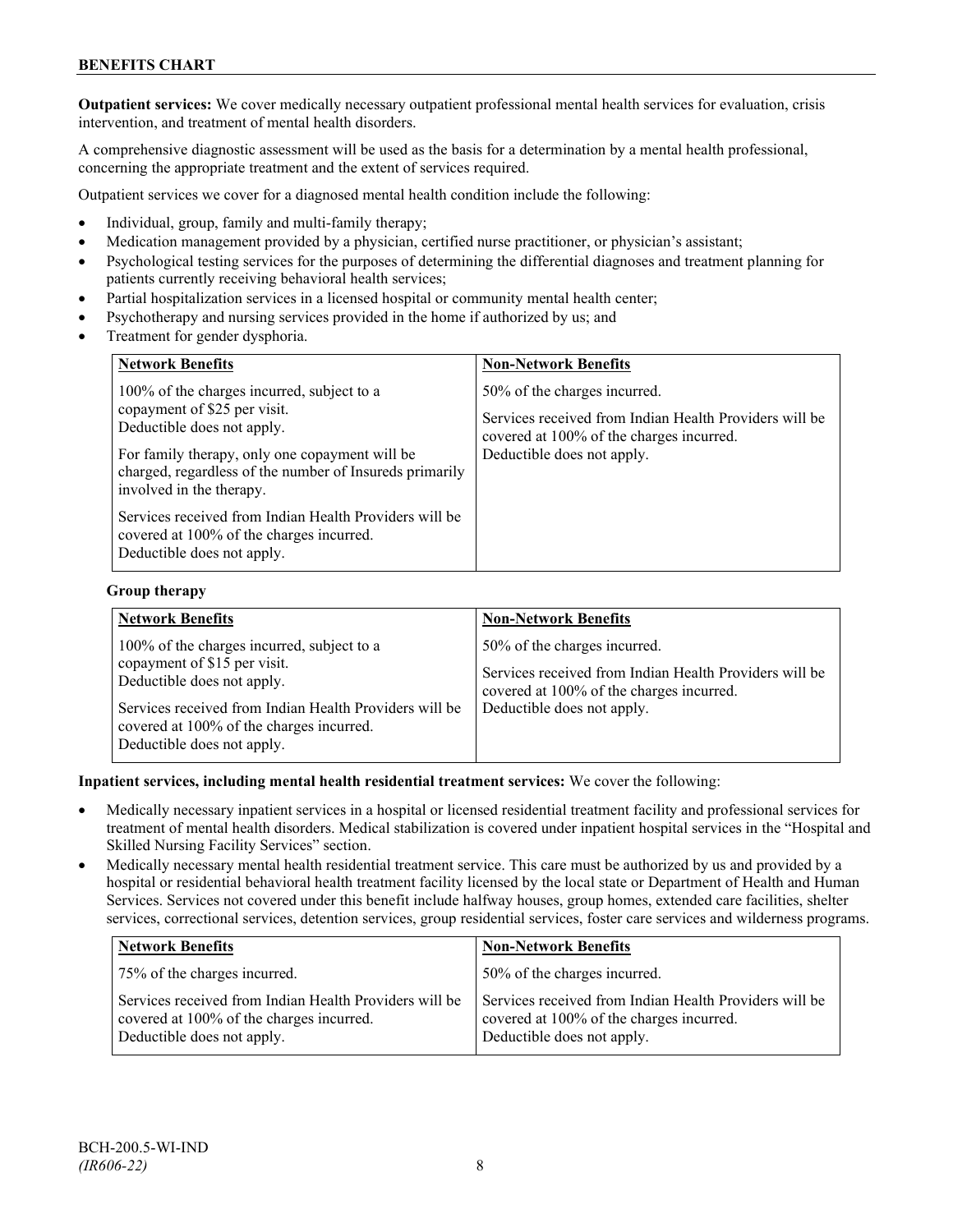**Transitional treatment services:** We cover transitional treatment services described above for treatment of mental and nervous disorders**.**

| <b>Network Benefits</b>                                                                                                                                                                                                                      | <b>Non-Network Benefits</b>                                                                                                                                      |
|----------------------------------------------------------------------------------------------------------------------------------------------------------------------------------------------------------------------------------------------|------------------------------------------------------------------------------------------------------------------------------------------------------------------|
| 100% of the charges incurred, subject to a<br>copayment of \$25 per visit.<br>Deductible does not apply.<br>Services received from Indian Health Providers will be<br>covered at 100% of the charges incurred.<br>Deductible does not apply. | 50% of the charges incurred.<br>Services received from Indian Health Providers will be<br>covered at 100% of the charges incurred.<br>Deductible does not apply. |

### **Substance use disorder (SUD) treatment services**

We cover medically necessary services for assessments by a licensed alcohol and drug counselor and treatment of substance use disorders as defined in the latest edition of the DSM 5.

**Outpatient services:** We cover medically necessary outpatient professional services for diagnosis and treatment of substance use disorders. Substance use disorder treatment services must be provided by a program licensed by the local Department of Health Services.

Outpatient services we cover for a diagnosed substance use disorder include the following:

- Individual, group, family, and multi-family therapy provided in an office setting; and
- Opiate replacement therapy including methadone and buprenorphine treatment.

| <b>Network Benefits</b>                                                                                                                                                                                                                      | <b>Non-Network Benefits</b>                                                                                                                                      |
|----------------------------------------------------------------------------------------------------------------------------------------------------------------------------------------------------------------------------------------------|------------------------------------------------------------------------------------------------------------------------------------------------------------------|
| 100% of the charges incurred, subject to a<br>copayment of \$25 per visit.<br>Deductible does not apply.<br>Services received from Indian Health Providers will be<br>covered at 100% of the charges incurred.<br>Deductible does not apply. | 50% of the charges incurred.<br>Services received from Indian Health Providers will be<br>covered at 100% of the charges incurred.<br>Deductible does not apply. |

**Inpatient services:** We cover the following:

- Medically necessary inpatient services in a hospital or a licensed residential primary treatment center.
- Services provided in a hospital that is licensed by the local state and accredited by Medicare; and
- Detoxification services in a hospital or community detoxification facility if it is licensed by the local Department of Health Services.

| <b>Network Benefits</b>                                                                                                          | <b>Non-Network Benefits</b>                                                                                                      |
|----------------------------------------------------------------------------------------------------------------------------------|----------------------------------------------------------------------------------------------------------------------------------|
| 75% of the charges incurred.                                                                                                     | 50% of the charges incurred.                                                                                                     |
| Services received from Indian Health Providers will be<br>covered at 100% of the charges incurred.<br>Deductible does not apply. | Services received from Indian Health Providers will be<br>covered at 100% of the charges incurred.<br>Deductible does not apply. |

**Transitional treatment services:** We cover transitional treatment services described above for treatment of substance use disorder.

| <b>Network Benefits</b>                                                                                                                                                                                                                      | <b>Non-Network Benefits</b>                                                                                                                                      |
|----------------------------------------------------------------------------------------------------------------------------------------------------------------------------------------------------------------------------------------------|------------------------------------------------------------------------------------------------------------------------------------------------------------------|
| 100% of the charges incurred, subject to a<br>copayment of \$25 per visit.<br>Deductible does not apply.<br>Services received from Indian Health Providers will be<br>covered at 100% of the charges incurred.<br>Deductible does not apply. | 50% of the charges incurred.<br>Services received from Indian Health Providers will be<br>covered at 100% of the charges incurred.<br>Deductible does not apply. |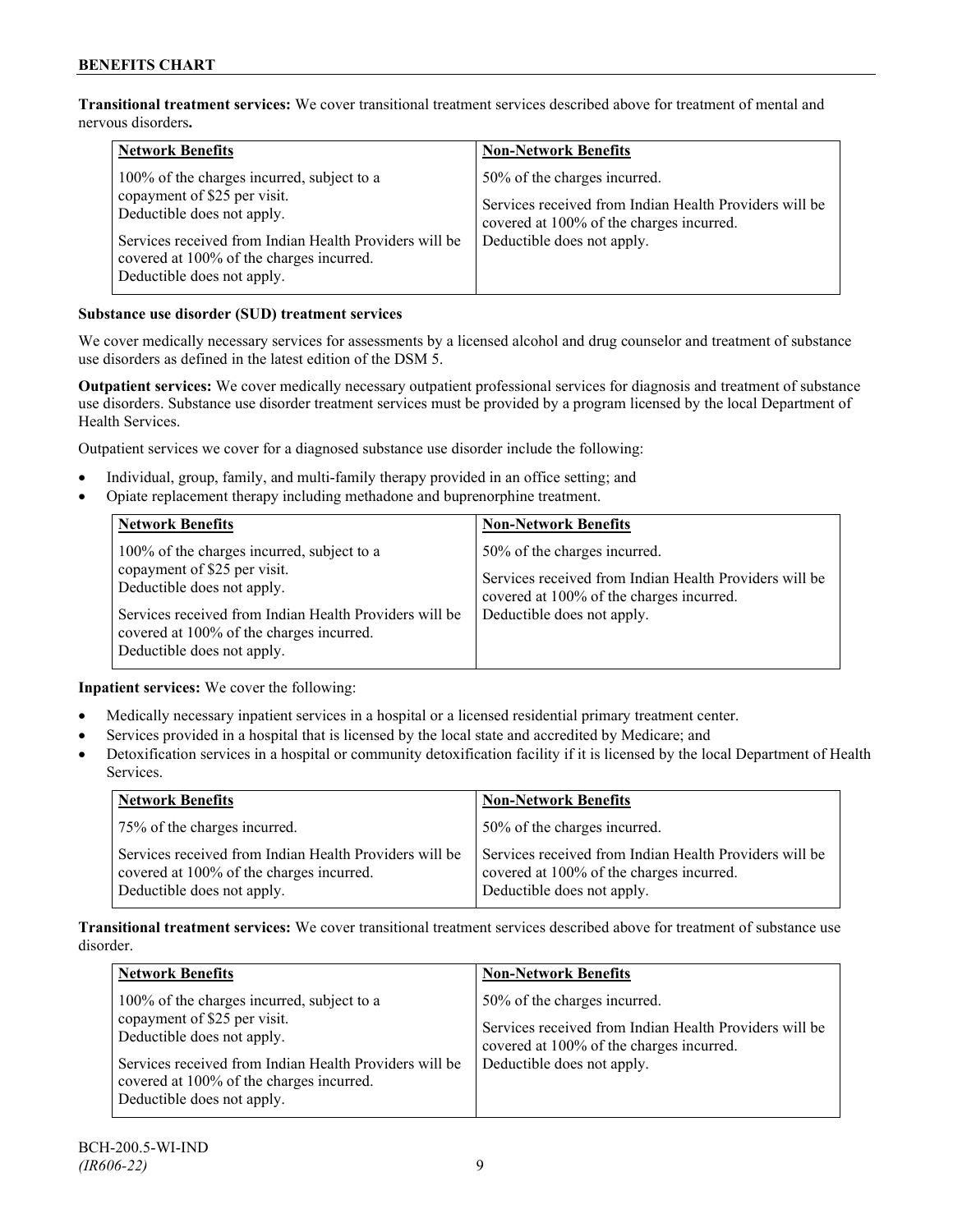### **BENEFITS CHART**

**Out of area services for Wisconsin students:** If a dependent child is a student located in a school in Wisconsin, but outside of our service area, we cover mental health and substance use disorder services as required under Wisconsin Statute 609.655.

- The student may have a clinical assessment from a local, non-network mental health or substance use disorder treatment provider at the network benefit level when prior authorized by us.
- If outpatient services are recommended in the clinical assessment, five outpatient visits from a non-network provider will be covered at the network benefit level.
- Our Medical Director will determine the need for continuing treatment by the non-network provider; additional visits may be approved.
- Coverage for the outpatient services will not be provided if the recommended treatment would keep the student from attending school on a regular basis or if the student is no longer attending the school full-time.

This benefit is subject to the limitations shown in this "Behavioral Health Services" section.

| <b>Network Benefits</b>                                                                                                                                                                                                                      | <b>Non-Network Benefits</b>                                                                                                                                      |
|----------------------------------------------------------------------------------------------------------------------------------------------------------------------------------------------------------------------------------------------|------------------------------------------------------------------------------------------------------------------------------------------------------------------|
| 100% of the charges incurred, subject to a<br>copayment of \$25 per visit.<br>Deductible does not apply.<br>Services received from Indian Health Providers will be<br>covered at 100% of the charges incurred.<br>Deductible does not apply. | 50% of the charges incurred.<br>Services received from Indian Health Providers will be<br>covered at 100% of the charges incurred.<br>Deductible does not apply. |

A dependent child enrolled in a school outside of Wisconsin in not eligible for the benefit.

### **Not Covered:**

See "Services Not Covered" in your Policy.

### **CHIROPRACTIC SERVICES**

### **Covered Services:**

We cover chiropractic services for rehabilitative care. Chiropractic services are adjustments to any abnormal articulations of the human body, especially those of the spinal column, for the purpose of giving freedom of action to impinged nerves that may cause pain or deranged function.

Massage therapy which is performed in conjunction with other treatment/modalities by a chiropractor, is part of a prescribed treatment plan and is not billed separately is covered.

| <b>Network Benefits</b>                                                                                                                                                                                                                      | <b>Non-Network Benefits</b>                                                                                                                                      |
|----------------------------------------------------------------------------------------------------------------------------------------------------------------------------------------------------------------------------------------------|------------------------------------------------------------------------------------------------------------------------------------------------------------------|
| 100% of the charges incurred, subject to a<br>copayment of \$50 per visit.<br>Deductible does not apply.<br>Services received from Indian Health Providers will be<br>covered at 100% of the charges incurred.<br>Deductible does not apply. | 50% of the charges incurred.<br>Services received from Indian Health Providers will be<br>covered at 100% of the charges incurred.<br>Deductible does not apply. |

#### **Not Covered:**

- Massage therapy for the purpose of comfort or convenience of the Insured.
- See "Services Not Covered" in your Policy.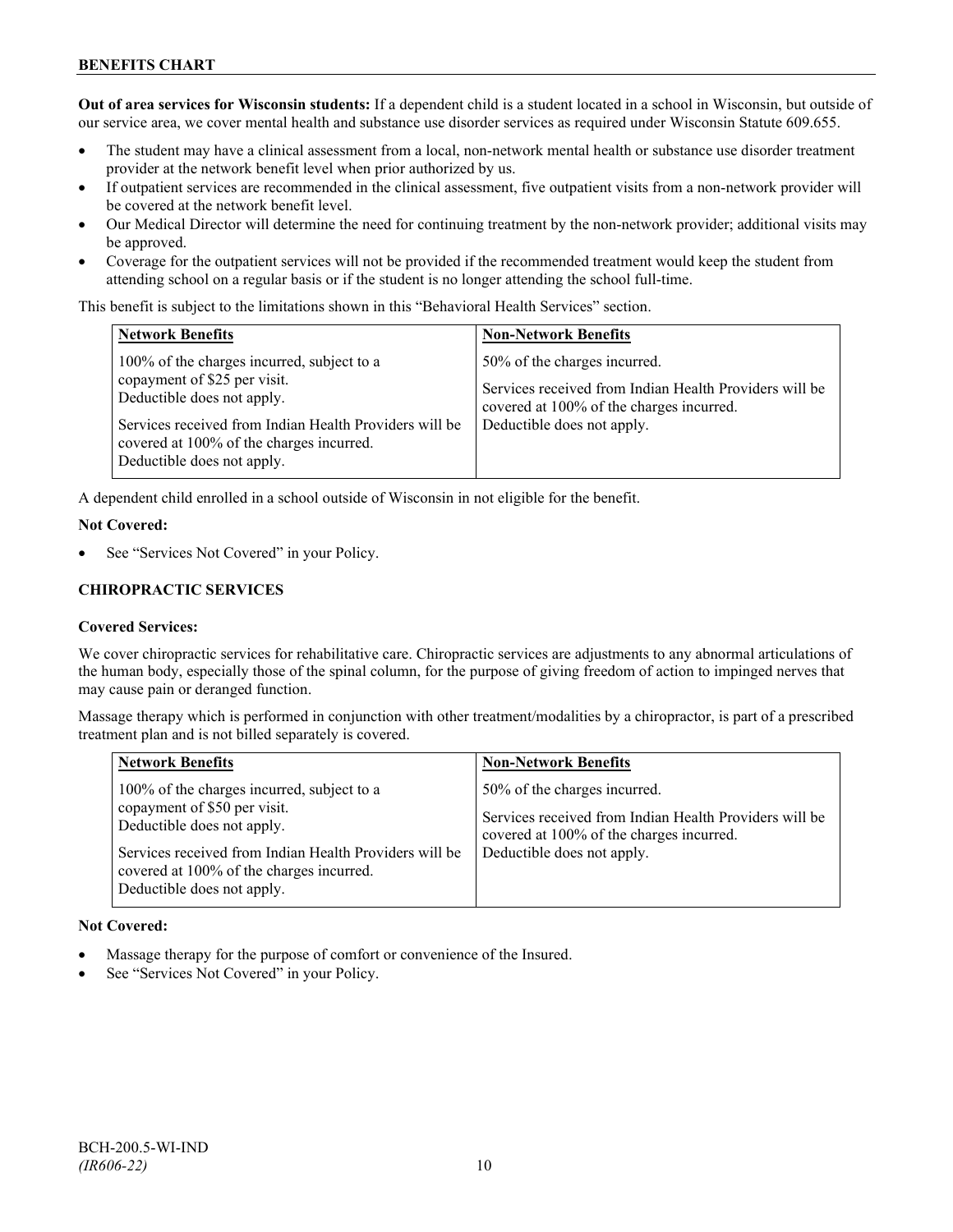### **CLINICAL TRIALS**

### **Covered Services:**

We cover certain routine services if you participate in a Phase I, Phase II, Phase III or Phase IV approved clinical trial that is conducted in relation to the prevention, detection, or treatment of cancer or other life-threatening disease or condition as defined in the Affordable Care Act. Approved clinical trials include (1) federally funded trials when the study or investigation is approved or funded by any of the federal agencies defined in the Public Health Services Act, section 2709 (d) (1) (A); (2) the study or investigation is conducted under an investigational new drug application reviewed by the Food and Drug Administration; and (3) the study or investigation is a drug trial that is exempt from having such an investigational new drug application. We cover routine patient costs for services that would be eligible under the Policy and this Benefits Chart if the service were provided outside of a clinical trial.

| <b>Network Benefits</b>                               | <b>Non-Network Benefits</b>                           |
|-------------------------------------------------------|-------------------------------------------------------|
| Coverage level is same as corresponding Network       | Coverage level is same as corresponding Non-Network   |
| Benefits, depending on type of service provided, such | Benefits, depending on type of service provided, such |
| as Office Visits for Illness or Injury, Inpatient or  | as Office Visits for Illness or Injury, Inpatient or  |
| <b>Outpatient Hospital Services.</b>                  | <b>Outpatient Hospital Services.</b>                  |

### **Not Covered:**

- The investigative or experimental item, device or service itself.
- Items or services that are provided solely to satisfy data collection and analysis needs and that are not used in the direct clinical management of the patient.
- A service that is clearly inconsistent with widely accepted and established standards of care for a particular diagnosis.
- See "Services Not Covered" in your Policy.

### **DENTAL SERVICES**

### **Covered Services:**

We cover services as described below.

**Accidental dental services:** We cover services dentally necessary to treat and restore damage done to sound, natural, unrestored teeth as a result of an accidental injury. Coverage is for damage caused by external trauma to face and mouth only, not for cracked or broken teeth, which result from biting or chewing. We cover restorations, root canals, crowns and replacement of teeth lost that are directly related to the accident in which the Insured was involved. We cover initial exams, xrays and palliative treatment including extractions, and other oral surgical procedures directly related to the accident. Subsequent treatment must be initiated within the specified time-frame and must be directly related to the accident. We do not cover restoration and replacement of teeth that are not "sound and natural" at the time of the accident.

Subsequent treatment must be initiated within the specified time-frame and must be directly related to the accident. We do not cover restoration and replacement of teeth that are not "sound and natural" at the time of the accident.

Full mouth rehabilitation to correct occlusion (bite) and malocclusion (misaligned teeth not due to the accident) are not covered.

When an implant-supported dental prosthetic treatment is pursued, benefits are Limited to the amount that would be paid toward the placement of a removable dental prosthetic appliance that could be used in the absence of implant treatment.

| Network Benefits                                                                                                                 | <b>Non-Network Benefits</b> |
|----------------------------------------------------------------------------------------------------------------------------------|-----------------------------|
| 75% of the charges incurred.                                                                                                     | No coverage.                |
| Services received from Indian Health Providers will be<br>covered at 100% of the charges incurred.<br>Deductible does not apply. |                             |

For all accidental dental services, treatment and/or restoration must be initiated within six months of the date of the injury. Coverage is Limited to the initial course of treatment and/or initial restoration. Services must be provided within twentyfour months of the date of injury to be covered.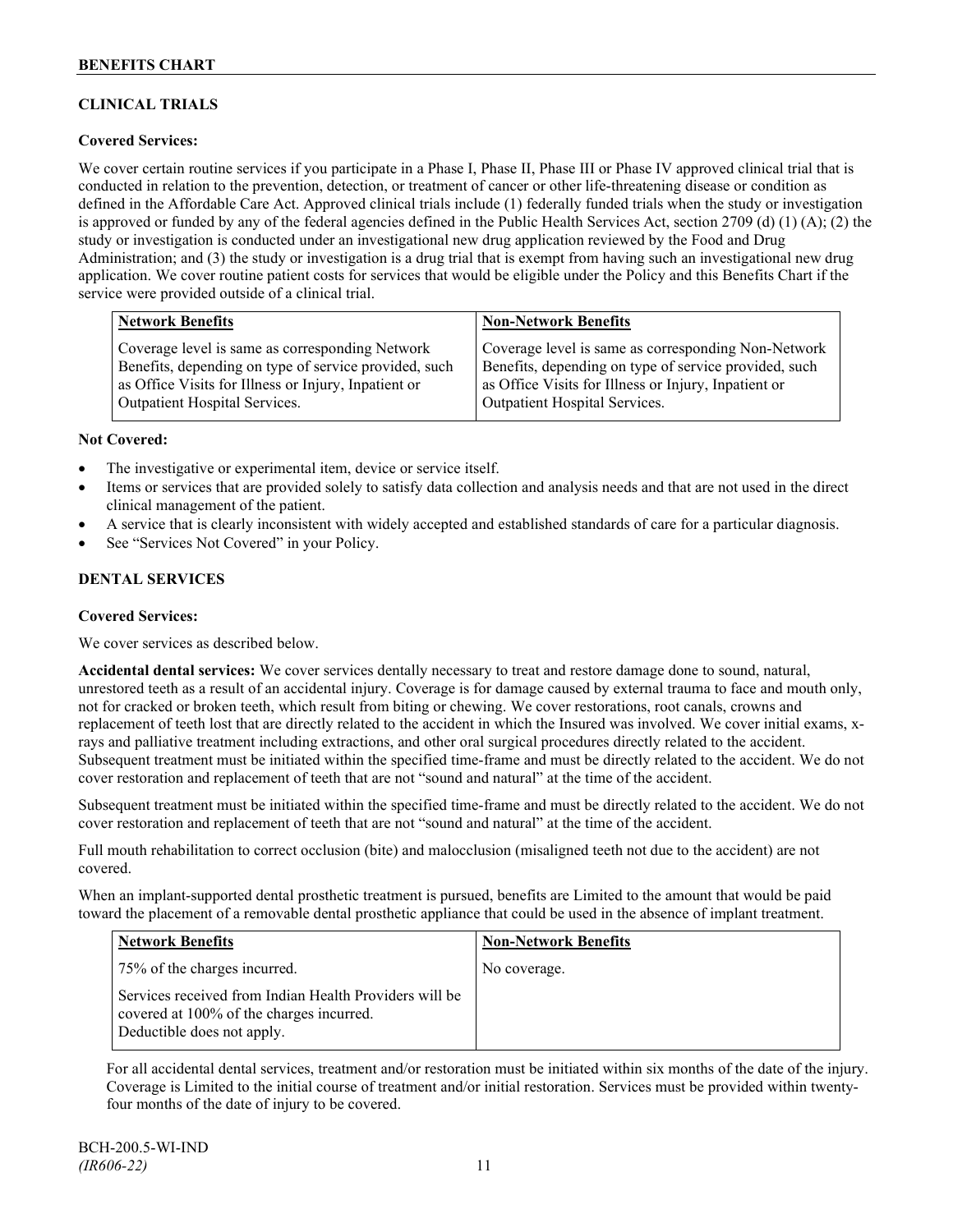### **Medical referral dental services**

**Medically necessary outpatient dental services:** We cover medically necessary outpatient dental services. Coverage is Limited to dental services required for treatment of an underlying medical condition, e.g., removal of teeth to complete radiation treatment for cancer of the jaw, cysts and lesions.

| <b>Network Benefits</b>                                                                                                          | <b>Non-Network Benefits</b>                                                                                                      |
|----------------------------------------------------------------------------------------------------------------------------------|----------------------------------------------------------------------------------------------------------------------------------|
| 75% of the charges incurred.                                                                                                     | 50% of the charges incurred.                                                                                                     |
| Services received from Indian Health Providers will be<br>covered at 100% of the charges incurred.<br>Deductible does not apply. | Services received from Indian Health Providers will be<br>covered at 100% of the charges incurred.<br>Deductible does not apply. |

**Medically necessary hospitalization and anesthesia for dental care:** We cover medically necessary hospitalization and anesthesia for dental care. This is Limited to charges incurred by an Insured who: (1) is a child under age 5; (2) is severely disabled; (3) has a medical condition, and requires hospitalization or general anesthesia for dental care treatment; or (4) is a child between ages 5 and 12 and care in dental offices has been attempted unsuccessfully and usual methods of behavior modification have not been successful, or when extensive amounts of restorative care, exceeding 4 appointments, are required.

Coverage is Limited to facility and anesthesia charges. Oral surgeon/dentist professional fees are not covered. The following are examples, though not all-inclusive, of medical conditions which may require hospitalization for dental services: severe asthma, severe airway obstruction or hemophilia. Hospitalization required due to the behavior of the Insured or due to the extent of the dental procedure is not covered.

| <b>Network Benefits</b>                                                                                                          | <b>Non-Network Benefits</b>                                                                                                      |
|----------------------------------------------------------------------------------------------------------------------------------|----------------------------------------------------------------------------------------------------------------------------------|
| 75% of the charges incurred.                                                                                                     | 50% of the charges incurred.                                                                                                     |
| Services received from Indian Health Providers will be<br>covered at 100% of the charges incurred.<br>Deductible does not apply. | Services received from Indian Health Providers will be<br>covered at 100% of the charges incurred.<br>Deductible does not apply. |

**Medical complications of dental care:** We cover medical complications of dental care. Treatment must be medically necessary care and related to medical complications of non-covered dental care, including complications of the head, neck, or substructures.

| <b>Network Benefits</b>                                                                                                          | <b>Non-Network Benefits</b>                                                                                                      |
|----------------------------------------------------------------------------------------------------------------------------------|----------------------------------------------------------------------------------------------------------------------------------|
| 75% of the charges incurred.                                                                                                     | 50% of the charges incurred.                                                                                                     |
| Services received from Indian Health Providers will be<br>covered at 100% of the charges incurred.<br>Deductible does not apply. | Services received from Indian Health Providers will be<br>covered at 100% of the charges incurred.<br>Deductible does not apply. |

**Oral surgery:** We cover oral surgery. Coverage is Limited to treatment of medical conditions requiring oral surgery, such as treatment of oral neoplasm, non-dental cysts, fracture of the jaw, trauma of the mouth and jaw, and any other oral surgery procedures provided as medically necessary dental services.

| <b>Network Benefits</b>                                                                                                          | <b>Non-Network Benefits</b>                                                                                                      |
|----------------------------------------------------------------------------------------------------------------------------------|----------------------------------------------------------------------------------------------------------------------------------|
| 75% of the charges incurred.                                                                                                     | 50% of the charges incurred.                                                                                                     |
| Services received from Indian Health Providers will be<br>covered at 100% of the charges incurred.<br>Deductible does not apply. | Services received from Indian Health Providers will be<br>covered at 100% of the charges incurred.<br>Deductible does not apply. |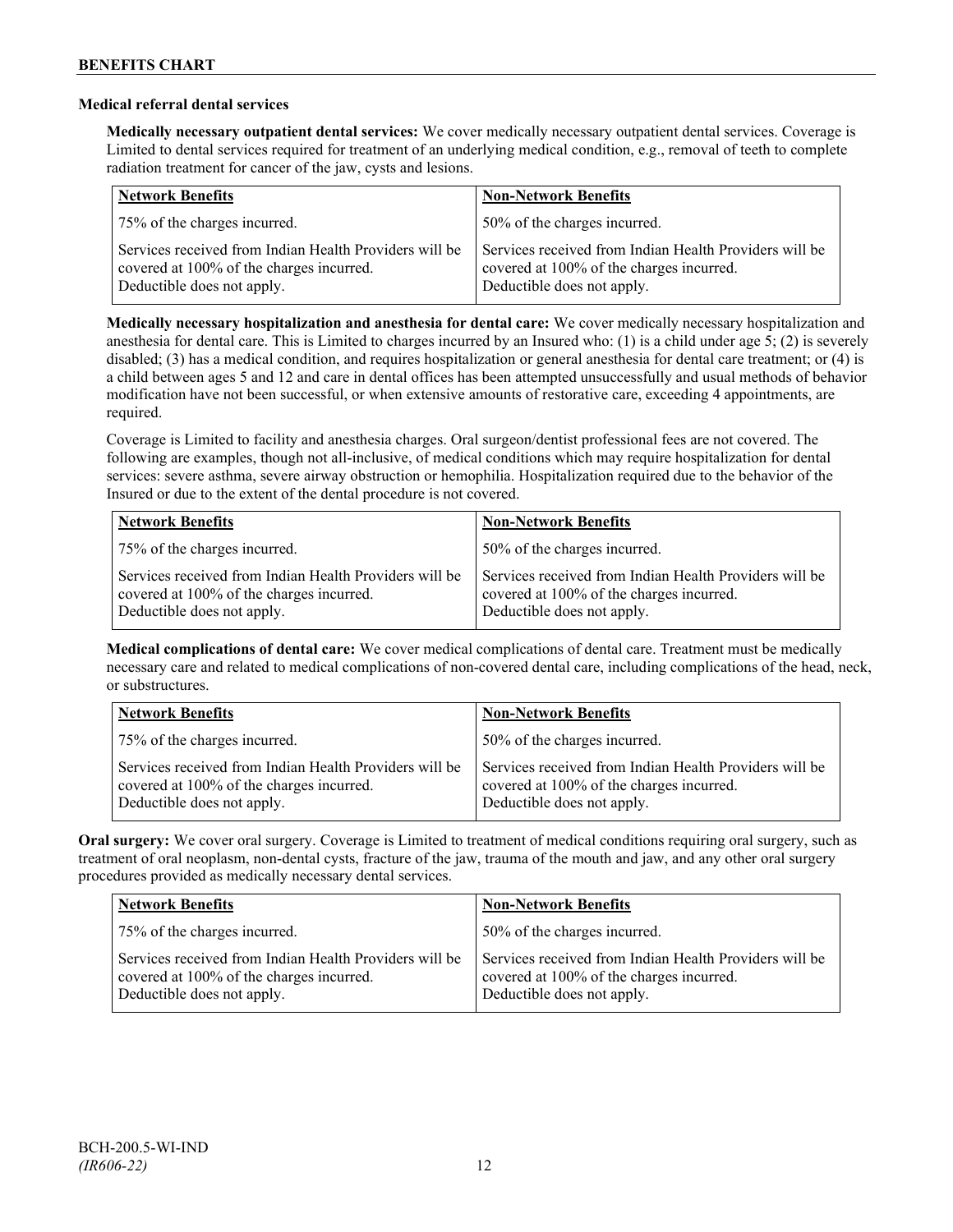**Treatment of cleft lip and cleft palate:** We cover treatment of cleft lip and cleft palate of a dependent child, including orthodontic treatment and oral surgery directly related to the cleft. Dental services which are not required for the treatment of cleft lip or cleft palate are not covered. If a dependent child covered under your Policy is also covered under a dental plan which includes orthodontic services, that dental plan shall be considered primary for the necessary orthodontic services. Oral appliances are subject to the same copayment, conditions and limitations as durable medical equipment.

| <b>Network Benefits</b>                                                                                                                                          | <b>Non-Network Benefits</b>                                                                                                                                          |
|------------------------------------------------------------------------------------------------------------------------------------------------------------------|----------------------------------------------------------------------------------------------------------------------------------------------------------------------|
| Coverage level is same as corresponding Network<br>Benefits, depending on type of service provided, such<br>as Office Visits for Illness or Injury, Inpatient or | Coverage level is same as corresponding Non-Network<br>Benefits, depending on type of service provided, such<br>as Office Visits for Illness or Injury, Inpatient or |
| <b>Outpatient Hospital Services.</b>                                                                                                                             | Outpatient Hospital Services.                                                                                                                                        |

**Treatment of temporomandibular disorder (TMD) and craniomandibular disorder (CMD):** We cover diagnostic procedures, surgical treatment and non-surgical treatment (including intraoral splint therapy devices) for temporomandibular disorder (TMD) and craniomandibular disorder (CMD), which is medically necessary care. Dental services which are not required to directly treat TMD or CMD are not covered.

| <b>Network Benefits</b>                                                                                                          | <b>Non-Network Benefits</b>                                                                                                      |
|----------------------------------------------------------------------------------------------------------------------------------|----------------------------------------------------------------------------------------------------------------------------------|
| 75% of the charges incurred.                                                                                                     | 50% of the charges incurred.                                                                                                     |
| Services received from Indian Health Providers will be<br>covered at 100% of the charges incurred.<br>Deductible does not apply. | Services received from Indian Health Providers will be<br>covered at 100% of the charges incurred.<br>Deductible does not apply. |

### **Not Covered:**

- Dental treatment, procedures or services not listed in this Benefits Chart.
- Accident-related dental services if treatment is: (1) provided to teeth which are not sound and natural; (2) to teeth which have been restored; (3) initiated beyond six months from the date of the injury; (4) received beyond the initial treatment or restoration; or (5) received beyond twenty-four months from the date of injury.
- Accident-related dental services by a Non-Network provider.
- Oral surgery to remove wisdom teeth.
- Orthognathic treatment or procedures and all related services.
- See "Services Not Covered" in your Policy.

### **DIABETIC EQUIPMENT AND SUPPLIES**

### **Covered Services:**

We cover physician prescribed medically appropriate and necessary drugs and supplies used in the management and treatment of diabetes for members with gestational, Type I or Type II diabetes including durable diabetic equipment and disposable supplies, as described below.

Certain items are only covered if your condition meets our coverage criteria and obtained through an authorized vendor. For more information on what we cover and any prior authorization requirements, call Member Services or log on to your "*my*HealthPartners" account at [healthpartners.com.](http://www.healthpartners.com/)

Insulin and medications for diabetes are covered as outpatient drugs under the "Prescription Drug Services" section.

**Pumps and pump supplies.** These include diabetic insulin pumps, diabetic infusion pumps and infusion pump supplies such as infusion sets, tubing, connectors and syringe reservoirs.

| <b>Network Benefits</b>                                                                                                          | <b>Non-Network Benefits</b>                                                                                                      |
|----------------------------------------------------------------------------------------------------------------------------------|----------------------------------------------------------------------------------------------------------------------------------|
| 75% of the charges incurred.                                                                                                     | 50% of the charges incurred.                                                                                                     |
| Services received from Indian Health Providers will be<br>covered at 100% of the charges incurred.<br>Deductible does not apply. | Services received from Indian Health Providers will be<br>covered at 100% of the charges incurred.<br>Deductible does not apply. |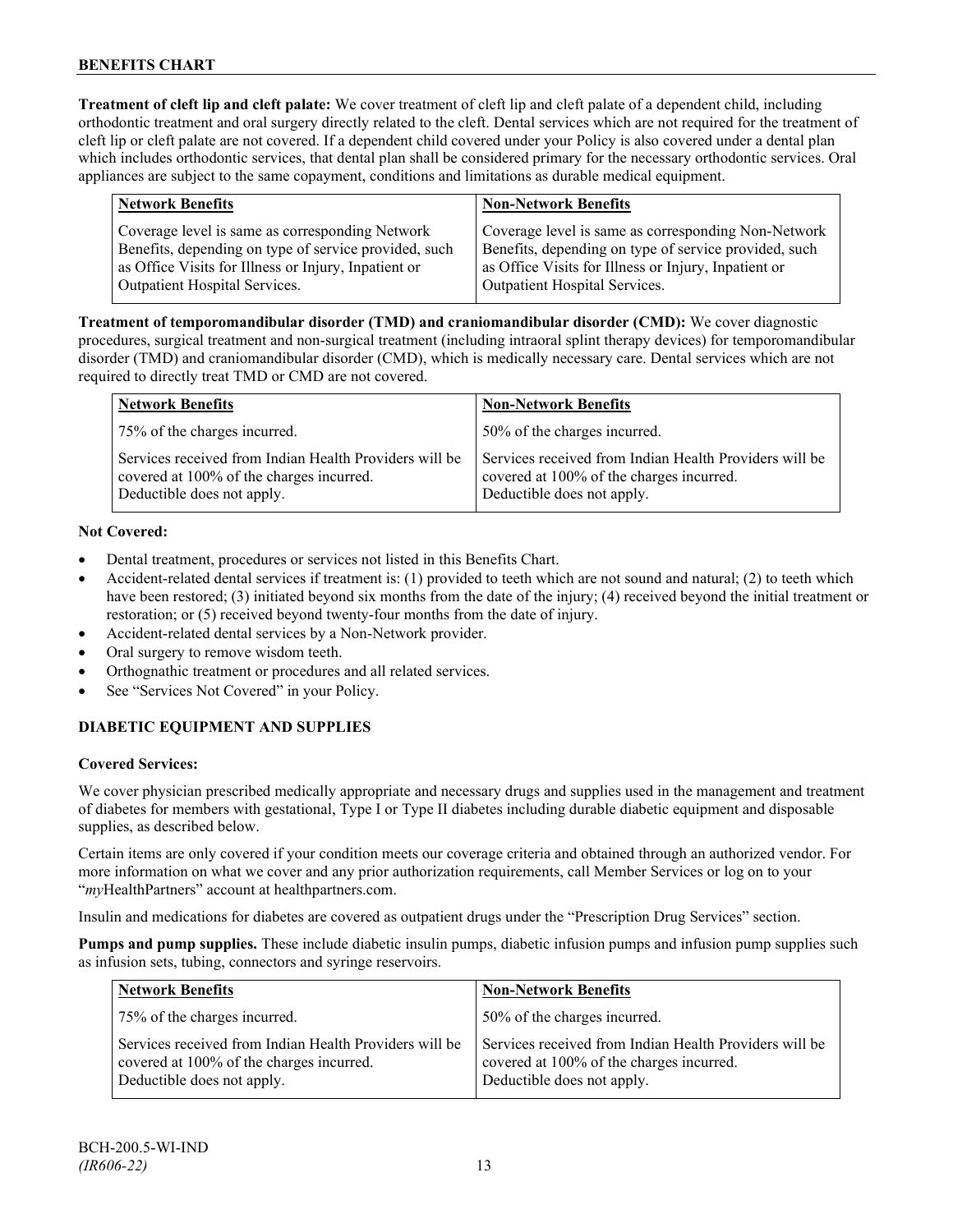### **All other durable equipment and diabetic supplies**

Durable Diabetic Equipment and Supplies. These include continuous glucose monitoring system (CGMS), transmitter, sensors and receivers, diabetic blood glucose monitors and control/calibrating solutions (for checking accuracy or testing equipment and test strips).

Disposable Diabetic Supplies. These are one-time use supplies, including syringes, lancets, lancet devices, blood and urine ketone test strips, and needles.

Certain diabetic supplies and equipment must be purchased at a pharmacy.

| <b>Network Benefits</b>                                                                                                          | <b>Non-Network Benefits</b>                                                                                                      |
|----------------------------------------------------------------------------------------------------------------------------------|----------------------------------------------------------------------------------------------------------------------------------|
| 75% of the charges incurred.                                                                                                     | 50% of the charges incurred.                                                                                                     |
| Services received from Indian Health Providers will be<br>covered at 100% of the charges incurred.<br>Deductible does not apply. | Services received from Indian Health Providers will be<br>covered at 100% of the charges incurred.<br>Deductible does not apply. |

### **Limitations:**

- No more than a 90-day supply of diabetic supplies are covered and dispensed at a time.
- We require that certain diabetic supplies and equipment be purchased at a pharmacy.
- Diabetic supplies and equipment are limited to certain models and brands.
- Durable medical equipment and supplies must be obtained from or repaired by approved vendors.
- Covered services and supplies are based on established medical policies, which are subject to periodic review and modification by the medical or dental directors. Our medical policy for diabetic supplies includes information on our required models and brands. These medical policies (medical coverage criteria) are available by calling Member Services, or logging on to your "*my*HealthPartners" account at healthpartners.com.

### **Not Covered:**

- Replacement or repair of any covered items, if the items are (i) damaged or destroyed by misuse, abuse or carelessness, (ii) lost; or (iii) stolen.
- Duplicate or similar items.
- Labor and related charges for repair of any covered items which are more than the cost of replacement by an approved vendor.
- Batteries for monitors and equipment.
- Sales tax, mailing, delivery charges, service call charges.
- See "Services Not Covered" in your Policy.

### **DIAGNOSTIC IMAGING SERVICES**

#### **Covered Services:**

We cover diagnostic imaging, when ordered by a provider and provided in a clinic or outpatient hospital facility.

We cover services provided in a clinic or outpatient hospital facility. To see the benefit level for inpatient hospital or skilled nursing facility services, see benefits under Inpatient Hospital and Skilled Nursing Facility Services.

#### **Outpatient magnetic resonance imaging (MRI) and computed tomography (CT)**

| <b>Network Benefits</b>                                                                                                          | <b>Non-Network Benefits</b>                                                                                                      |
|----------------------------------------------------------------------------------------------------------------------------------|----------------------------------------------------------------------------------------------------------------------------------|
| 75% of the charges incurred.                                                                                                     | 50% of the charges incurred.                                                                                                     |
| Services received from Indian Health Providers will be<br>covered at 100% of the charges incurred.<br>Deductible does not apply. | Services received from Indian Health Providers will be<br>covered at 100% of the charges incurred.<br>Deductible does not apply. |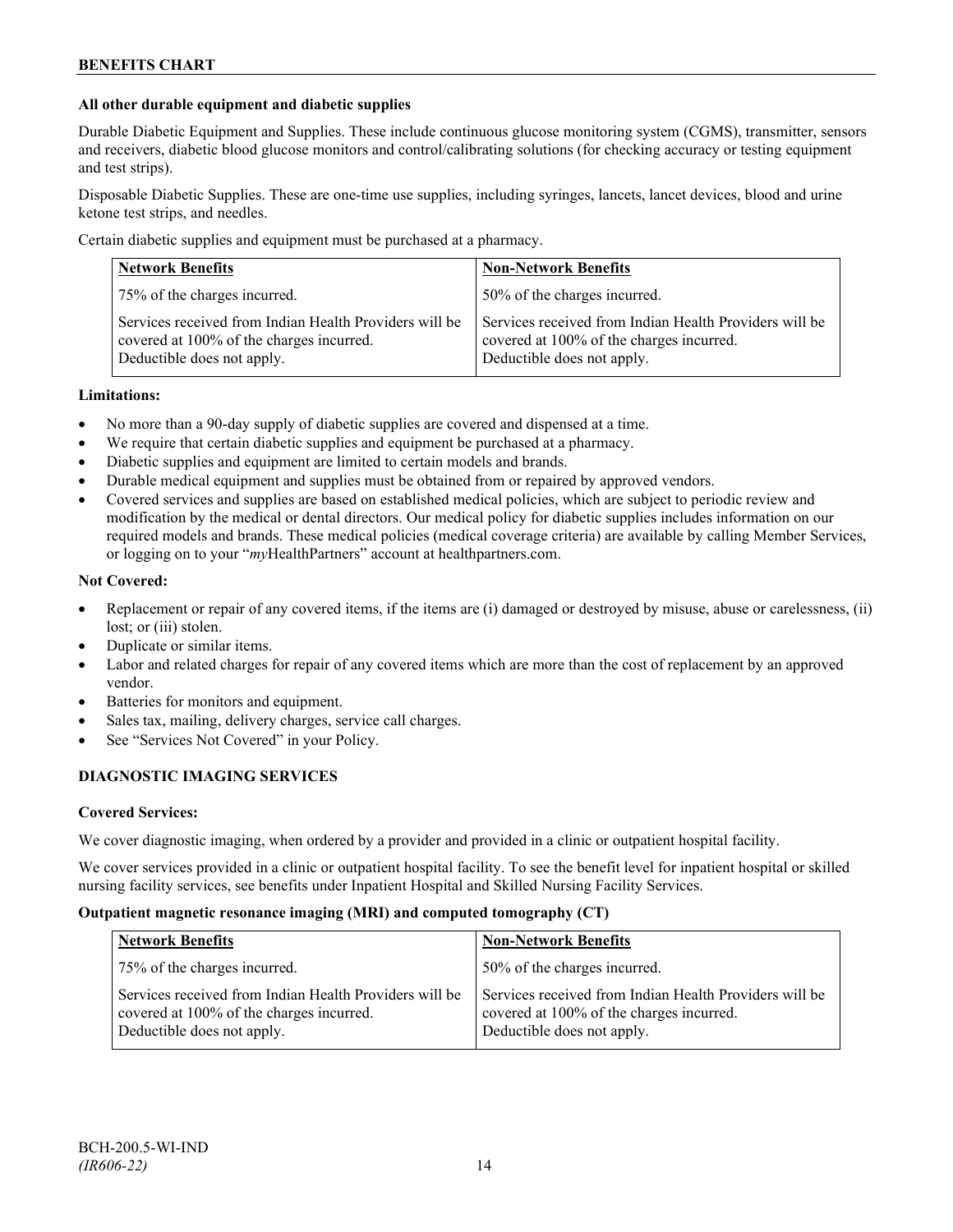### **All other outpatient diagnostic imaging services**

### **Services for illness or injury**

| <b>Network Benefits</b>                                                                                                          | <b>Non-Network Benefits</b>                                                                                                      |
|----------------------------------------------------------------------------------------------------------------------------------|----------------------------------------------------------------------------------------------------------------------------------|
| 75% of the charges incurred.                                                                                                     | 50% of the charges incurred.                                                                                                     |
| Services received from Indian Health Providers will be<br>covered at 100% of the charges incurred.<br>Deductible does not apply. | Services received from Indian Health Providers will be<br>covered at 100% of the charges incurred.<br>Deductible does not apply. |

### **Preventive services (MRI/CT procedures are not considered preventive)**

Diagnostic imaging services associated with preventive services are covered at the benefit level shown in the "Preventive Services" section of this Benefits Chart.

### **Not Covered:**

See "Services Not Covered" in your Policy.

### **DURABLE MEDICAL EQUIPMENT, PROSTHETICS, ORTHOTICS AND SUPPLIES**

#### **Covered Services:**

We cover equipment and services, as described below.

We cover durable medical equipment and services, prosthetics, orthotics, and supplies, subject to the limitations below, including certain disposable supplies, and enteral feedings.

We cover external hearing aids, cochlear implants, and related treatment prescribed by a physician or by a licensed audiologist for Insureds under 18 years of age who have hearing loss.

We also cover basic hearing aids for Insureds age 18 or older for the correction of a hearing impairment.

Osseointegrated or bone-anchored hearing aids are only covered for Insureds who have hearing loss that is not correctable by any other procedure.

Hearing aids are Limited to one basic, standard hearing aid for each ear every three years.

A basic hearing aid is defined as a hearing device that consists of a microphone, amplifier, volume control, battery and receiver. It does not include upgrades above and beyond the functionality of a basic hearing aid, including, but not Limited to, hearing improvements for group settings, background noise, Bluetooth/remote control functionality, or extended warranties. Charges for upgrades above the cost of a basic, standard hearing aid are not covered.

Diabetic equipment and supplies are covered under the "Diabetic Equipment and Supplies" section.

| <b>Network Benefits</b>                                                                                                          | <b>Non-Network Benefits</b>                                                                                                      |
|----------------------------------------------------------------------------------------------------------------------------------|----------------------------------------------------------------------------------------------------------------------------------|
| 75% of the charges incurred.                                                                                                     | 50% of the charges incurred.                                                                                                     |
| Services received from Indian Health Providers will be<br>covered at 100% of the charges incurred.<br>Deductible does not apply. | Services received from Indian Health Providers will be<br>covered at 100% of the charges incurred.<br>Deductible does not apply. |

#### **Special dietary treatment for phenylketonuria (PKU) if it meets our medical coverage criteria**

| <b>Network Benefits</b>                                                                                                          | <b>Non-Network Benefits</b>                                                                                                      |
|----------------------------------------------------------------------------------------------------------------------------------|----------------------------------------------------------------------------------------------------------------------------------|
| 75% of the charges incurred.                                                                                                     | 50% of the charges incurred.                                                                                                     |
| Services received from Indian Health Providers will be<br>covered at 100% of the charges incurred.<br>Deductible does not apply. | Services received from Indian Health Providers will be<br>covered at 100% of the charges incurred.<br>Deductible does not apply. |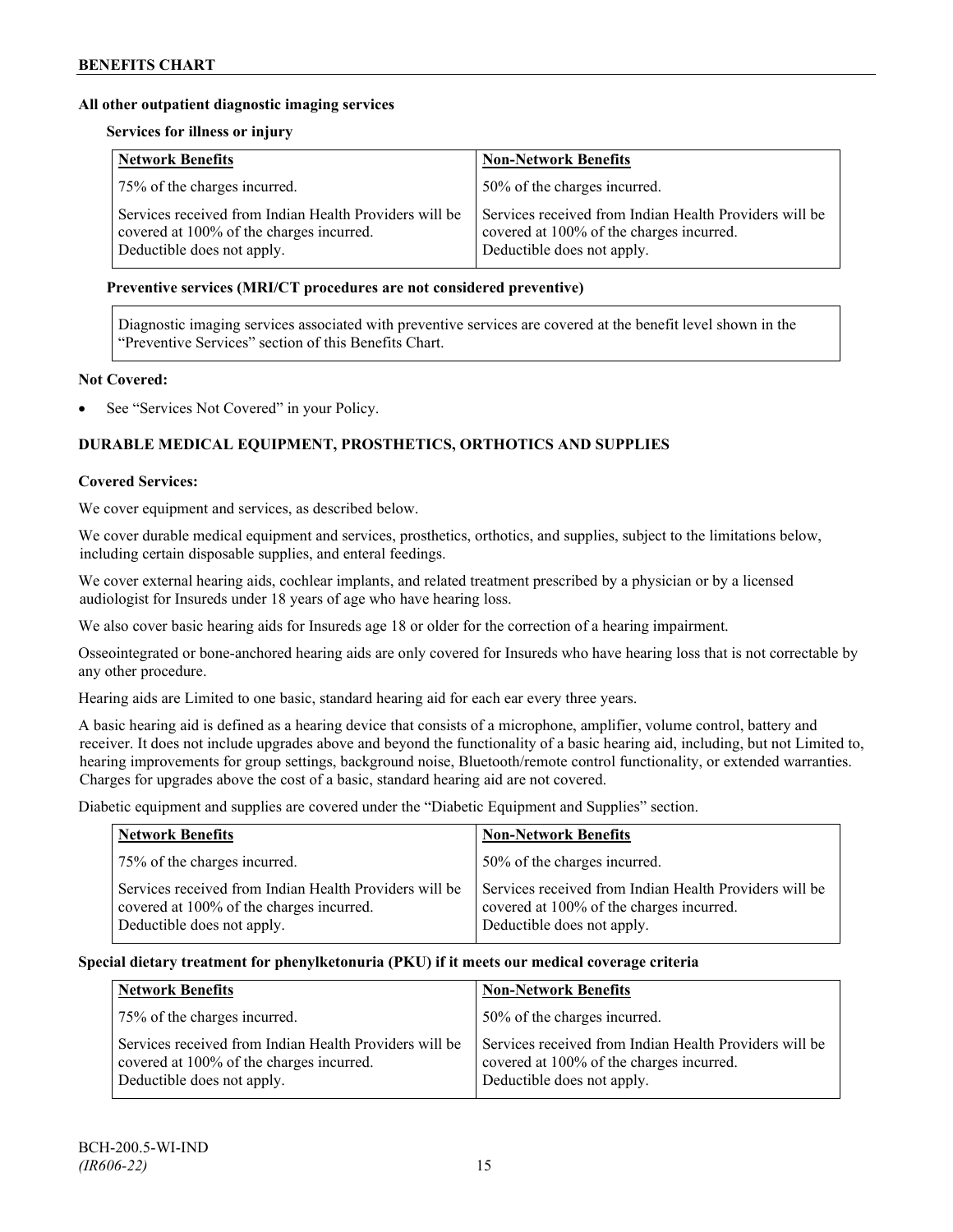### **Oral amino acid based elemental formula if it meets our medical coverage criteria**

| <b>Network Benefits</b>                                                                                                          | <b>Non-Network Benefits</b>                                                                                                      |
|----------------------------------------------------------------------------------------------------------------------------------|----------------------------------------------------------------------------------------------------------------------------------|
| 75% of the charges incurred.                                                                                                     | 50% of the charges incurred.                                                                                                     |
| Services received from Indian Health Providers will be<br>covered at 100% of the charges incurred.<br>Deductible does not apply. | Services received from Indian Health Providers will be<br>covered at 100% of the charges incurred.<br>Deductible does not apply. |

### **Limitations:**

Coverage of durable medical equipment is Limited by the following.

- Payment will not exceed the cost of an alternate piece of equipment or service that is effective and medically necessary.
- For prosthetic benefits, other than oral appliances for cleft lip and cleft palate, payment will not exceed the cost of an alternate piece of equipment or service that is effective, medically necessary and enables Insureds to conduct standard activities of daily living.
- We reserve the right to determine if an item will be approved for rental vs. purchase.
- We require that certain diabetic supplies and equipment be purchased at a pharmacy.
- Covered services and supplies are based on established medical policies which are subject to periodic review and modification by the medical directors. Our medical policy for diabetic supplies includes information on our required models and brands. These medical policies (medical coverage criteria) are available by calling Member Services, or logging on to your "*my*HealthPartners" account at [healthpartners.com.](http://www.healthpartners.com/)

### **Not Covered:**

Items which are not eligible for coverage include, but are not Limited to:

- Replacement or repair of any covered items, if the items are (i) damaged or destroyed by misuse, abuse or carelessness, (ii) lost; or (iii) stolen.
- Duplicate or similar items.
- Labor and related charges for repair of any covered items which are more than the cost of replacement by an approved vendor.
- Sales tax, mailing, delivery charges, service call charges.
- Items which are primarily educational in nature or for hygiene, vocation, comfort, convenience or recreation.
- Communication aids or devices: equipment to create, replace or augment communication abilities including, but not Limited to, speech processors, receivers, communication boards, or computer or electronic assisted communication.
- Implantable and osseointegrated or bone-anchored hearing aids and their fitting, except as specifically described in this Benefits Chart. This exclusion does not apply to cochlear implants.
- Eyeglasses, contact lenses and their fitting, measurement and adjustment, except as specifically described in this Benefits Chart.
- Hair prostheses (wigs).
- Household equipment which primarily has customary uses other than medical, such as, but not Limited to, exercise cycles, air purifiers, central or unit air conditioners, water purifiers, non-allergenic pillows, mattresses or waterbeds.
- Household fixtures including, but not Limited to, escalators or elevators, ramps, swimming pools and saunas.
- Modifications to the structure of the home including, but not Limited to, wiring, plumbing or charges for installation of equipment.
- Vehicle, car or van modifications including, but not Limited to, hand brakes, hydraulic lifts and car carrier.
- Rental equipment while owned equipment is being repaired by non-contracted vendors, beyond one month rental of medically necessary equipment.
- Other equipment and supplies, including, but not Limited to assistive devices, that we determine are not eligible for coverage.
- See "Services Not Covered" in your Policy.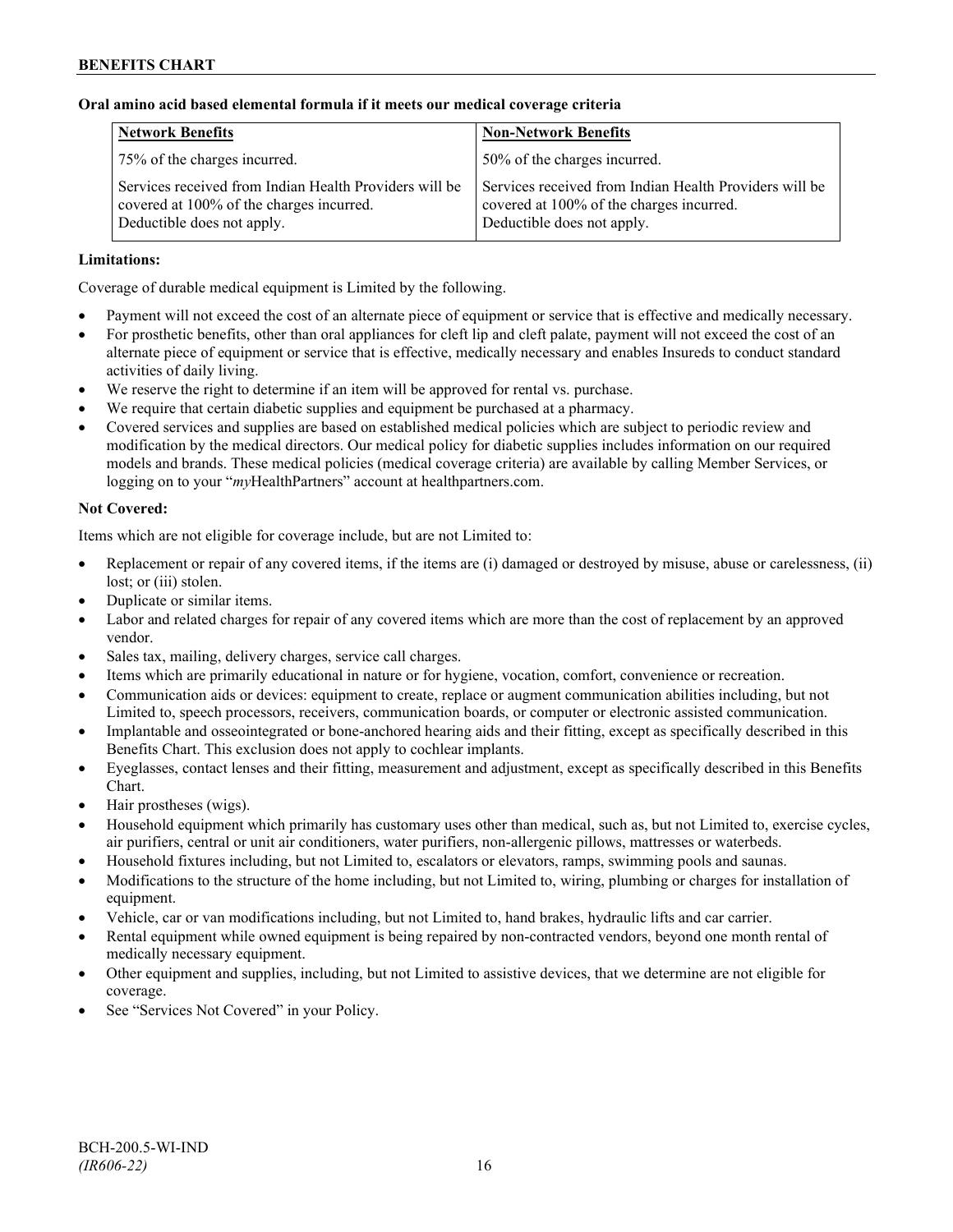### **BENEFITS CHART**

### **EMERGENCY AND URGENTLY NEEDED CARE SERVICES**

### **Covered Services:**

We cover services for emergency care and urgently needed care if the services are otherwise eligible for coverage under your Policy.

**Urgently needed care.** These are services to treat an unforeseen illness or injury that:

- are required in order to prevent a serious deterioration in your health, and
- cannot be delayed until the next available clinic or office hours.

| <b>Network Benefits</b>                                                                                                                                                                                                                      | <b>Non-Network Benefits</b>                                                                                                                                      |
|----------------------------------------------------------------------------------------------------------------------------------------------------------------------------------------------------------------------------------------------|------------------------------------------------------------------------------------------------------------------------------------------------------------------|
| 100% of the charges incurred, subject to a<br>copayment of \$50 per visit.<br>Deductible does not apply.<br>Services received from Indian Health Providers will be<br>covered at 100% of the charges incurred.<br>Deductible does not apply. | 50% of the charges incurred.<br>Services received from Indian Health Providers will be<br>covered at 100% of the charges incurred.<br>Deductible does not apply. |

**Emergency care.** These are services to treat:

- the sudden, unexpected onset of illness or injury which, if left untreated or unattended until the next available clinic or office hours, would result in hospitalization, or
- a condition requiring professional health services immediately necessary to preserve life or stabilize health.

Emergency care includes emergency services as defined in Division BB, Title I, Section 102 of the Consolidated Appropriations Act of 2021.

When reviewing claims for coverage of emergency services, our medical director will take into consideration a reasonable layperson's belief that the circumstances required immediate medical care that could not wait until the next working day or next available clinic appointment.

#### **Emergency care in a hospital emergency room, including professional services of a physician**

| <b>Network Benefits</b>                                                                                                          | <b>Non-Network Benefits</b> |
|----------------------------------------------------------------------------------------------------------------------------------|-----------------------------|
| 75% of the charges incurred.                                                                                                     | See Network Benefits.       |
| Services received from Indian Health Providers will be<br>covered at 100% of the charges incurred.<br>Deductible does not apply. |                             |

#### **Inpatient emergency care in a hospital**

| <b>Network Benefits</b>                                                                                                          | <b>Non-Network Benefits</b> |
|----------------------------------------------------------------------------------------------------------------------------------|-----------------------------|
| 75% of the charges incurred.                                                                                                     | See Network Benefits.       |
| Services received from Indian Health Providers will be<br>covered at 100% of the charges incurred.<br>Deductible does not apply. |                             |

### **Not Covered:**

See "Services Not Covered" in your Policy.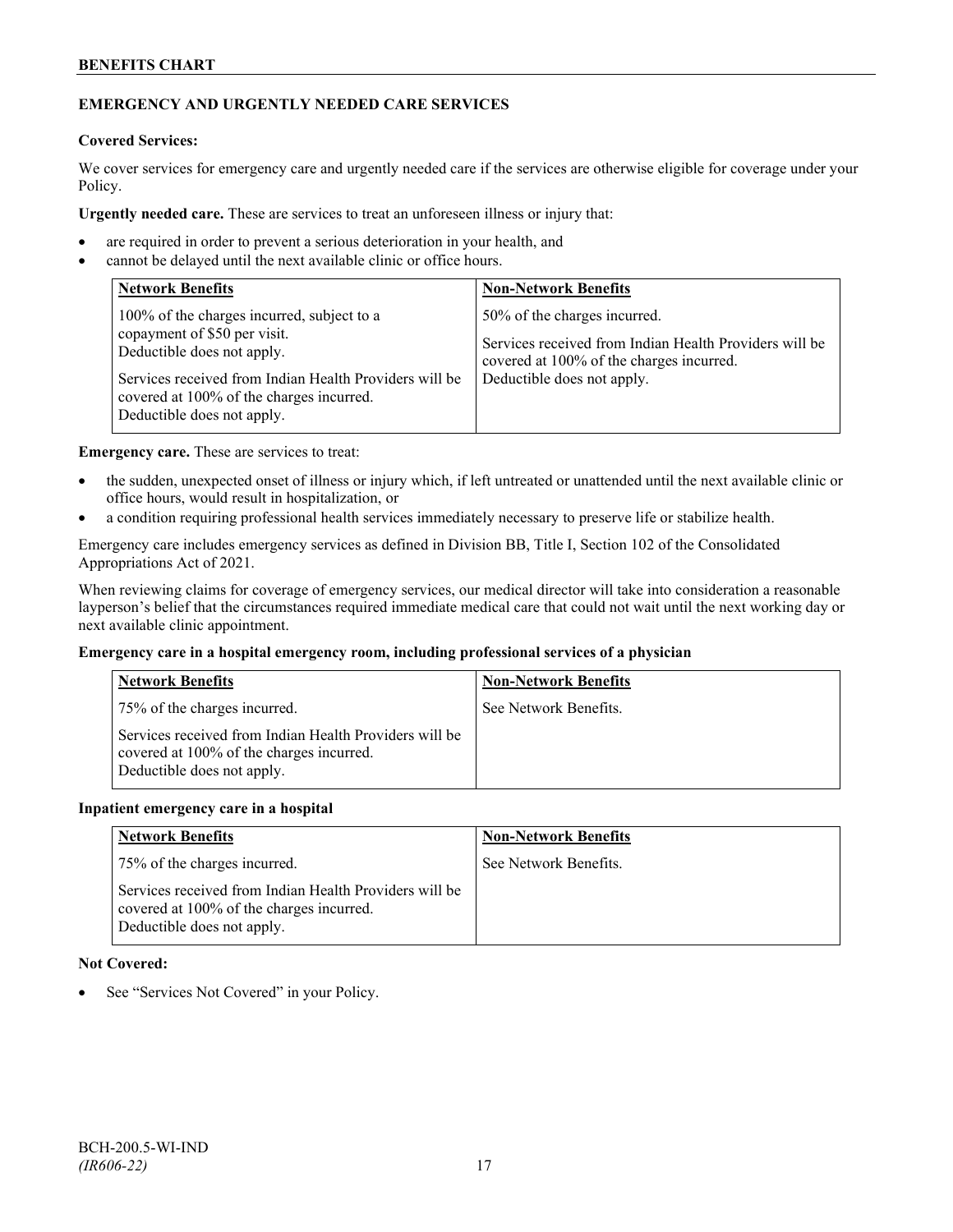# **GENE THERAPY**

### **Covered Services:**

We cover gene therapy treatment that meets our current medical coverage criteria.

| <b>Network Benefits</b>                                                                                                                                                                                 | <b>Non-Network Benefits</b> |
|---------------------------------------------------------------------------------------------------------------------------------------------------------------------------------------------------------|-----------------------------|
| Coverage level is same as corresponding Network<br>Benefit, depending on type of service provided, such as<br>Office Visits for Illness or Injury, Inpatient or<br><b>Outpatient Hospital Services.</b> | No coverage.                |

### **Limitations:**

- Gene therapy must be provided by a designated provider.
- Specific types of gene therapy are Limited to therapies and conditions specified in our medical coverage criteria.

### **Not Covered:**

• See "Services Not Covered" in your Policy.

### **HEALTH EDUCATION**

### **Covered Services:**

We cover education for preventive services and education for the management of chronic health problems (such as diabetes).

| <b>Network Benefits</b>                                     | <b>Non-Network Benefits</b>                                                                                                      |
|-------------------------------------------------------------|----------------------------------------------------------------------------------------------------------------------------------|
| 100% of the charges incurred.<br>Deductible does not apply. | 50% of the charges incurred.                                                                                                     |
|                                                             | Services received from Indian Health Providers will be<br>covered at 100% of the charges incurred.<br>Deductible does not apply. |

### **Not Covered:**

See "Services Not Covered" in your Policy.

### **HOME-BASED COMPREHENSIVE HEALTH RISK ASSESSMENT**

### **Covered Services:**

If you meet our criteria for coverage, you may qualify for our home-based comprehensive health risk assessment program. The program covers a health assessment with a designated nurse practitioner.

| Network Benefits                                            | <b>Non-Network Benefits</b> |
|-------------------------------------------------------------|-----------------------------|
| 100% of the charges incurred.<br>Deductible does not apply. | No coverage.                |

### **Not Covered:**

See "Services Not Covered" in your Policy.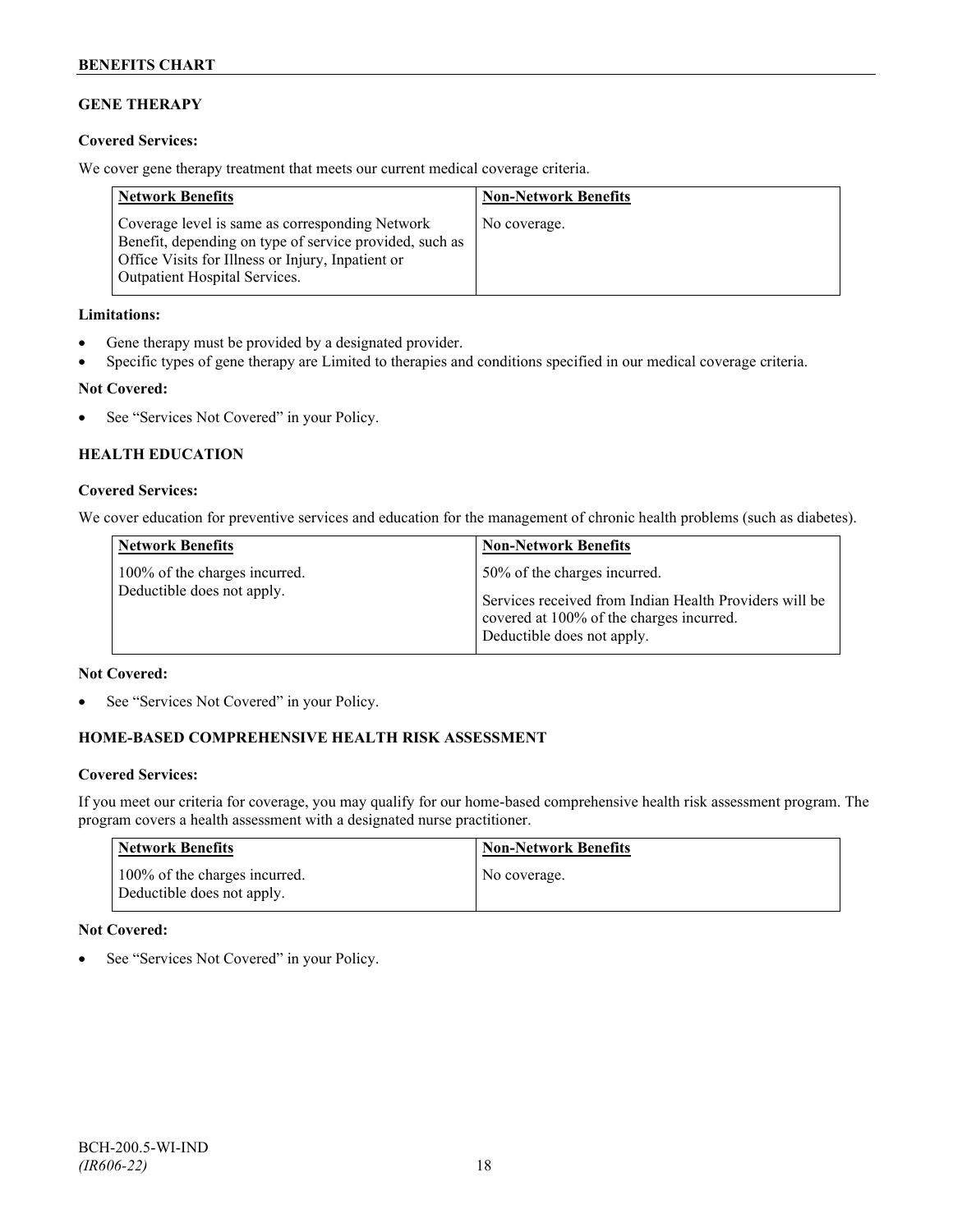### **HOME HEALTH SERVICES**

### **Covered Services:**

We cover skilled nursing services, physical therapy, occupational therapy, speech therapy, respiratory therapy and other therapeutic services, non-routine prenatal and routine postnatal well child visits (as described in our medical coverage criteria), phototherapy services for newborns, home health aide services and other eligible home health services when provided in your home, if you are homebound (i.e., unable to leave home without considerable effort due to a medical condition). Lack of transportation does not constitute homebound status. For phototherapy services for newborns and high risk prenatal services, supplies and equipment are included.

We cover total parenteral nutrition/intravenous ("TPN/IV") therapy, equipment, supplies and drugs in connection with IV therapy. IV line care kits are covered under Durable Medical Equipment.

We cover palliative care benefits. Palliative care includes symptom management, education and establishing goals of care. We waive the requirement that you be homebound for a Limited number of home visits for palliative care (as shown in this Benefits Chart), if you have a life-threatening, non-curable condition which has a prognosis of survival of two years or less. Additional palliative care visits are eligible under the home health services benefit if you are homebound and meet all other requirements defined in this section.

You do not need to be homebound to receive total parenteral nutrition/intravenous ("TPN/IV") therapy.

Home health services are eligible and covered only when:

- medically necessary; and
- provided as rehabilitative care, terminal care or maternity care; and
- ordered by a physician, and included in the written home care plan.

### **Physical therapy, occupational therapy, speech therapy, respiratory therapy, home health aide services and palliative care**

### **Primary Care Providers**

| <b>Network Benefits</b>                                                                                                          | <b>Non-Network Benefits</b> |
|----------------------------------------------------------------------------------------------------------------------------------|-----------------------------|
| 100% of the charges incurred, subject to a<br>copayment of \$25 per visit.<br>Deductible does not apply.                         | No coverage.                |
| Services received from Indian Health Providers will be<br>covered at 100% of the charges incurred.<br>Deductible does not apply. |                             |

#### **Specialty Care Providers**

| <b>Network Benefits</b>                                                                                                                                                                                                                      | <b>Non-Network Benefits</b> |
|----------------------------------------------------------------------------------------------------------------------------------------------------------------------------------------------------------------------------------------------|-----------------------------|
| 100% of the charges incurred, subject to a<br>copayment of \$50 per visit.<br>Deductible does not apply.<br>Services received from Indian Health Providers will be<br>covered at 100% of the charges incurred.<br>Deductible does not apply. | No coverage.                |

If more than one home health visit occurs in a day, a separate copayment applies to each. For example, if an occupational therapist and a physical therapist visit a member in the same day, a separate copayment will be charged for each visit.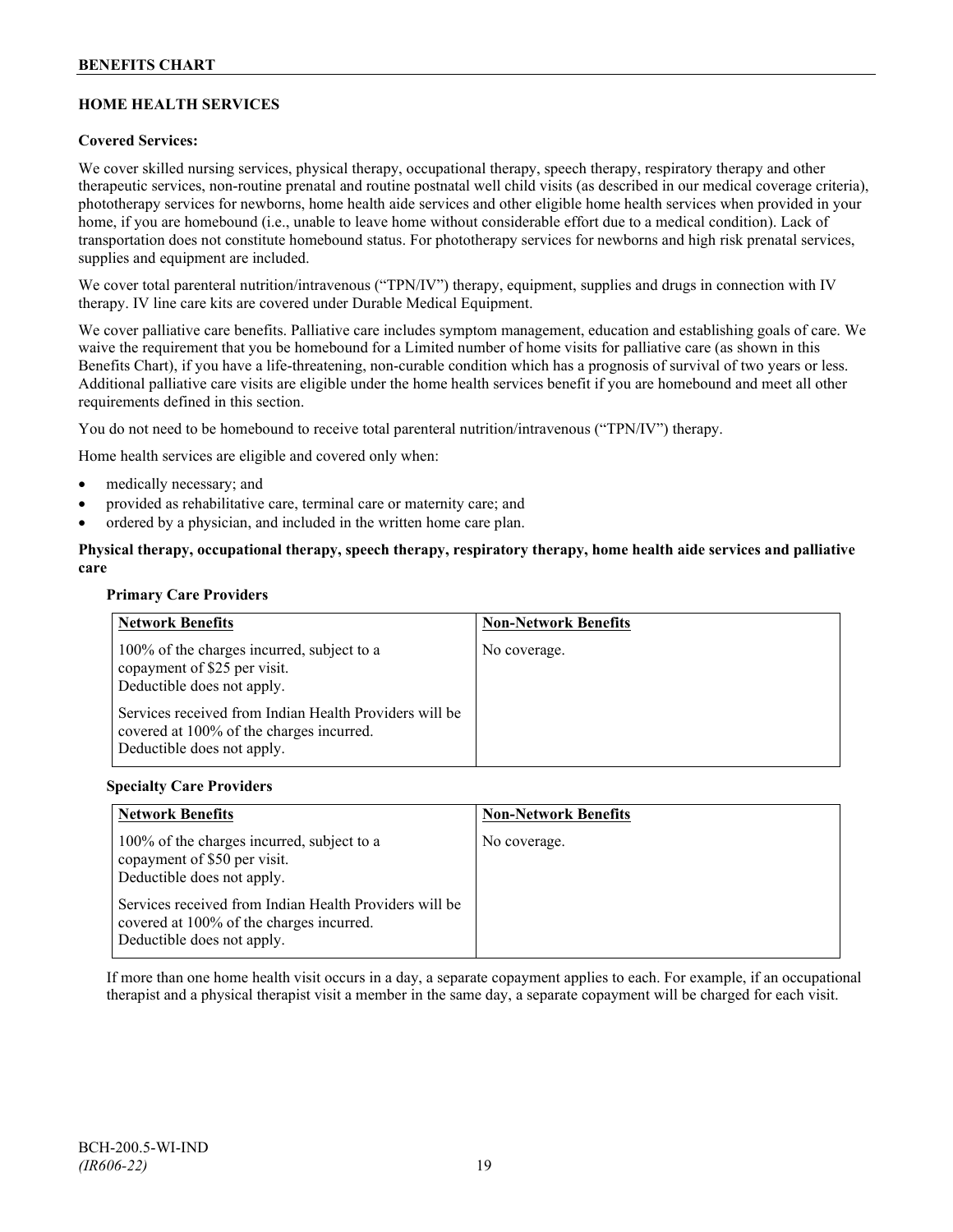### **TPN/IV therapy, skilled nursing services, non-routine prenatal/postnatal services and phototherapy**

| <b>Network Benefits</b>                                     | <b>Non-Network Benefits</b> |
|-------------------------------------------------------------|-----------------------------|
| 100% of the charges incurred.<br>Deductible does not apply. | No coverage.                |

Each 24-hour visit (or shifts up to 24-hour visits) equals one visit and counts toward the Maximum visits for all other services shown below. Any visit that lasts less than 24 hours regardless of the length of the visit, will count as one visit toward the Maximum visits for all other services shown below. All visits must be medically necessary and benefit eligible.

### **Routine postnatal well child visits**

| <b>Network Benefits</b>                                     | <b>Non-Network Benefits</b>                                                                                                                                      |
|-------------------------------------------------------------|------------------------------------------------------------------------------------------------------------------------------------------------------------------|
| 100% of the charges incurred.<br>Deductible does not apply. | 50% of the charges incurred.<br>Services received from Indian Health Providers will be<br>covered at 100% of the charges incurred.<br>Deductible does not apply. |

### **Maximum visits for palliative care:**

If you are eligible to receive palliative care in the home and you are not homebound, there is a maximum of 12 visits per calendar year.

### **Maximum visits for all services other than palliative care:**

| <b>Network Benefits</b>      | <b>Non-Network Benefits</b> |
|------------------------------|-----------------------------|
| 60 visits per calendar year. | No coverage.                |

The routine postnatal well child visits do not count toward the visit limit.

### **Limitations:**

- Home health services are not provided as a substitute for a primary caregiver in the home or as relief (respite) for a primary caregiver in the home. We will not reimburse family members or residents in your home for the above services.
- A service shall not be considered a skilled nursing service merely because it is performed by, or under the direct supervision of, a licensed nurse. Where a service (such as tracheotomy suctioning or ventilator monitoring) or like services, can be safely and effectively performed by a non-medical person (or self-administered), without the direct supervision of, a licensed nurse, the service shall not be regarded as a skilled nursing service, whether or not a skilled nurse actually provides the service. The unavailability of a competent person to provide a non-skilled service shall not make it a skilled service when a skilled nurse provides it. Only the skilled nursing component of so-called "blended" services (i.e. services which include skilled and non-skilled components) are covered under this Benefits Chart.

#### **Not Covered:**

- Home Health Services by a Non-Network provider.
- Financial or legal counseling services.
- Housekeeping or meal services in your home.
- Private duty nursing services.
- Services provided by a family member or enrollee, or a resident in the enrollee's home.
- Vocational rehabilitation and recreational or educational therapy. Recreation therapy is therapy provided solely for the purpose of recreation, including, but not Limited to: (a) requests for physical therapy or occupational therapy to improve athletic ability, and (b) braces or guards to prevent sports injuries.
- See "Services Not Covered" in your Policy.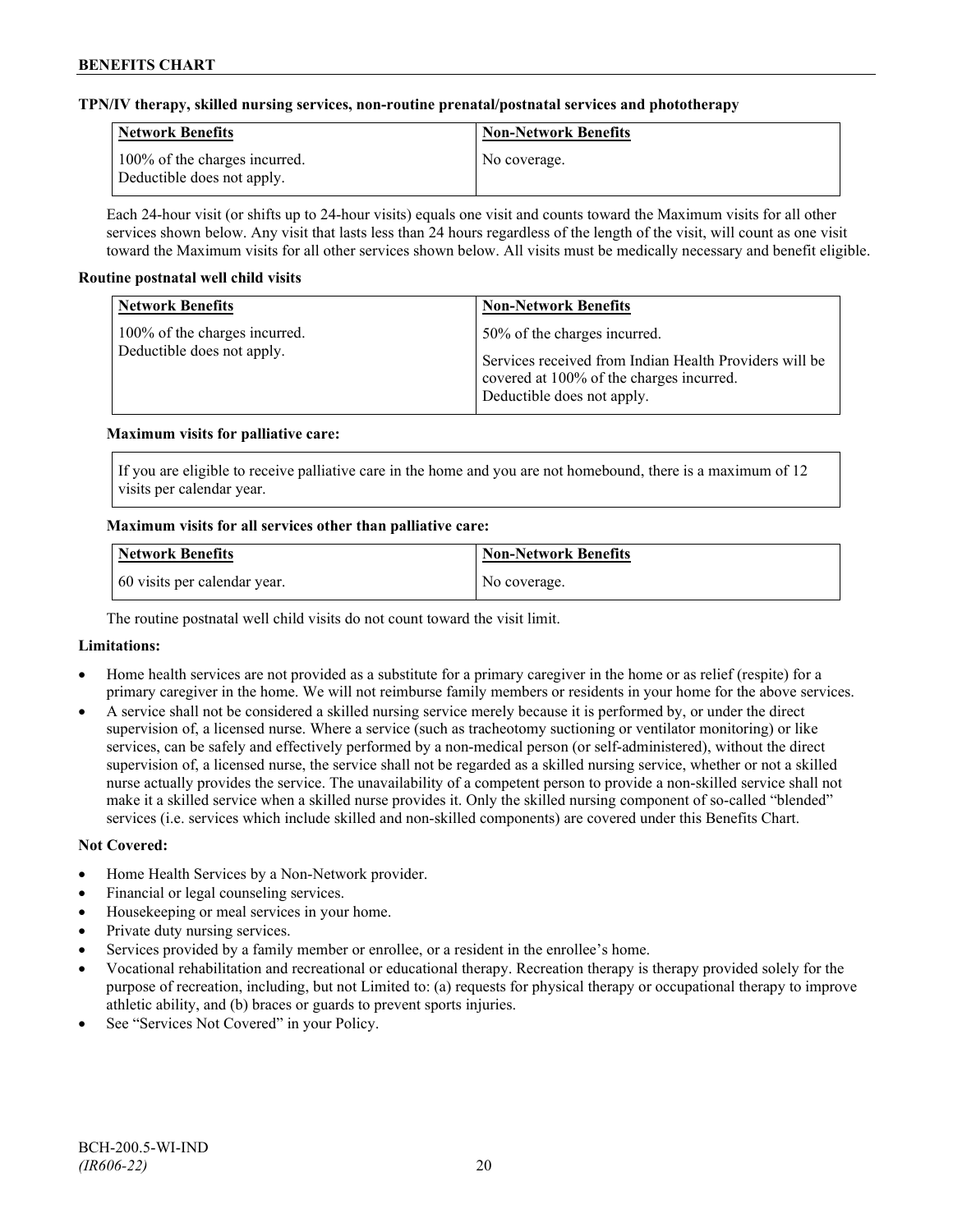### **BENEFITS CHART**

### **HOME HOSPICE SERVICES**

#### **Applicable Definitions:**

**Part-time.** This is up to two hours of service per day, more than two hours is considered continuous care.

**Continuous Care.** This is from two to twelve hours of service per day provided by a registered nurse, licensed practical nurse, or home health aide, during a period of crisis in order to maintain a terminally ill patient at home.

**Appropriate Facility.** This is a nursing home, hospice residence, or other inpatient facility.

**Custodial Care Related to Hospice Services.** This means providing assistance in the activities of daily living and the care needed by a terminally ill patient which can be provided by primary caregiver (i.e., family member or friend) who is responsible for the patient's home care.

### **Covered Services:**

**Home hospice program:** We cover the services described below if you are terminally ill and accepted as a home hospice program participant. You must meet the eligibility requirements of the program, and elect to receive services through the home hospice program. The services will be provided in your home, with inpatient care available when medically necessary as described below. If you elect to receive hospice services, you do so in lieu of curative treatment for your terminal illness for the period you are enrolled in the home hospice program.

**Eligibility:** In order to be eligible to be enrolled in the home hospice program, you must: (1) be a terminally ill patient (prognosis of six months or less); (2) have chosen a palliative treatment focus (i.e., emphasizing comfort and supportive services rather than treatment attempting to cure the disease or condition); and (3) continue to meet the terminally ill prognosis as reviewed by our medical director or his or her designee over the course of care. You may withdraw from the home hospice program at any time.

**Eligible services:** Hospice services include the following services provided in accordance with an approved hospice treatment plan:

- Home Health Services:
	- o Part-time care provided in your home by an interdisciplinary hospice team (which may include a physician, nurse, social worker, and spiritual counselor) and medically necessary home health services are covered.
	- o One or more periods of continuous care in your home or in a setting which provides day care for pain or symptom management, when medically necessary, will be covered.
- Inpatient Services: We cover medically necessary inpatient services.
- Other Services:
	- Respite care is covered for care in your home or in an appropriate facility, to give your primary caregivers (i.e., family members or friends) rest and/or relief when necessary in order to maintain a terminally ill patient at home*.*
	- o Medically necessary medications for pain and symptom management.
	- o Semi-electric hospital beds and other durable medical equipment are covered.
	- o Emergency and non-emergency care is covered.

| <b>Network Benefits</b>                                                                                                          | <b>Non-Network Benefits</b> |
|----------------------------------------------------------------------------------------------------------------------------------|-----------------------------|
| 75% of the charges incurred.                                                                                                     | No coverage.                |
| Services received from Indian Health Providers will be<br>covered at 100% of the charges incurred.<br>Deductible does not apply. |                             |

Respite care is Limited to 5 days per episode, and respite care and continuous care combined are Limited to 30 days.

### **Not Covered:**

- Home Hospice Services by a Non-Network provider.
- Financial or legal counseling services.
- Housekeeping or meal services in your home.
- Custodial or maintenance care related to hospice services, whether provided in the home or in a nursing home.
- Any service not specifically described as covered services under this home hospice services benefits.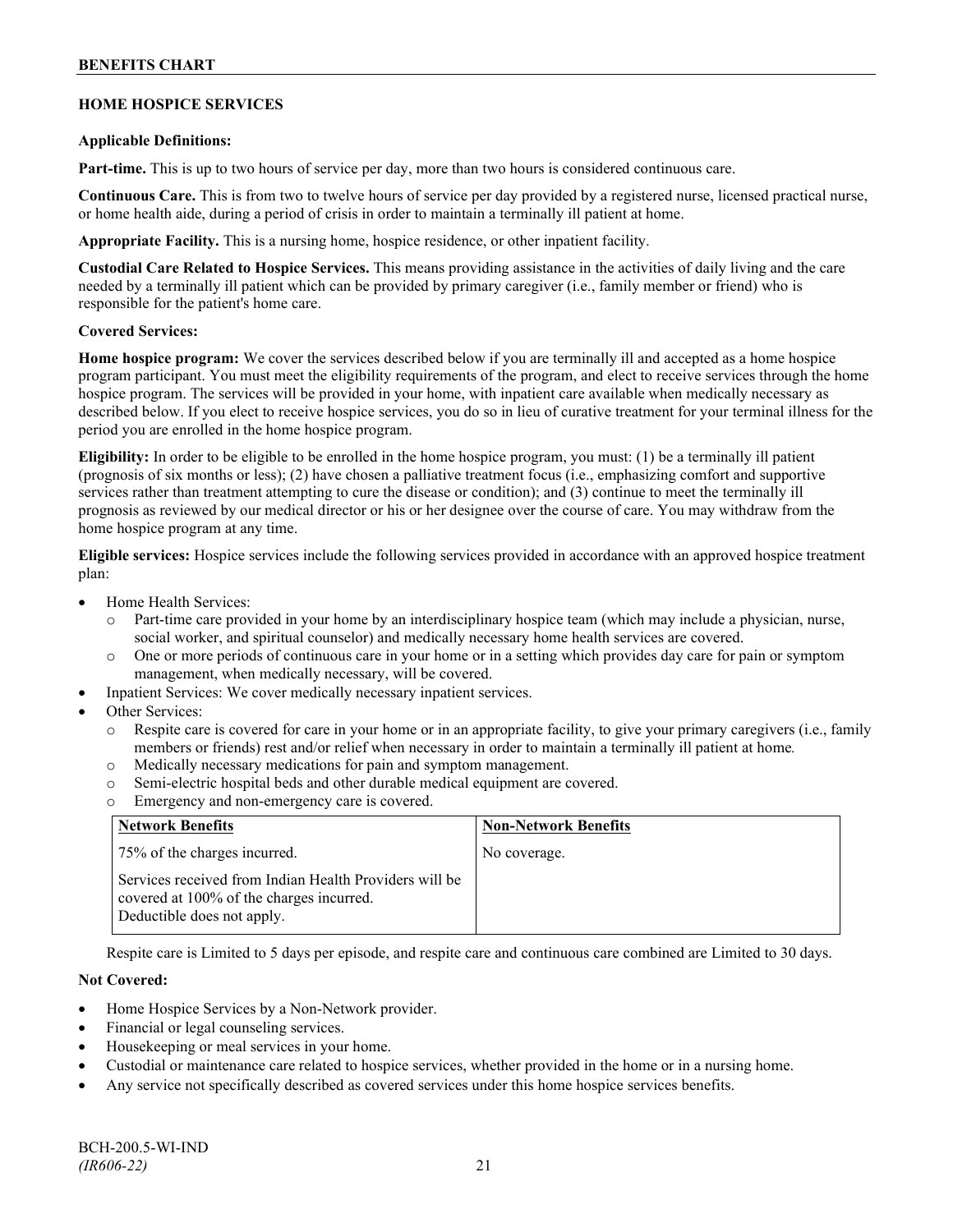- Any services provided by members of your family or residents in your home.
- See "Services Not Covered" in your Policy.

### **HOSPITAL AND SKILLED NURSING FACILITY SERVICES**

### **Covered Services:**

We cover services as described below.

### **Medical or surgical hospital services**

**Inpatient hospital services:** We cover the following medical or surgical services, for the treatment of acute illness or injury, which require the level of care only provided in an acute care facility. These services must be authorized by a physician.

Inpatient hospital services include: room and board; the use of operating or maternity delivery rooms; intensive care facilities; newborn nursery facilities; general nursing care, anesthesia, laboratory and diagnostic imaging services, radiation therapy, physical therapy, prescription drugs or other medications administered during treatment, blood and blood products (unless replaced), and blood derivatives, and other diagnostic or treatment related hospital services; physician and other professional medical and surgical services provided while in the hospital, including gender confirmation surgery that meets medical coverage criteria.

We cover, following a vaginal delivery, a minimum of 48 hours of inpatient care for the mother and newborn child. We cover, following a caesarean section delivery, a minimum of 96 hours of inpatient care for the mother and newborn child.

Health insurance issuers generally may not, under Federal law, restrict benefits for any hospital length of stay in connection with childbirth for the mother of newborn child to less than 48 hours following a vaginal delivery, or less than 96 hours following a caesarean section. However, Federal law generally does not prohibit the mother's or newborn's attending provider, after consulting with the mother, from discharging the mother or her newborn earlier than 48 hours (or 96 hours as applicable). In any case plans and issuers may not, under Federal law, require that a provider obtain authorization from the plan or the insurance issuer for prescribing a length of stay not in excess of 48 hours (or 96 hours).

| <b>Network Benefits</b>                                                                                                          | <b>Non-Network Benefits</b>                                                                                                      |
|----------------------------------------------------------------------------------------------------------------------------------|----------------------------------------------------------------------------------------------------------------------------------|
| 75% of the charges incurred.                                                                                                     | 50% of the charges incurred.                                                                                                     |
| Services received from Indian Health Providers will be<br>covered at 100% of the charges incurred.<br>Deductible does not apply. | Services received from Indian Health Providers will be<br>covered at 100% of the charges incurred.<br>Deductible does not apply. |

Each Insured's admission or confinement, including that of a newborn child, is separate and distinct from the admission or confinement of any other Insured.

**Outpatient hospital, ambulatory care or surgical facility services:** We cover the following medical and surgical services, for diagnosis or treatment of illness or injury on an outpatient basis. These services must be authorized by a physician.

Outpatient services include: use of operating rooms, maternity delivery rooms or other outpatient departments, rooms or facilities; and the following outpatient services: general nursing care, anesthesia, laboratory and diagnostic imaging services, radiation therapy, physical therapy, drugs administered during treatment, blood and blood products (unless replaced), and blood derivatives, and other diagnostic or treatment related outpatient services; physician and other professional medical and surgical services provided while an outpatient, including colonoscopies, and gender confirmation surgery that meets medical coverage criteria.

To see the benefit level for diagnostic imaging services, laboratory services and physical therapy, see benefits under Diagnostic Imaging Services, Laboratory Services and Physical Therapy in this Benefits Chart.

| <b>Network Benefits</b>                                                                                                          | <b>Non-Network Benefits</b>                                                                                                      |
|----------------------------------------------------------------------------------------------------------------------------------|----------------------------------------------------------------------------------------------------------------------------------|
| 75% of the charges incurred.                                                                                                     | 50% of the charges incurred.                                                                                                     |
| Services received from Indian Health Providers will be<br>covered at 100% of the charges incurred.<br>Deductible does not apply. | Services received from Indian Health Providers will be<br>covered at 100% of the charges incurred.<br>Deductible does not apply. |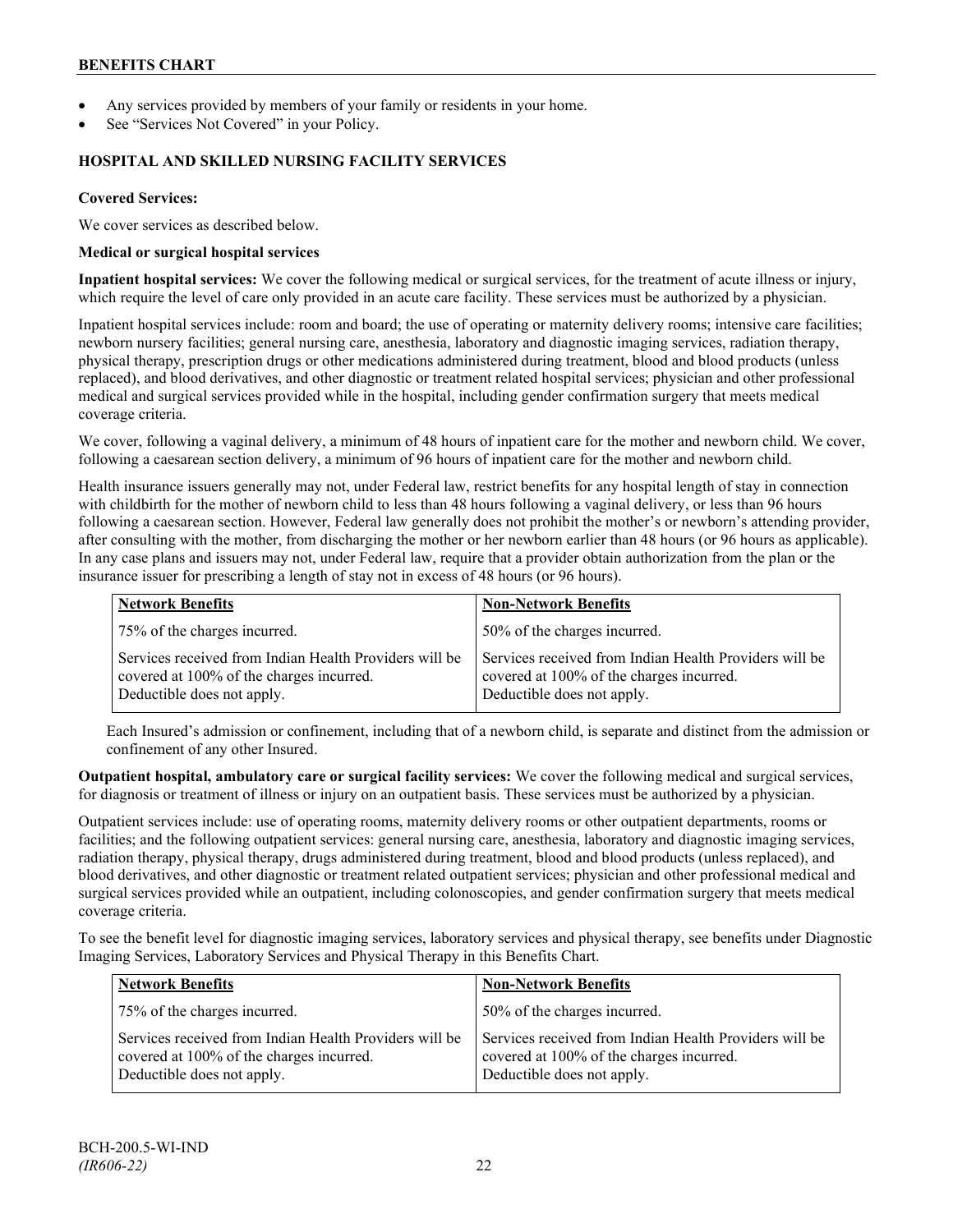**Skilled nursing facility care:** We cover room and board, daily skilled nursing and related ancillary services for post-acute treatment and rehabilitative care of illness or injury that meets medical coverage criteria.

| <b>Network Benefits</b>                                                                                                          | <b>Non-Network Benefits</b>                                                                                                      |
|----------------------------------------------------------------------------------------------------------------------------------|----------------------------------------------------------------------------------------------------------------------------------|
| 75% of the charges incurred.                                                                                                     | 50% of the charges incurred.                                                                                                     |
| Services received from Indian Health Providers will be<br>covered at 100% of the charges incurred.<br>Deductible does not apply. | Services received from Indian Health Providers will be<br>covered at 100% of the charges incurred.<br>Deductible does not apply. |
| Limited to a 30 day maximum per confinement.                                                                                     | Limited to a 30 day maximum per confinement.                                                                                     |

Each day of services provided under the Network Benefits and Non-Network Benefits, combined, applies toward the maximum shown above.

### **Not Covered:**

- Services for items for personal convenience, such as television rental, are not covered.
- See "Services Not Covered" in your Policy.

### **INFERTILITY DIAGNOSIS**

### **Covered Services:**

We cover the diagnosis of infertility. These services include diagnostic procedures and tests provided in connection with an infertility evaluation, office visits and consultations to diagnose infertility.

| <b>Network Benefits</b>                                                                                                                                                                                                                      | <b>Non-Network Benefits</b>                                                                                                                                      |
|----------------------------------------------------------------------------------------------------------------------------------------------------------------------------------------------------------------------------------------------|------------------------------------------------------------------------------------------------------------------------------------------------------------------|
| 100% of the charges incurred, subject to a<br>copayment of \$50 per visit.<br>Deductible does not apply.<br>Services received from Indian Health Providers will be<br>covered at 100% of the charges incurred.<br>Deductible does not apply. | 50% of the charges incurred.<br>Services received from Indian Health Providers will be<br>covered at 100% of the charges incurred.<br>Deductible does not apply. |

Coverage is Limited to office visits and consultations to diagnose infertility. Treatment is not covered.

### **Not Covered:**

- Infertility/fertility treatment, including, but not limited to, office visits, laboratory services, diagnostic imaging services, and fertility drugs, reversal of sterilization, and sperm, ova or embryo acquisition, retrieval or storage; however, we do cover office visits and consultations to diagnose infertility.
- Services related to the establishment of surrogate pregnancy and fees for a surrogate. However, pregnancy and maternity services are covered for an Insured under this Benefits Chart, including a surrogate pregnancy.
- See "Services Not Covered" in your Policy.

### **LABORATORY SERVICES**

### **Covered Services:**

We cover laboratory tests when ordered by a provider and provided in a clinic or outpatient hospital facility. This includes blood tests to detect lead exposure in children between the ages of 6 months and 72 months.

To see the benefit level for inpatient hospital or skilled nursing facility services, see benefits under Inpatient Hospital and Skilled Nursing Facility Services in this Benefits Chart.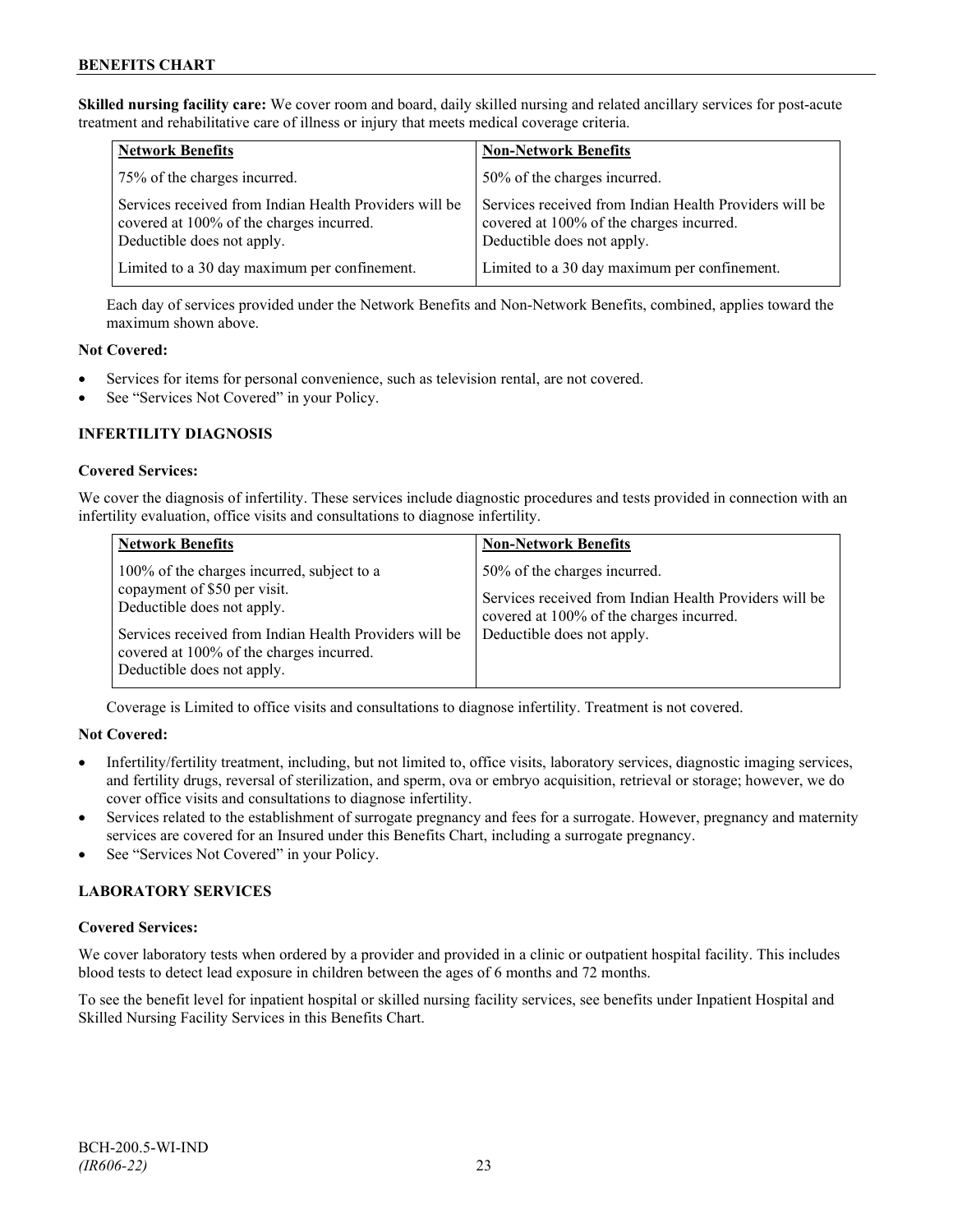**Prostate-specific antigen (PSA) testing.** We cover prostate cancer screening for men 40 years of age or over who are symptomatic or in a high-risk category and for all men 50 years of age or older.

| <b>Network Benefits</b>       | <b>Non-Network Benefits</b>                                                                                                      |
|-------------------------------|----------------------------------------------------------------------------------------------------------------------------------|
| 100% of the charges incurred. | 50% of the charges incurred.                                                                                                     |
| Deductible does not apply.    | Services received from Indian Health Providers will be<br>covered at 100% of the charges incurred.<br>Deductible does not apply. |

### **All other laboratory services**

#### **Services for illness or injury**

| <b>Network Benefits</b>                                     | <b>Non-Network Benefits</b>                                                                                                                                      |
|-------------------------------------------------------------|------------------------------------------------------------------------------------------------------------------------------------------------------------------|
| 100% of the charges incurred.<br>Deductible does not apply. | 50% of the charges incurred.<br>Services received from Indian Health Providers will be<br>covered at 100% of the charges incurred.<br>Deductible does not apply. |

### **Preventive services**

Laboratory services associated with preventive services are covered at the benefit level shown in the "Preventive Services" section of this Benefits Chart.

### **Not Covered:**

• See "Services Not Covered" in your Policy.

### **MASTECTOMY RECONSTRUCTION BENEFIT**

### **Covered Services:**

We cover reconstruction of the breast on which the mastectomy has been performed; surgery and reconstruction of the other breast to produce symmetrical appearance, and prostheses and physical complications of all stages of mastectomy, including lymphedemas.

| <b>Network Benefits</b>                               | <b>Non-Network Benefits</b>                           |
|-------------------------------------------------------|-------------------------------------------------------|
| Coverage level is same as corresponding Network       | Coverage level is same as corresponding Non-Network   |
| Benefits, depending on type of service provided, such | Benefits, depending on type of service provided, such |
| as Office Visits for Illness or Injury, Inpatient or  | as Office Visits for Illness or Injury, Inpatient or  |
| Outpatient Hospital Services.                         | Outpatient Hospital Services.                         |

### **Not Covered:**

See "Services Not Covered" in your Policy.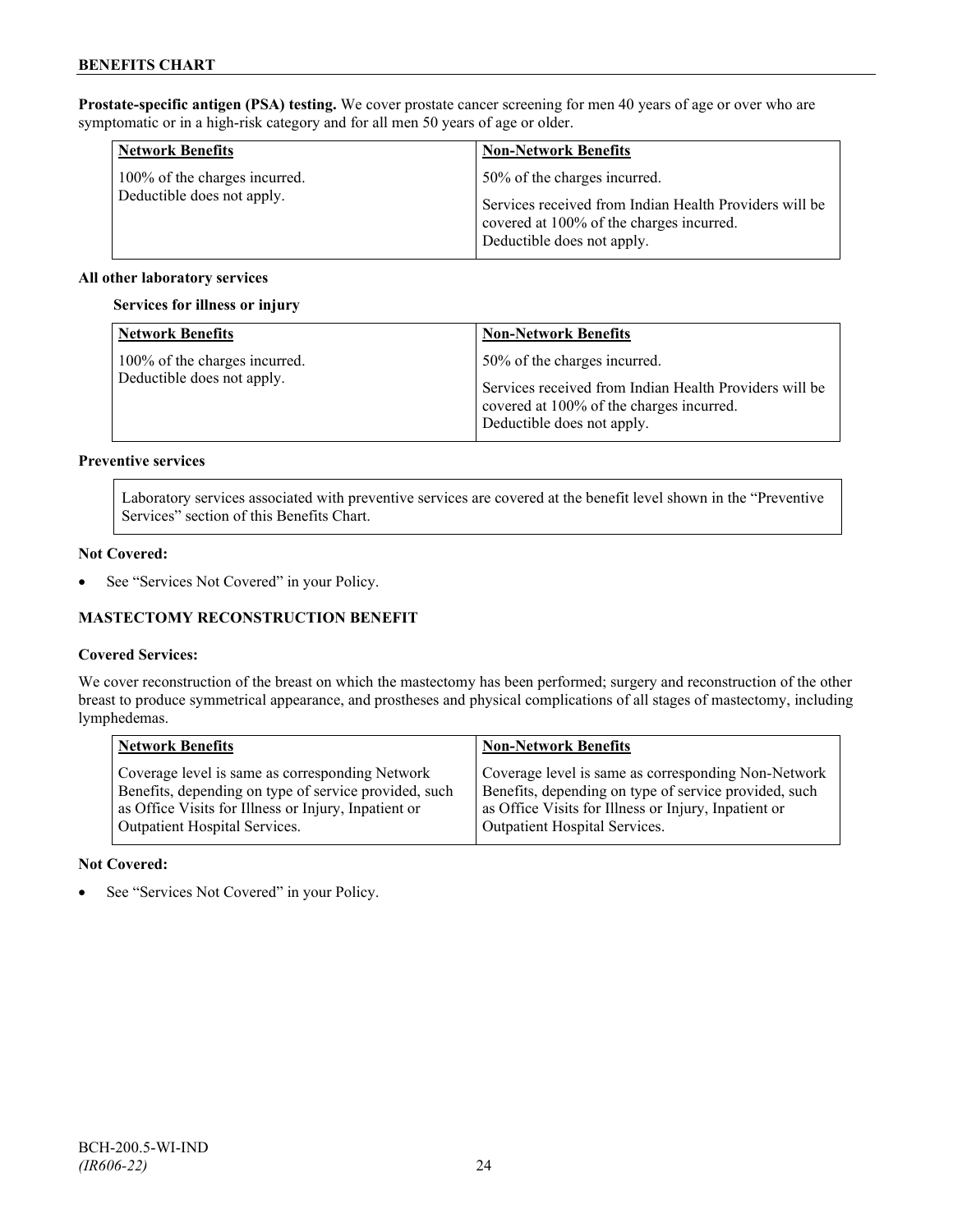### **MEDICATION THERAPY DISEASE MANAGEMENT PROGRAM**

### **Covered Services:**

If you meet our criteria for coverage, you may qualify for our Medication Therapy Disease Management Program.

The program covers consultations with a designated Network pharmacist.

Covered services are based on established medical policies, which are subject to periodic review and modification by the medical directors. These medical policies (medical coverage criteria) are available by calling Member Services, or logging on to your "*my*HealthPartners" account at [healthpartners.com.](http://www.healthpartners.com/)

| <b>Network Benefits</b>                                     | <b>Non-Network Benefits</b> |
|-------------------------------------------------------------|-----------------------------|
| 100% of the charges incurred.<br>Deductible does not apply. | No coverage.                |

### **Not Covered:**

See "Services Not Covered" in your Policy.

### **OFFICE VISITS FOR ILLNESS OR INJURY**

### **Covered Services:**

We cover the following when medically necessary: professional medical and surgical services and related supplies, including biofeedback, of physicians and other health care providers; blood and blood products (unless replaced) and blood derivatives.

We cover diagnosis and treatment of illness or injury to the eyes. Where contact or eye glass lenses are prescribed as medically necessary for the post-operative treatment of cataracts or for the treatment of aphakia, acute or chronic corneal pathology or keratoconus, we cover the initial evaluation, lenses and fitting. Insureds must pay for lens replacement beyond the initial pair.

Services received via video, e-visit or telephone are covered under the "Telehealth/Telemedicine Services" section.

#### **Office visits**

### **Primary Care Providers**

| <b>Network Benefits</b>                                                                                                                                                                                                                      | <b>Non-Network Benefits</b>                                                                                                                                      |
|----------------------------------------------------------------------------------------------------------------------------------------------------------------------------------------------------------------------------------------------|------------------------------------------------------------------------------------------------------------------------------------------------------------------|
| 100% of the charges incurred, subject to a<br>copayment of \$25 per visit.<br>Deductible does not apply.<br>Services received from Indian Health Providers will be<br>covered at 100% of the charges incurred.<br>Deductible does not apply. | 50% of the charges incurred.<br>Services received from Indian Health Providers will be<br>covered at 100% of the charges incurred.<br>Deductible does not apply. |

#### **Specialty Care Providers**

| <b>Network Benefits</b>                                                                                                                                                                                                                      | <b>Non-Network Benefits</b>                                                                                                                                      |
|----------------------------------------------------------------------------------------------------------------------------------------------------------------------------------------------------------------------------------------------|------------------------------------------------------------------------------------------------------------------------------------------------------------------|
| 100% of the charges incurred, subject to a<br>copayment of \$50 per visit.<br>Deductible does not apply.<br>Services received from Indian Health Providers will be<br>covered at 100% of the charges incurred.<br>Deductible does not apply. | 50% of the charges incurred.<br>Services received from Indian Health Providers will be<br>covered at 100% of the charges incurred.<br>Deductible does not apply. |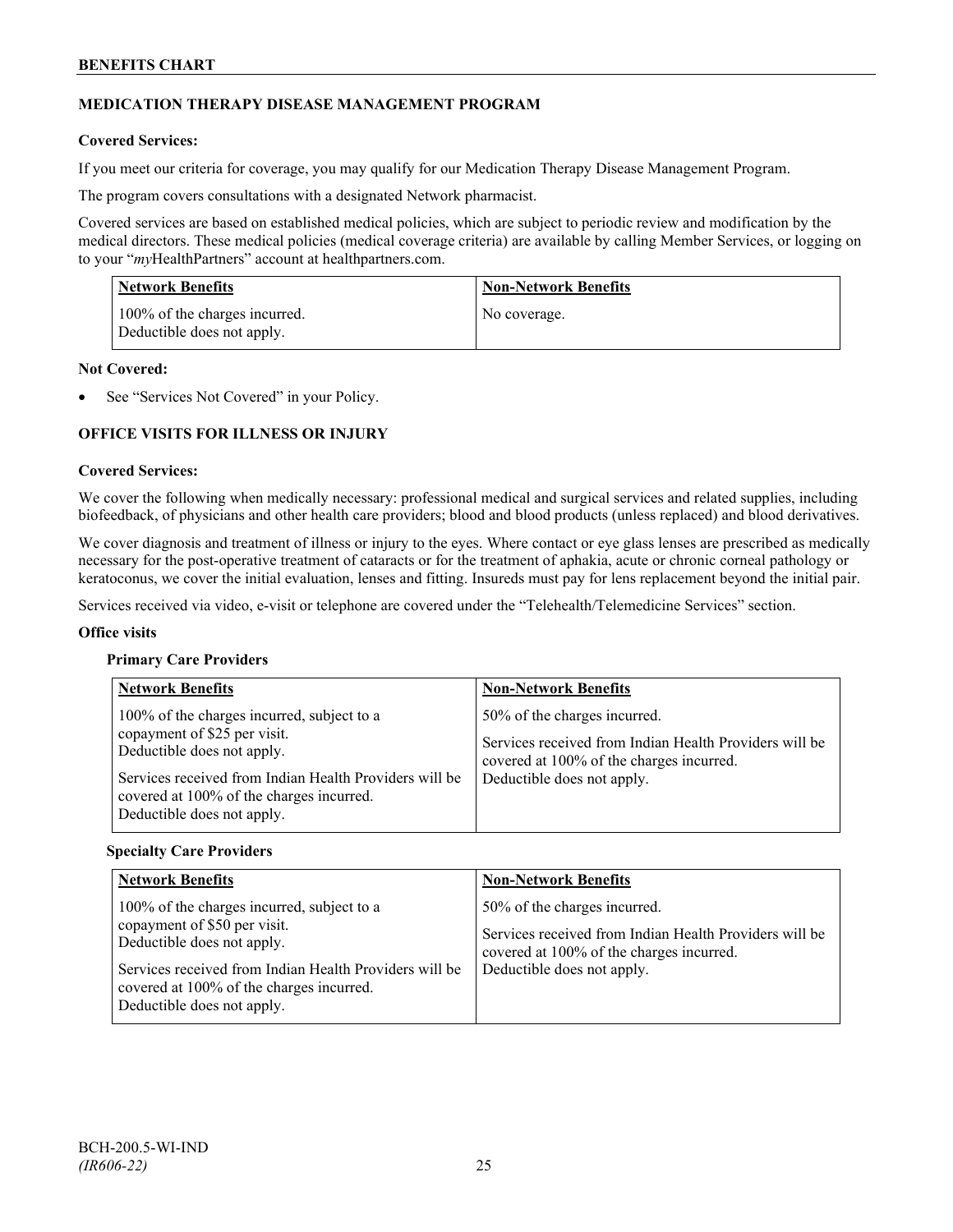### **Convenience clinics**

| <b>Network Benefits</b>                                                                                                                                                                                                                      | <b>Non-Network Benefits</b>                                                                                                                                      |
|----------------------------------------------------------------------------------------------------------------------------------------------------------------------------------------------------------------------------------------------|------------------------------------------------------------------------------------------------------------------------------------------------------------------|
| 100% of the charges incurred, subject to a<br>copayment of \$10 per visit.<br>Deductible does not apply.<br>Services received from Indian Health Providers will be<br>covered at 100% of the charges incurred.<br>Deductible does not apply. | 50% of the charges incurred.<br>Services received from Indian Health Providers will be<br>covered at 100% of the charges incurred.<br>Deductible does not apply. |

### **Injections administered in a physician's office, other than immunizations**

### **Allergy injections**

| <b>Network Benefits</b>                                                                                                                                                                                                                               | <b>Non-Network Benefits</b>                                                                                                                                      |
|-------------------------------------------------------------------------------------------------------------------------------------------------------------------------------------------------------------------------------------------------------|------------------------------------------------------------------------------------------------------------------------------------------------------------------|
| 100% of the charges incurred, subject to a<br>copayment of \$2 per date of service.<br>Deductible does not apply.<br>Services received from Indian Health Providers will be<br>covered at 100% of the charges incurred.<br>Deductible does not apply. | 50% of the charges incurred.<br>Services received from Indian Health Providers will be<br>covered at 100% of the charges incurred.<br>Deductible does not apply. |

### **All other injections**

| <b>Network Benefits</b>                                                                                                                                                                                                                               | <b>Non-Network Benefits</b>                                                                                                                                      |
|-------------------------------------------------------------------------------------------------------------------------------------------------------------------------------------------------------------------------------------------------------|------------------------------------------------------------------------------------------------------------------------------------------------------------------|
| 100% of the charges incurred, subject to a<br>copayment of \$2 per date of service.<br>Deductible does not apply.<br>Services received from Indian Health Providers will be<br>covered at 100% of the charges incurred.<br>Deductible does not apply. | 50% of the charges incurred.<br>Services received from Indian Health Providers will be<br>covered at 100% of the charges incurred.<br>Deductible does not apply. |

### **Not Covered:**

- Court ordered treatment, except as described in this Benefits Chart. Any resulting court ordered treatment for mental health services will be subject to the Policy's requirement for medical necessity.
- See "Services Not Covered" in your Policy.

# **PEDIATRIC EYEWEAR**

### **Covered Services:**

We cover pediatric eyewear for children.

Routine eye exams are covered under the "Preventive Services" section.

| <b>Network Benefits</b>                                                                                                          | Non-Network Benefits |
|----------------------------------------------------------------------------------------------------------------------------------|----------------------|
| 75% of the charges incurred.                                                                                                     | No coverage.         |
| Services received from Indian Health Providers will be<br>covered at 100% of the charges incurred.<br>Deductible does not apply. |                      |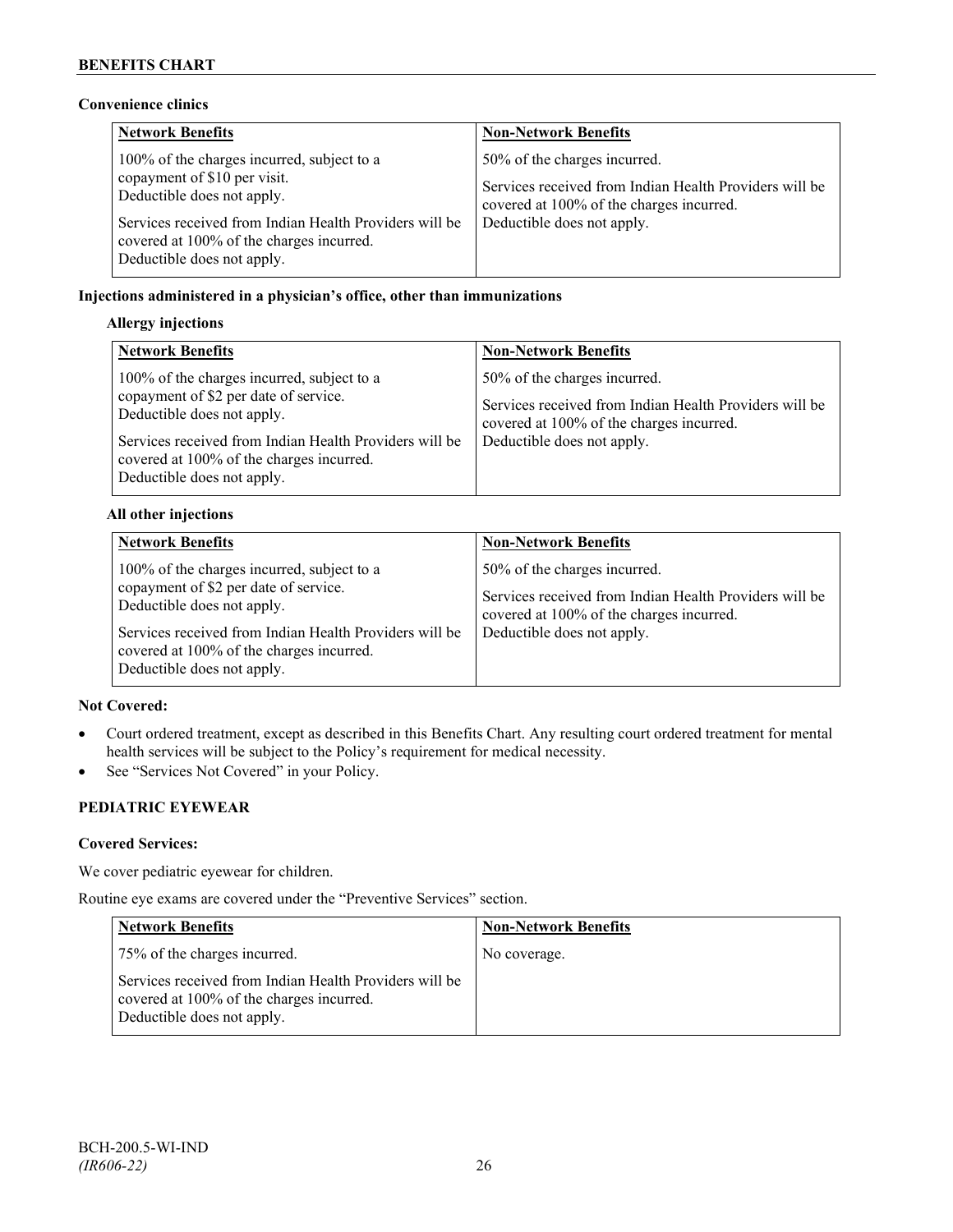### **Limitations:**

- Coverage under this provision will continue until the end of the month in which the child turns 19.
- Limited to one of the following per calendar year:
	- o one pair of eyeglasses including one set of prescription lenses, frames from the designated eyewear collection, and anti scratch coating; or
	- o one pair of non-disposable contact lenses; or
	- o a one year supply of disposable contact lenses.
- Contact lens fittings are limited to two per calendar year.

### **Not Covered:**

- Frames that are not included in the designated eyewear collection are not covered. However, one pair of lenses will be covered if a member chooses frames outside the designated eyewear collection.
- More than one pair of lenses or frames or non-disposable contacts per calendar year, regardless of the reason. This includes replacement of eyeglasses or contact lenses due to loss, breakage, theft, or change in prescription.
- Safety glasses or goggles for sports or vocational reasons.
- Upgrades including, but not limited to, UV protection and no-line multifocal lenses.
- See "Services Not Covered" in your Policy.

### **PHYSICAL THERAPY, OCCUPATIONAL THERAPY, SPEECH THERAPY AND OTHER SPECIFIED THERAPIES**

### **Covered Services:**

We cover the following physical therapy, occupational therapy and speech therapy services:

- Medically necessary rehabilitative care to correct the effects of illness or injury.
- Habilitative services rendered for congenital, developmental or medical conditions which have significantly Limited the successful initiation of normal speech and normal motor development.

Massage therapy which is performed in conjunction with other treatment/modalities by a physical or occupational therapist, is part of a prescribed treatment plan and is not billed separately is covered.

We cover services provided in a clinic. We also cover physical therapy provided in an outpatient hospital facility. To see the benefit level for inpatient hospital or skilled nursing facility services, see benefits under "Inpatient Hospital and Skilled Nursing Facility Services".

### **Rehabilitative care**

### **Primary Care Providers**

| <b>Network Benefits</b>                                                                                                                                                                                                                                                                                                                       | <b>Non-Network Benefits</b>                                                                                                                                                                                                                                       |
|-----------------------------------------------------------------------------------------------------------------------------------------------------------------------------------------------------------------------------------------------------------------------------------------------------------------------------------------------|-------------------------------------------------------------------------------------------------------------------------------------------------------------------------------------------------------------------------------------------------------------------|
| 100% of the charges incurred, subject to a<br>copayment of \$25 per visit.<br>Deductible does not apply.<br>Services received from Indian Health Providers will be<br>covered at 100% of the charges incurred.<br>Deductible does not apply.<br>Physical, Occupational and Speech Therapy are Limited<br>to 20 visits each per calendar year. | 50% of the charges incurred.<br>Services received from Indian Health Providers will be<br>covered at 100% of the charges incurred.<br>Deductible does not apply.<br>Physical, Occupational and Speech Therapy are Limited<br>to 20 visits each per calendar year. |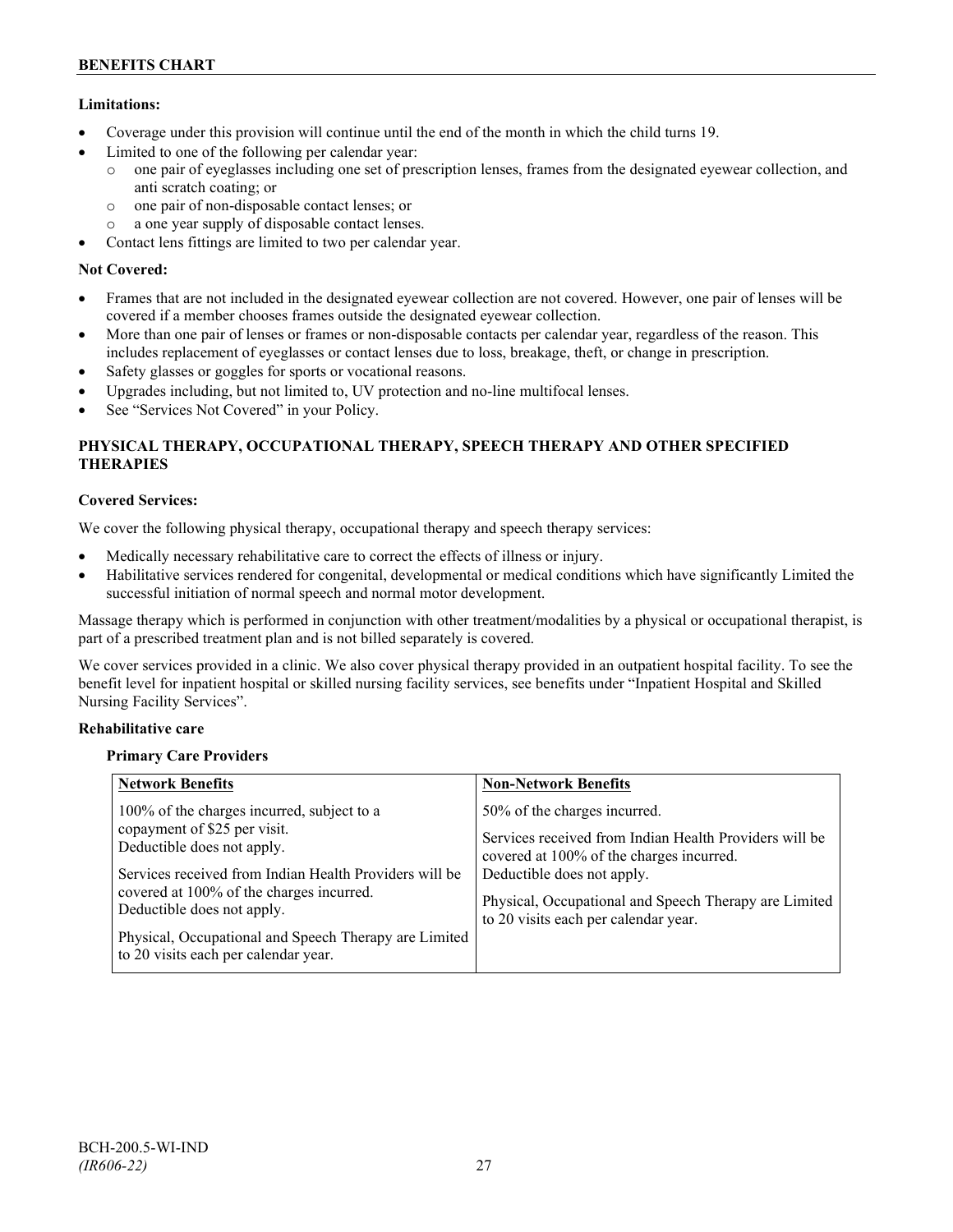### **Specialty Care Providers**

| <b>Network Benefits</b>                                                                                                                                                                                                                                                                                                                       | <b>Non-Network Benefits</b>                                                                                                                                                                                                                                       |
|-----------------------------------------------------------------------------------------------------------------------------------------------------------------------------------------------------------------------------------------------------------------------------------------------------------------------------------------------|-------------------------------------------------------------------------------------------------------------------------------------------------------------------------------------------------------------------------------------------------------------------|
| 100% of the charges incurred, subject to a<br>copayment of \$50 per visit.<br>Deductible does not apply.<br>Services received from Indian Health Providers will be<br>covered at 100% of the charges incurred.<br>Deductible does not apply.<br>Physical, Occupational and Speech Therapy are Limited<br>to 20 visits each per calendar year. | 50% of the charges incurred.<br>Services received from Indian Health Providers will be<br>covered at 100% of the charges incurred.<br>Deductible does not apply.<br>Physical, Occupational and Speech Therapy are Limited<br>to 20 visits each per calendar year. |

In addition to the services provided above, we cover a minimum of:

- 20 visits per calendar year for pulmonary rehabilitation therapy,
- 36 visits per calendar year for cardiac rehabilitation therapy,
- 30 visits per calendar year for post-cochlear implant aural therapy,
- 20 visits per calendar year for cognitive rehabilitation therapy.

Visit limits by a Primary Care Provider and/or Specialty Care Providers are combined. The maximum number of visits are combined for Network Benefits and Non-Network Benefits.

### **Habilitative care**

### **Primary Care Providers**

| <b>Network Benefits</b>                                                                                                                                                                                                                                                                               | <b>Non-Network Benefits</b>                                                                                                                                                                                                                                       |
|-------------------------------------------------------------------------------------------------------------------------------------------------------------------------------------------------------------------------------------------------------------------------------------------------------|-------------------------------------------------------------------------------------------------------------------------------------------------------------------------------------------------------------------------------------------------------------------|
| 100% of the charges incurred, subject to a<br>copayment of \$25 per visit.<br>Deductible does not apply.<br>Services received from Indian Health Providers will be<br>covered at 100% of the charges incurred.<br>Deductible does not apply.<br>Physical, Occupational and Speech Therapy are Limited | 50% of the charges incurred.<br>Services received from Indian Health Providers will be<br>covered at 100% of the charges incurred.<br>Deductible does not apply.<br>Physical, Occupational and Speech Therapy are Limited<br>to 20 visits each per calendar year. |
| to 20 visits each per calendar year.                                                                                                                                                                                                                                                                  |                                                                                                                                                                                                                                                                   |

### **Specialty Care Providers**

| <b>Network Benefits</b>                                                                                                                                                                                                                                                                                                                       | <b>Non-Network Benefits</b>                                                                                                                                                                                                                                       |
|-----------------------------------------------------------------------------------------------------------------------------------------------------------------------------------------------------------------------------------------------------------------------------------------------------------------------------------------------|-------------------------------------------------------------------------------------------------------------------------------------------------------------------------------------------------------------------------------------------------------------------|
| 100% of the charges incurred, subject to a<br>copayment of \$50 per visit.<br>Deductible does not apply.<br>Services received from Indian Health Providers will be<br>covered at 100% of the charges incurred.<br>Deductible does not apply.<br>Physical, Occupational and Speech Therapy are Limited<br>to 20 visits each per calendar year. | 50% of the charges incurred.<br>Services received from Indian Health Providers will be<br>covered at 100% of the charges incurred.<br>Deductible does not apply.<br>Physical, Occupational and Speech Therapy are Limited<br>to 20 visits each per calendar year. |

Visit limits by a Primary Care Provider and/or Specialty Care Providers are combined. The maximum number of visits is combined for Network Benefits and Non-Network Benefits.

### **Not Covered:**

- Massage therapy for the purpose of comfort or convenience of the Insured.
- See "Services Not Covered" in your Policy.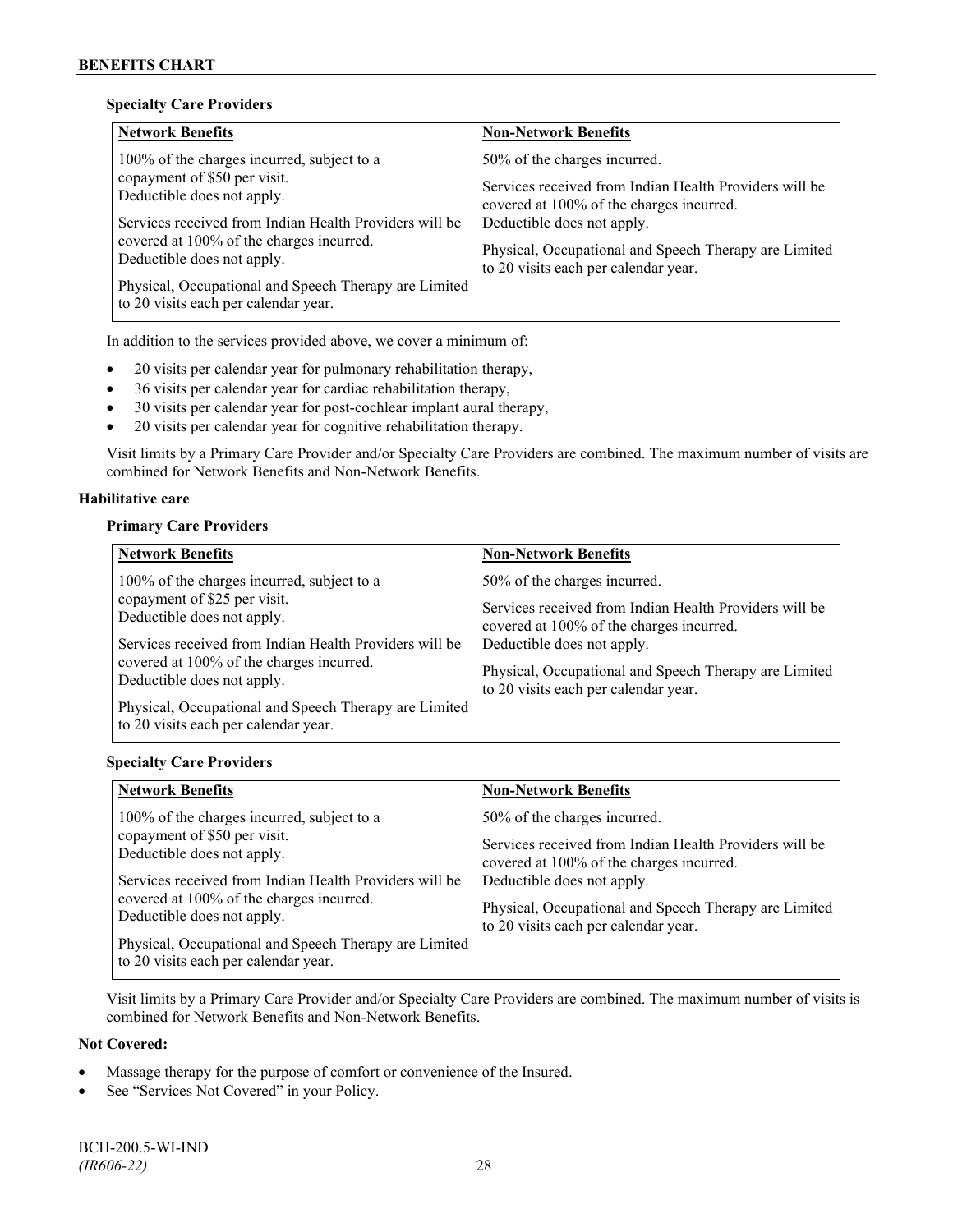### **BENEFITS CHART**

# **PRESCRIPTION DRUG SERVICES**

### **Covered Services:**

We cover prescription drugs and medications that can be self-administered or are administered in a physician's office.

**For Network Benefits, drugs and medications must be obtained at a network pharmacy.**

### **If a copayment is required, you must pay one copayment for each 30-day supply, or portion thereof.**

### **Outpatient drugs (except as specified below)**

| <b>Network Benefits</b>                                                                                                                                                                                                                                                                                                                                                      | <b>Non-Network Benefits</b>                                                                                                      |
|------------------------------------------------------------------------------------------------------------------------------------------------------------------------------------------------------------------------------------------------------------------------------------------------------------------------------------------------------------------------------|----------------------------------------------------------------------------------------------------------------------------------|
| 100% of the charges incurred, subject to a                                                                                                                                                                                                                                                                                                                                   | 50% of the charges incurred.                                                                                                     |
| copayment of \$5 for generic low cost formulary drugs,<br>and 100% of the charges incurred, subject to a<br>copayment of \$25 for generic high cost formulary<br>drugs.<br>Deductible does not apply.                                                                                                                                                                        | Services received from Indian Health Providers will be<br>covered at 100% of the charges incurred.<br>Deductible does not apply. |
| Brand name formulary drugs are covered at 75% of the<br>charges incurred.                                                                                                                                                                                                                                                                                                    |                                                                                                                                  |
| Non-formulary drugs are covered at 50% of the charges<br>incurred.                                                                                                                                                                                                                                                                                                           |                                                                                                                                  |
| In no event will your cost for a formulary insulin drug<br>exceed \$25. Deductible does not apply to formulary<br>insulin drugs.                                                                                                                                                                                                                                             |                                                                                                                                  |
| Services received from Indian Health Providers will be<br>covered at 100% of the charges incurred.<br>Deductible does not apply.                                                                                                                                                                                                                                             |                                                                                                                                  |
| Oral chemotherapy drugs are included on the<br>Specialty Drug List. However, you pay the applicable<br>outpatient drug benefit. As required by Wisconsin law,<br>you will not pay higher cost sharing (deductible,<br>copayment or coinsurance) for orally administered<br>chemotherapy drugs than you pay for injected or<br>intravenously administered chemotherapy drugs. |                                                                                                                                  |

### **Mail order drugs**

| <b>Network Benefits</b>                                                                                                                                                                                                                                                                                                                                                                         | <b>Non-Network Benefits</b>                                                                                |
|-------------------------------------------------------------------------------------------------------------------------------------------------------------------------------------------------------------------------------------------------------------------------------------------------------------------------------------------------------------------------------------------------|------------------------------------------------------------------------------------------------------------|
| For your convenience, you may also get up to a 90-day<br>supply of outpatient prescription drugs that can be self-<br>administered through the designated mail order service.<br>Outpatient drugs ordered through this service are<br>covered at the benefit percent and copayments shown in<br>Outpatient Drugs above.<br>Specialty Drugs are not available through the mail order<br>service. | Mail order drugs are only available through the<br>designated mail order service.<br>See Network Benefits. |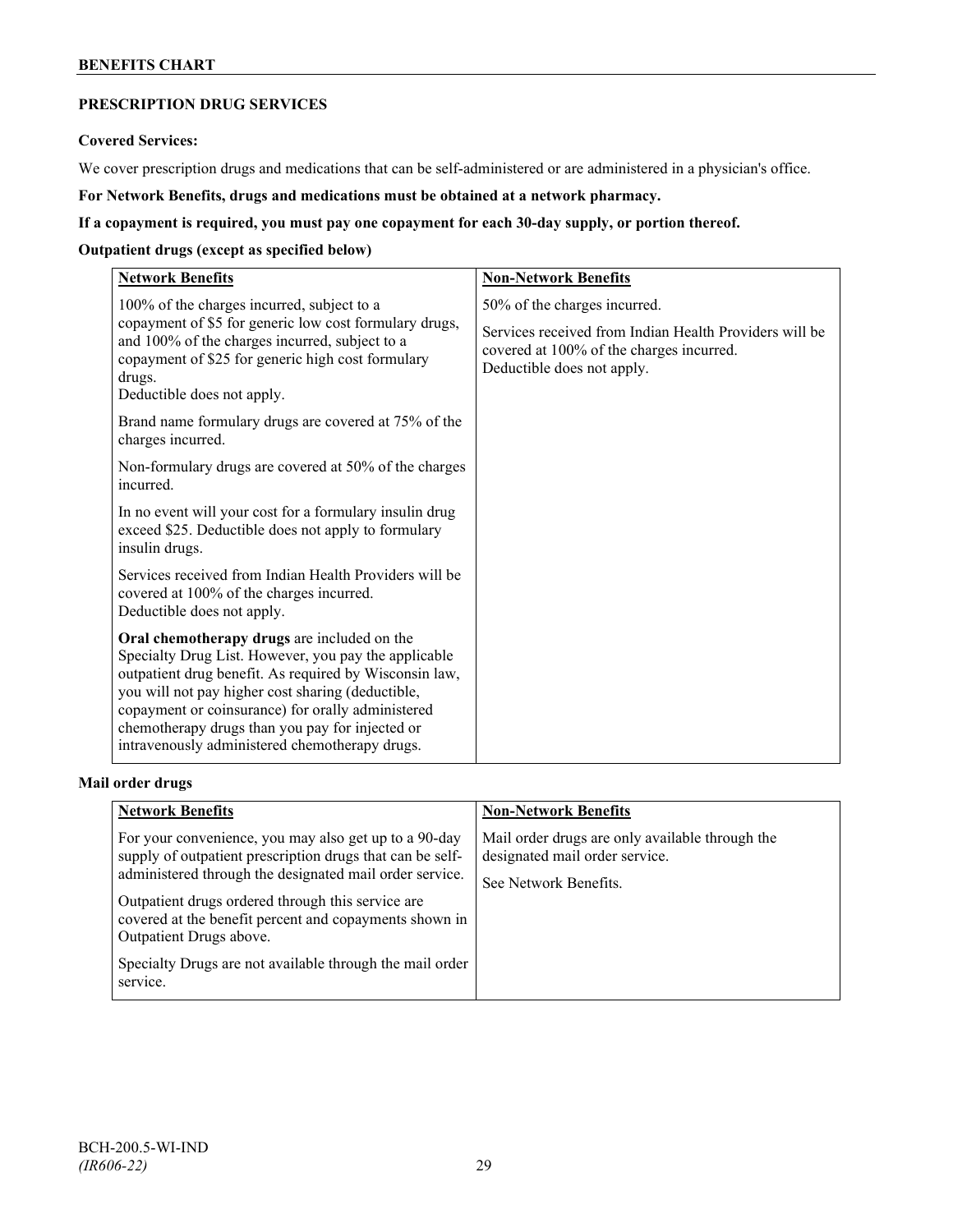### **Specialty drugs that are self-administered**

| <b>Network Benefits</b>                                                                                                                                                                                                                                                                                                                                                      | <b>Non-Network Benefits</b> |
|------------------------------------------------------------------------------------------------------------------------------------------------------------------------------------------------------------------------------------------------------------------------------------------------------------------------------------------------------------------------------|-----------------------------|
| 50% of the charges incurred.                                                                                                                                                                                                                                                                                                                                                 | No coverage.                |
| Services received from Indian Health Providers will be<br>covered at 100% of the charges incurred.<br>Deductible does not apply.                                                                                                                                                                                                                                             |                             |
| Oral chemotherapy drugs are included on the<br>Specialty Drug List. However, you pay the applicable<br>outpatient drug benefit. As required by Wisconsin law,<br>you will not pay higher cost sharing (deductible,<br>copayment or coinsurance) for orally administered<br>chemotherapy drugs than you pay for injected or<br>intravenously administered chemotherapy drugs. |                             |

Specialty Drugs are Limited to drugs on the Specialty Drug List and must be obtained from a designated vendor.

### **Tobacco cessation drugs are covered for all FDA approved tobacco cessation drugs**

| <b>Network Benefits</b>                                     | <b>Non-Network Benefits</b>                                                                                                                                      |
|-------------------------------------------------------------|------------------------------------------------------------------------------------------------------------------------------------------------------------------|
| 100% of the charges incurred.<br>Deductible does not apply. | 50% of the charges incurred.<br>Services received from Indian Health Providers will be<br>covered at 100% of the charges incurred.<br>Deductible does not apply. |

#### **Contraceptive drugs**

| <b>Network Benefits</b>                                                                                                                                                                                                                            | <b>Non-Network Benefits</b>                                                                                                                                      |
|----------------------------------------------------------------------------------------------------------------------------------------------------------------------------------------------------------------------------------------------------|------------------------------------------------------------------------------------------------------------------------------------------------------------------|
| 100% of the charges incurred for formulary drugs.<br>Deductible does not apply.<br>If a physician requests that a Non-Formulary<br>contraceptive drug be dispensed as written, the drug<br>will be covered at 100%, not subject to the deductible. | 50% of the charges incurred.<br>Services received from Indian Health Providers will be<br>covered at 100% of the charges incurred.<br>Deductible does not apply. |

**ACA preventive medications.** We cover preventive medications currently recommended by USPSTF with an A or B rating if they are prescribed by your medical provider and they are listed on our Commercial ACA Preventive Drug List. Preventive medications are subject to periodic review and modification. Changes would be effective in accordance with the federal rules and reflected in our current medical coverage criteria for preventive care services.

| <b>Network Benefits</b>       | <b>Non-Network Benefits</b>                                                                                                      |
|-------------------------------|----------------------------------------------------------------------------------------------------------------------------------|
| 100% of the charges incurred. | 50% of the charges incurred.                                                                                                     |
| Deductible does not apply.    | Services received from Indian Health Providers will be<br>covered at 100% of the charges incurred.<br>Deductible does not apply. |

### **Limitations:**

- Certain drugs may require prior authorization as indicated on the Formulary. HealthPartners may require prior authorization for the drug and also the site where the drug will be provided. Certain drugs are subject to our utilization review process and quantity limits.
- Certain non-formulary drugs require prior authorization. In addition, certain drugs may be subject to any quantity limits applied as part of our trial program. The trial drug program applies to new prescriptions for certain drugs which have high toxicity, low tolerance, high costs and/or high potential for waste. Trial drugs are indicated on the formulary and/or the Specialty Drug List. Your first fill of a trial drug may be limited to less than a month supply. If the drug is well tolerated and effective, you will receive the remainder of your first month supply.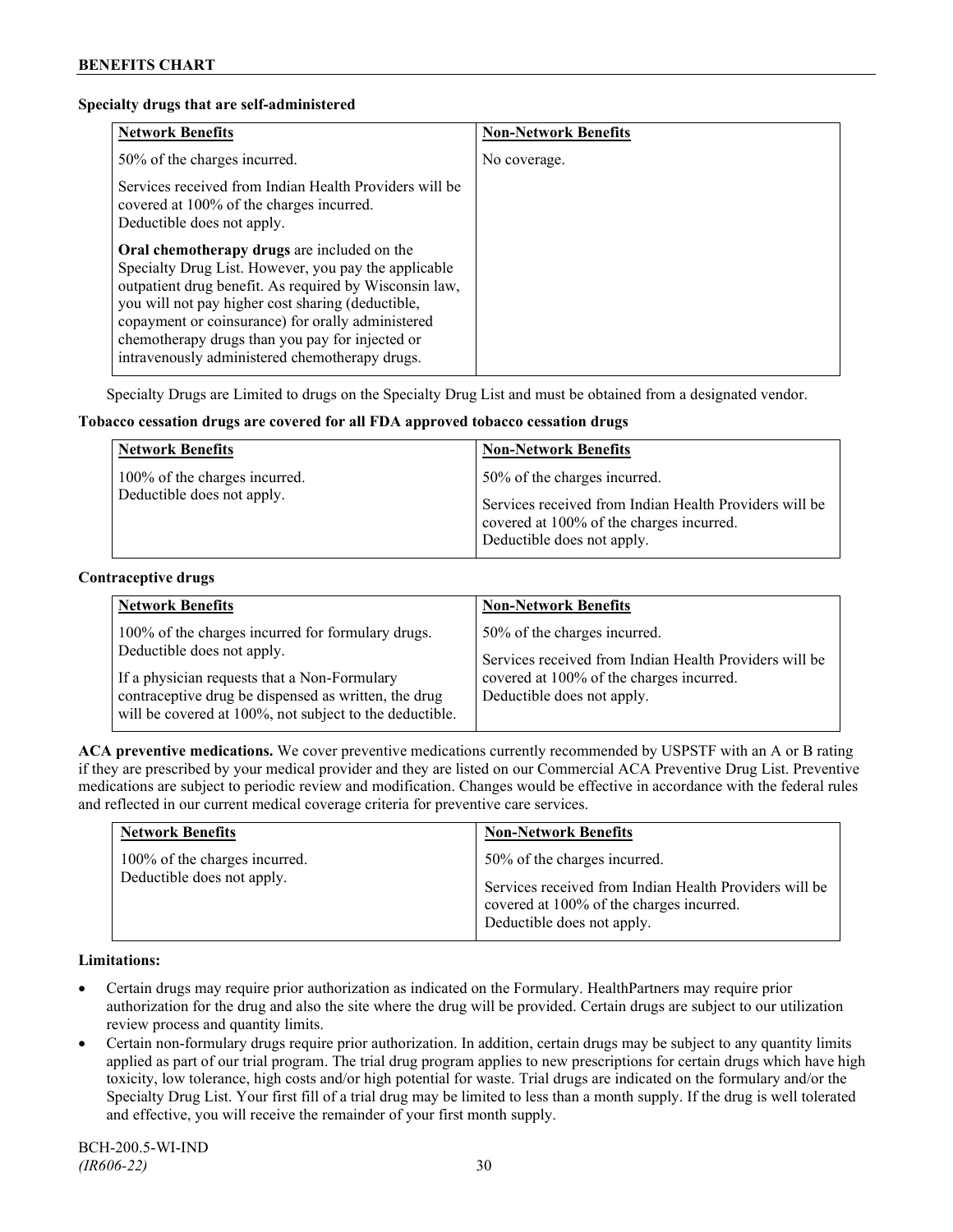## **BENEFITS CHART**

- If an Insured requests a brand name drug when there is a generic equivalent, the brand name drug will be covered up to the charge that would apply to the generic drug, minus any required copayment. If a physician requests that a brand name drug be dispensed as written, the drug will be paid at the non-formulary benefit.
- We may require Insureds to try over-the-counter (OTC) drug alternatives before approving more costly formulary prescription drugs.
- Unless otherwise specified in the Prescription Drug Services section, you may receive up to a 30-day supply per prescription.
- New prescriptions to treat certain chronic conditions are Limited to a 30-day supply.
- A 90-day supply will be covered and dispensed only at pharmacies that participate in our extended day supply program.
- No more than a 30-day supply of Specialty Drugs will be covered and dispensed at a time unless it's a manufacturer supplied drug that cannot be split that supplies the Insured with more than a 30-day supply.

### **Not Covered:**

- Replacement of prescription drugs, medications, equipment and supplies due to loss, damage or theft.
- Nonprescription (over-the-counter) drugs or medications, including, but not Limited to, vitamins, supplements, homeopathic remedies, and non-FDA approved drugs, unless listed on the Formulary and prescribed by a physician or legally authorized health care provider under applicable state and federal law. This exclusion does not include over-thecounter contraceptives for women as allowed under the Affordable Care Act when the Insured obtains a prescription for the item. In addition, if the Insured obtains a prescription, this exclusion does not include aspirin to prevent cardiovascular disease for men and women of certain ages; folic acid supplements for women who may become pregnant; fluoride chemoprevention supplements for children without fluoride in their water source; and iron supplements for children ages 6-12 months who are at risk for anemia.
- All drugs for the treatment of sexual dysfunction.
- All drugs for the treatment of growth deficiency.
- Fertility drugs.
- Medical cannabis.
- Drugs on the Excluded Drug List. The Excluded Drug List includes select drugs within a therapy class that are not eligible for coverage. This includes drugs that may be excluded for certain indications. The Excluded Drug List is available at [healthpartners.com.](http://www.healthpartners.com/)
- Drugs that are newly approved by the FDA until they are reviewed and approved by HealthPartners Pharmacy and Therapeutics Committee.
- Medical devices approved by the FDA will not be covered under the Prescription Drug Services section unless they are on our formulary. Covered medical devices are generally submitted and reimbursed under your medical benefits.
- See "Services Not Covered" in your Policy.

### **PREVENTIVE SERVICES**

### **Applicable Definitions:**

**Routine Preventive Services** are routine healthcare services that include screenings, check-ups and counseling to prevent illness, disease or other health problems before symptoms occur.

**Diagnostic Services** are services to help a provider understand your symptoms, diagnose illness and decide what treatment may be needed. They may be the same services that are listed as preventive services, but they are being used as diagnostic services. Your provider will determine if these services are preventive or diagnostic. These services are not preventive if received as part of a visit to diagnose, manage or maintain an acute or chronic medical condition, illness or injury. When that occurs, unless otherwise indicated below, standard deductibles, copayments or coinsurance apply.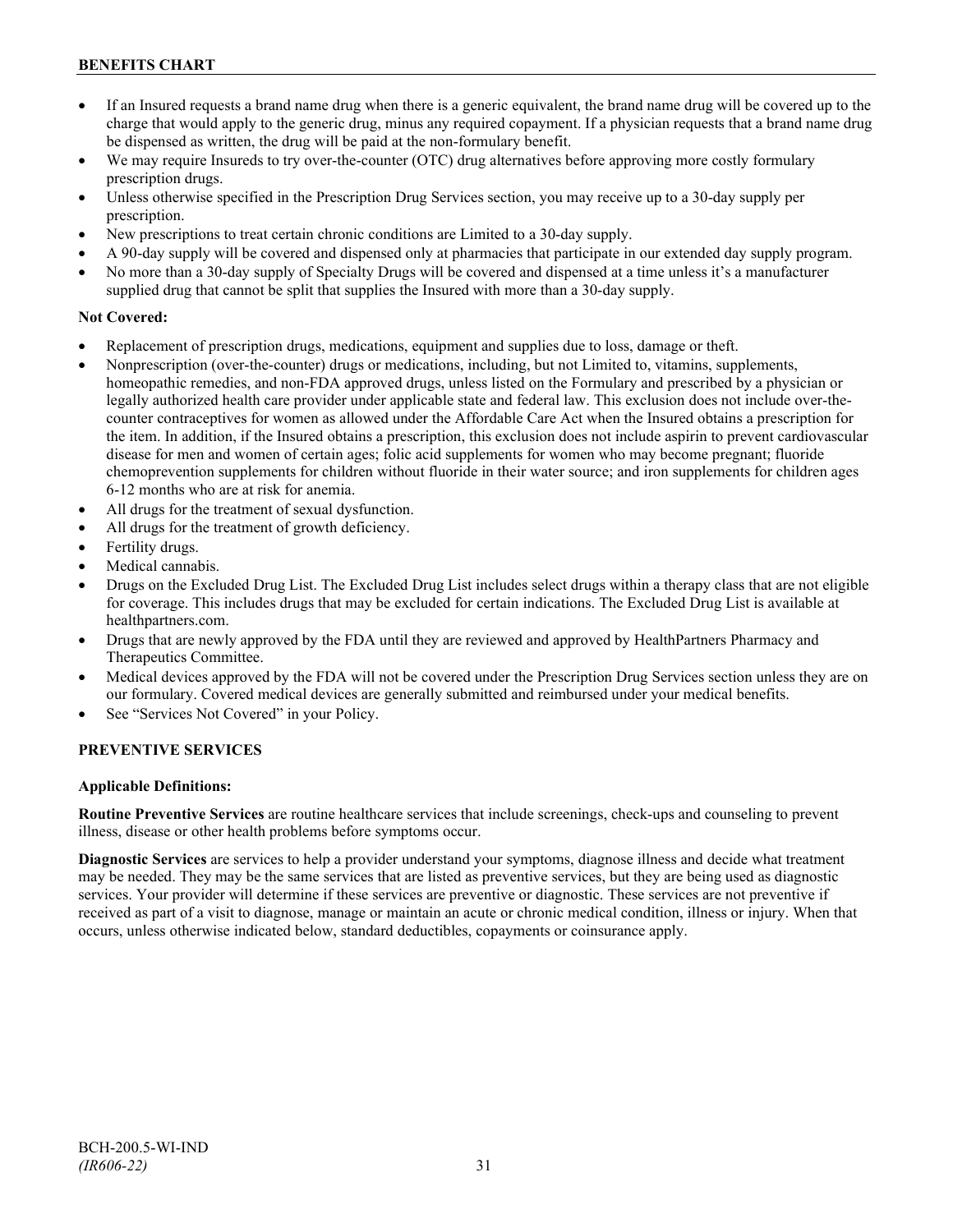### **Covered Services:**

We cover preventive services that meet any of the requirements under the Affordable Care Act (ACA) shown in the bulleted items below. These preventive services are covered at 100% under the Network Benefits with no deductible, copayments or coinsurance. (If a preventive service is not required by the ACA and it is covered at a lower benefit level, it will be specified below.) Preventive benefits mandated under the ACA are subject to periodic review and modification. Changes would be effective in accordance with the federal rules. Preventive services mandated by the ACA include:

- Evidence-based items or services that have in effect a rating of A or B in the current recommendations of the United States Preventive Services Task Force with respect to the individual;
- Immunizations for routine use in children, adolescents, and adults that have in effect a recommendation from the Advisory Committee on Immunization Practices of the Centers for Disease Control and Prevention with respect to the individual;
- With respect to infants, children, and adolescents, evidence-informed preventive care and screenings provided for in comprehensive guidelines supported by the Health Resources and Services Administration; and
- With respect to women, preventive care and screenings provided for in comprehensive guidelines supported by the Health Resources and Services Administration.

Covered services are based on established medical policies, which are subject to periodic review and modification by the medical directors. These medical policies (medical coverage criteria) are available by calling Member Services, or logging on to your "*my*HealthPartners" account at [healthpartners.com.](http://www.healthpartners.com/)

### **ACA and state mandated preventive services are covered as follows:**

**Routine health exams and periodic health assessments**. A physician or health care provider will counsel you as to how often health assessments are needed based on age, sex and health status. This includes screening and counseling for tobacco cessation and all FDA approved tobacco cessation medications including over-the-counter drugs (as shown in the Prescription Drug Services section).

| <b>Network Benefits</b>                                     | <b>Non-Network Benefits</b>                                                                                                                                      |
|-------------------------------------------------------------|------------------------------------------------------------------------------------------------------------------------------------------------------------------|
| 100% of the charges incurred.<br>Deductible does not apply. | 50% of the charges incurred.<br>Services received from Indian Health Providers will be<br>covered at 100% of the charges incurred.<br>Deductible does not apply. |

**Child health supervision services.** This includes pediatric preventive services such as newborn screenings, appropriate immunizations, developmental assessments and laboratory services appropriate to the age of the child from birth to 72 months, and appropriate immunizations to age 18.

| <b>Network Benefits</b>       | <b>Non-Network Benefits</b>                                                                                                      |
|-------------------------------|----------------------------------------------------------------------------------------------------------------------------------|
| 100% of the charges incurred. | 50% of the charges incurred.                                                                                                     |
| Deductible does not apply.    | Services received from Indian Health Providers will be<br>covered at 100% of the charges incurred.<br>Deductible does not apply. |

#### **Routine prenatal care and exams**

| <b>Network Benefits</b>                                     | <b>Non-Network Benefits</b>                                                                                                                                      |
|-------------------------------------------------------------|------------------------------------------------------------------------------------------------------------------------------------------------------------------|
| 100% of the charges incurred.<br>Deductible does not apply. | 50% of the charges incurred.<br>Services received from Indian Health Providers will be<br>covered at 100% of the charges incurred.<br>Deductible does not apply. |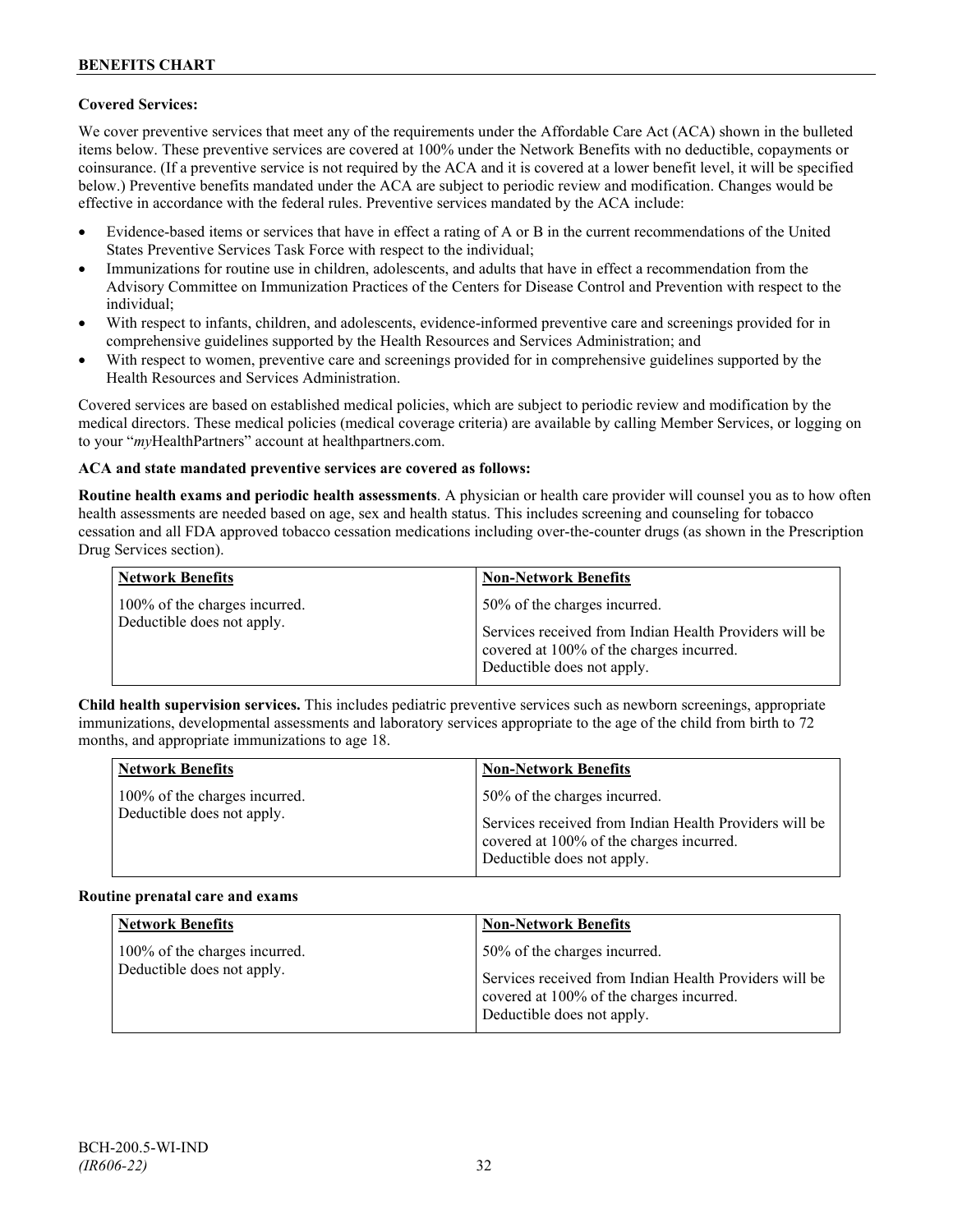**Routine postnatal care.** This includes health exams, assessments, education and counseling relating to the period immediately after childbirth.

| <b>Network Benefits</b>                                     | <b>Non-Network Benefits</b>                                                                                                                                      |
|-------------------------------------------------------------|------------------------------------------------------------------------------------------------------------------------------------------------------------------|
| 100% of the charges incurred.<br>Deductible does not apply. | 50% of the charges incurred.<br>Services received from Indian Health Providers will be<br>covered at 100% of the charges incurred.<br>Deductible does not apply. |

**Routine screening procedures for cancer.** This includes colorectal screening, digital rectal examinations and other cancer screenings recommended by the USPSTF with an A or B rating. Women's preventive health services below describe additional routine screening procedures for cancer.

| <b>Network Benefits</b>                                     | <b>Non-Network Benefits</b>                                                            |
|-------------------------------------------------------------|----------------------------------------------------------------------------------------|
| 100% of the charges incurred.<br>Deductible does not apply. | 50% of the charges incurred.<br>Services received from Indian Health Providers will be |
|                                                             | covered at 100% of the charges incurred.<br>Deductible does not apply.                 |

### **Routine eye and hearing exams for members under the age of 22**

| <b>Network Benefits</b>                                     | <b>Non-Network Benefits</b>                                                                                                                                      |
|-------------------------------------------------------------|------------------------------------------------------------------------------------------------------------------------------------------------------------------|
| 100% of the charges incurred.<br>Deductible does not apply. | 50% of the charges incurred.<br>Services received from Indian Health Providers will be<br>covered at 100% of the charges incurred.<br>Deductible does not apply. |

**Professional voluntary family planning services.** This includes services to prevent or delay a pregnancy, including counseling and education. Services must be provided by a licensed provider.

| <b>Network Benefits</b>                                     | <b>Non-Network Benefits</b>                                                                                                                                      |
|-------------------------------------------------------------|------------------------------------------------------------------------------------------------------------------------------------------------------------------|
| 100% of the charges incurred.<br>Deductible does not apply. | 50% of the charges incurred.<br>Services received from Indian Health Providers will be<br>covered at 100% of the charges incurred.<br>Deductible does not apply. |
|                                                             |                                                                                                                                                                  |

#### **Adult immunizations**

| <b>Network Benefits</b>       | <b>Non-Network Benefits</b>   |
|-------------------------------|-------------------------------|
| 100% of the charges incurred. | 100% of the charges incurred. |
| Deductible does not apply.    | Deductible does not apply.    |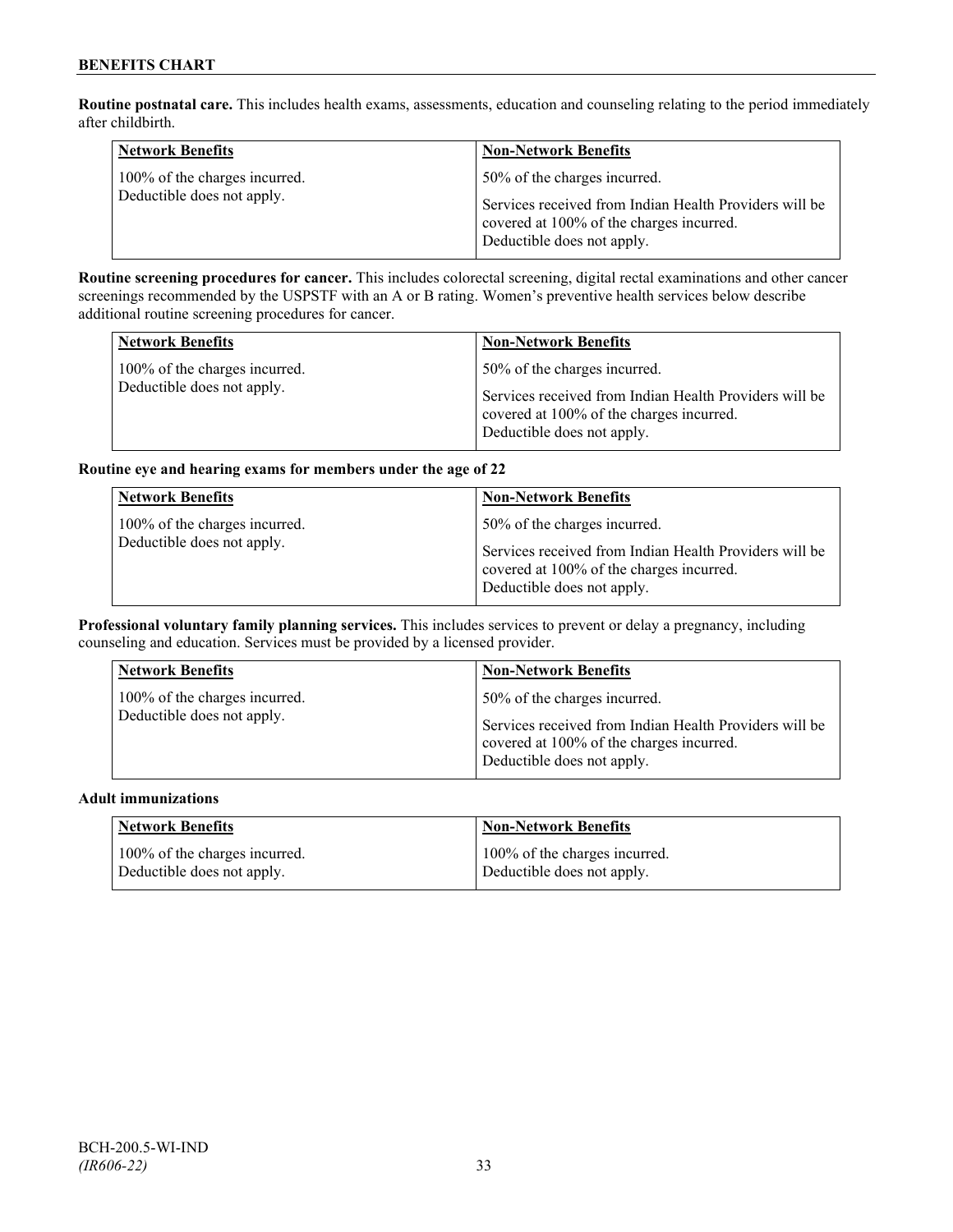**Women's preventive health services.** This includes mammograms, screenings for cervical cancer (pap smears), breast pumps, human papillomavirus (HPV) testing, counseling for sexually transmitted infections, counseling and screening for human immunodeficiency virus (HIV), and all FDA approved contraceptive methods as prescribed by a doctor, sterilization procedures, education and counseling (see the Prescription Drug Services section for coverage of oral contraceptive drugs). We also provide genetic screening for BRCA if someone in your family has the gene or you have a diagnosis of cancer.

The U.S. Preventive Services Task Force (USPSTF) recommends screening mammography, with or without clinical breast examination (CBE), every 1-2 years for women aged 40 and older. For women age 50 and older, we cover an annual mammogram.

| <b>Network Benefits</b>                                     | <b>Non-Network Benefits</b>                                                                                                                                      |
|-------------------------------------------------------------|------------------------------------------------------------------------------------------------------------------------------------------------------------------|
| 100% of the charges incurred.<br>Deductible does not apply. | 50% of the charges incurred.<br>Services received from Indian Health Providers will be<br>covered at 100% of the charges incurred.<br>Deductible does not apply. |

**Obesity screening and management.** We cover obesity screening and counseling for all ages during a routine preventive care exam. If you are age 18 or older and have a body mass index of 30 or more, we also cover intensive obesity management to help you lose weight. Your primary care doctor can coordinate these services.

| <b>Network Benefits</b>       | <b>Non-Network Benefits</b>                                                                                                      |
|-------------------------------|----------------------------------------------------------------------------------------------------------------------------------|
| 100% of the charges incurred. | 50% of the charges incurred.                                                                                                     |
| Deductible does not apply.    | Services received from Indian Health Providers will be<br>covered at 100% of the charges incurred.<br>Deductible does not apply. |

### **In addition to any ACA or state mandated preventive services referenced above, we cover the following eligible preventive services:**

### **Routine hearing exams for adults age 22 and older**

| <b>Network Benefits</b>                                                                                                          | <b>Non-Network Benefits</b>                                                                                                      |
|----------------------------------------------------------------------------------------------------------------------------------|----------------------------------------------------------------------------------------------------------------------------------|
| 75% of the charges incurred.                                                                                                     | 50% of the charges incurred.                                                                                                     |
| Services received from Indian Health Providers will be<br>covered at 100% of the charges incurred.<br>Deductible does not apply. | Services received from Indian Health Providers will be<br>covered at 100% of the charges incurred.<br>Deductible does not apply. |

#### **Eye exams for adults diagnosed with diabetes**

| <b>Network Benefits</b>                                     | <b>Non-Network Benefits</b>                                                                                                                                      |
|-------------------------------------------------------------|------------------------------------------------------------------------------------------------------------------------------------------------------------------|
| 100% of the charges incurred.<br>Deductible does not apply. | 50% of the charges incurred.<br>Services received from Indian Health Providers will be<br>covered at 100% of the charges incurred.<br>Deductible does not apply. |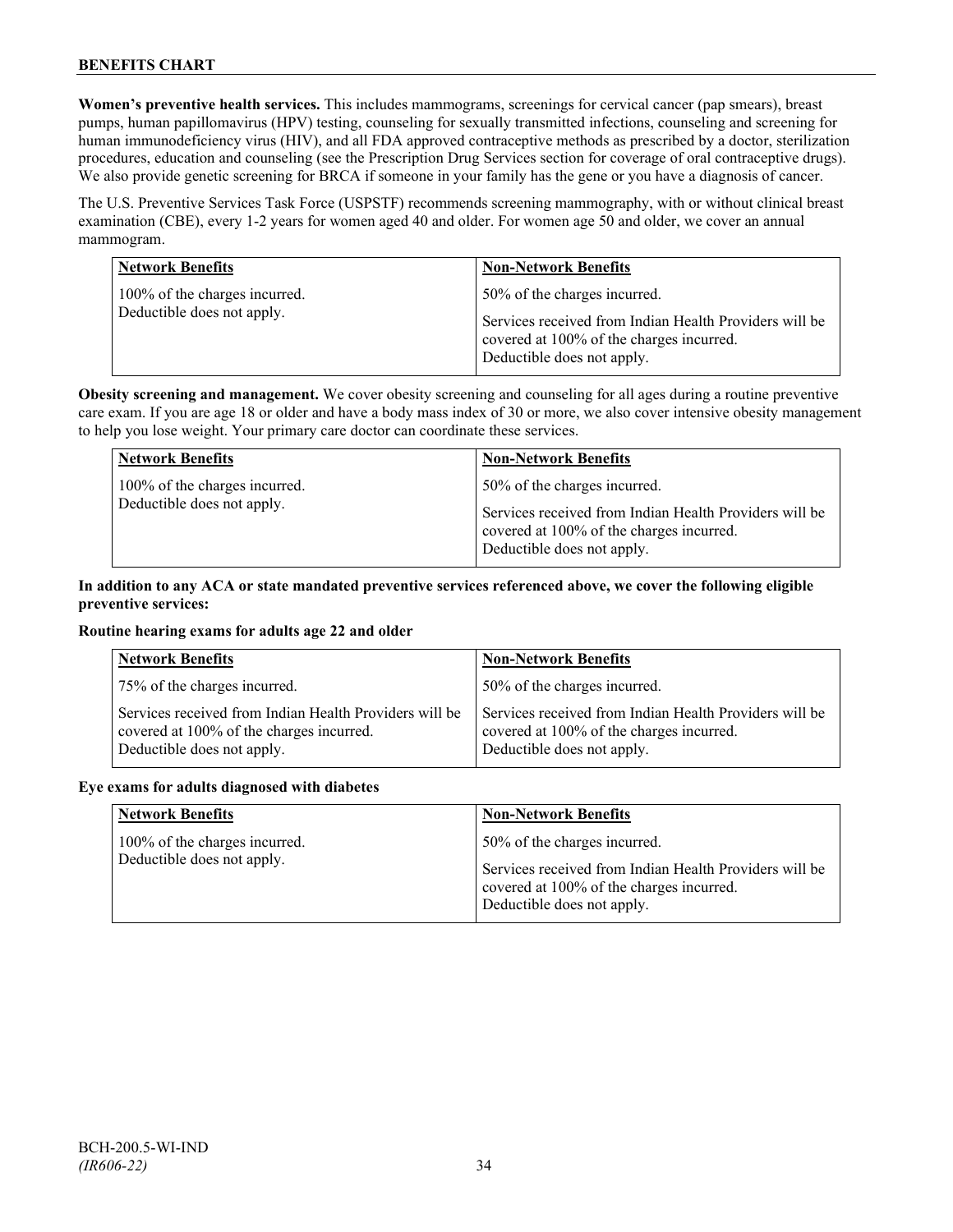**Ovarian cancer surveillance tests for women who are at risk.** "At risk for ovarian cancer" means (1) having a family history that includes any of the following: one or more first-degree or second-degree relatives with ovarian cancer, clusters of female relatives with breast cancer or nonpolyposis colorectal cancer; or (2) testing positive for BRCA1 or BRCA2 mutations. "Surveillance tests for ovarian cancer" means annual screening using: CA-125 serum tumor marker testing, transvaginal ultrasound, pelvic examination or other proven ovarian cancer screening tests currently being evaluated by the federal Food and Drug Administration or by the National Cancer Institute.

| <b>Network Benefits</b>                                                                                                                                                                                                           | <b>Non-Network Benefits</b>                                                                                                                                                                                                           |
|-----------------------------------------------------------------------------------------------------------------------------------------------------------------------------------------------------------------------------------|---------------------------------------------------------------------------------------------------------------------------------------------------------------------------------------------------------------------------------------|
| Coverage level is same as corresponding Network<br>Benefit, depending on type of service provided, such as<br>Diagnostic Imaging Services, Laboratory Services<br>Office Visits for Illness or Injury, or Preventive<br>Services. | Coverage level is same as corresponding Non-Network<br>Benefit, depending on type of service provided, such as<br>Diagnostic Imaging Services, Laboratory Services<br>Office Visits for Illness or Injury, or Preventive<br>Services. |
|                                                                                                                                                                                                                                   |                                                                                                                                                                                                                                       |

### **Limitations:**

• Services are not preventive if received as part of a visit to diagnose, manage or maintain an acute or chronic medical condition, illness or injury. When that occurs, unless otherwise indicated above, standard deductibles, copayments or coinsurance apply.

### **Not Covered:**

- Routine eye exams for adults age 22 and older.
- See "Services Not Covered" in your Policy.

### **TELEHEALTH/TELEMEDICINE SERVICES**

#### **Definitions:**

**Telehealth, Telemedicine, or Virtual Care.** This is a means of communication between a health care professional and a patient. This includes the use of secure electronic information, imaging, and communication technologies, including:

- interactive audio or audio-video
- interactive audio with store-and-forward technology
- chat-based and email-based systems
- physician-to-physician consultation
- patient education
- data transmission
- data interpretation
- digital diagnostics (algorithm-enabled diagnostic support)
- digital therapeutics (the use of personal health devices and sensors, either alone or in combination with conventional drug therapies, for disease prevention and management)

#### Services can be delivered:

Synchronously: the patient and health care professional are engaging with one another at the same time; or Asynchronously: the patient and health care professional engage with each other at different points in time.

**Telephone Visits.** Live, synchronous, interactive encounters over the telephone between a patient and a healthcare provider.

**E-Visit or Chat-Based Visits.** Asynchronous online or mobile app encounters to discuss a patient's personal health information, vital signs, and other physiologic data or diagnostic images. The healthcare provider reviews and delivers a consultation, diagnosis, prescription or treatment plan after reviewing the patient's visit information.

**Virtuwell<sup>®</sup>.** This is an online service for you to receive a diagnosis and treatment for certain conditions, such as a cold, flu, ear pain and sinus infections. You may access the Virtuwell website at [virtuwell.com.](https://www.virtuwell.com/)

**Video Visits.** Live, synchronous, interactive encounters using secure web-based video between a patient and a healthcare provider.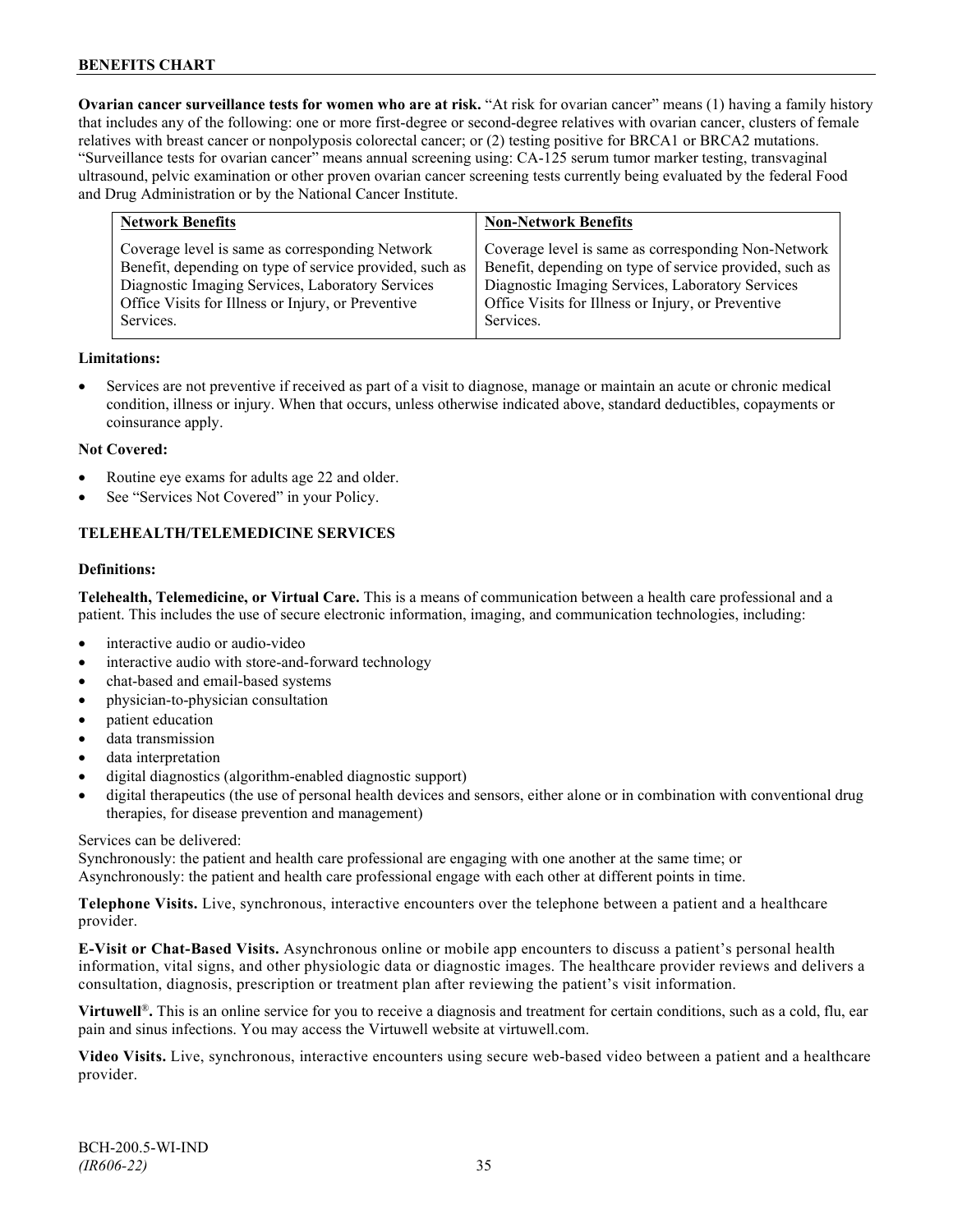### **Covered Services:**

The Plan covers the following methods of receiving care for services that would be eligible under the Plan if the service were provided in person.

### **Scheduled telephone visits**

| <b>Network Benefits</b>                                                                                                                                                                                                                      | <b>Non-Network Benefits</b>                                                                                                                                      |
|----------------------------------------------------------------------------------------------------------------------------------------------------------------------------------------------------------------------------------------------|------------------------------------------------------------------------------------------------------------------------------------------------------------------|
| 100% of the charges incurred, subject to a<br>copayment of \$10 per visit.<br>Deductible does not apply.<br>Services received from Indian Health Providers will be<br>covered at 100% of the charges incurred.<br>Deductible does not apply. | 50% of the charges incurred.<br>Services received from Indian Health Providers will be<br>covered at 100% of the charges incurred.<br>Deductible does not apply. |

### **E-visits**

### **Access to online care through Virtuwell at [virtuwell.com](http://www.virtuwell.com/)**

| <b>Network Benefits</b>                                     | <b>Non-Network Benefits</b> |
|-------------------------------------------------------------|-----------------------------|
| 100% of the charges incurred.<br>Deductible does not apply. | No coverage.                |

### **All other E-visits**

| <b>Network Benefits</b>                                                                                                                                                                                                                      | <b>Non-Network Benefits</b>                                                                                                                                      |
|----------------------------------------------------------------------------------------------------------------------------------------------------------------------------------------------------------------------------------------------|------------------------------------------------------------------------------------------------------------------------------------------------------------------|
| 100% of the charges incurred, subject to a<br>copayment of \$10 per visit.<br>Deductible does not apply.<br>Services received from Indian Health Providers will be<br>covered at 100% of the charges incurred.<br>Deductible does not apply. | 50% of the charges incurred.<br>Services received from Indian Health Providers will be<br>covered at 100% of the charges incurred.<br>Deductible does not apply. |

### **Not Covered:**

See "Services Not Covered" in your Policy.

### **TRANSPLANT SERVICES**

### **Applicable Definitions:**

**Autologous.** This is when the source of cells is from the individual's own marrow or stem cells.

**Allogeneic.** This is when the source of cells is from a related or unrelated donor's marrow or stem cells.

**Allogeneic Bone Marrow Transplant.** This is when the bone marrow is harvested from the related or unrelated donor and stored. The patient undergoes treatment which includes tumor ablation with high-dose chemotherapy and/or radiation. The bone marrow is reinfused (transplanted).

**Autologous Bone Marrow Transplant.** This is when the bone marrow is harvested from the individual and stored. The patient undergoes treatment which includes tumor ablation with high-dose chemotherapy and/or radiation. The bone marrow is reinfused (transplanted).

**Autologous/Allogeneic Stem Cell Support.** This is a treatment process that includes stem cell harvest from either bone marrow or peripheral blood, tumor ablation with high-dose chemotherapy and/or radiation, stem cell reinfusion, and related care. Autologous/allogeneic bone marrow transplantation and high dose chemotherapy with peripheral stem cell rescue/support are considered to be autologous/allogeneic stem cell support.

**Designated Transplant Center.** This is any health care provider, group or association of health care providers designated by us to provide services, supplies or drugs for specified transplants for our Insureds.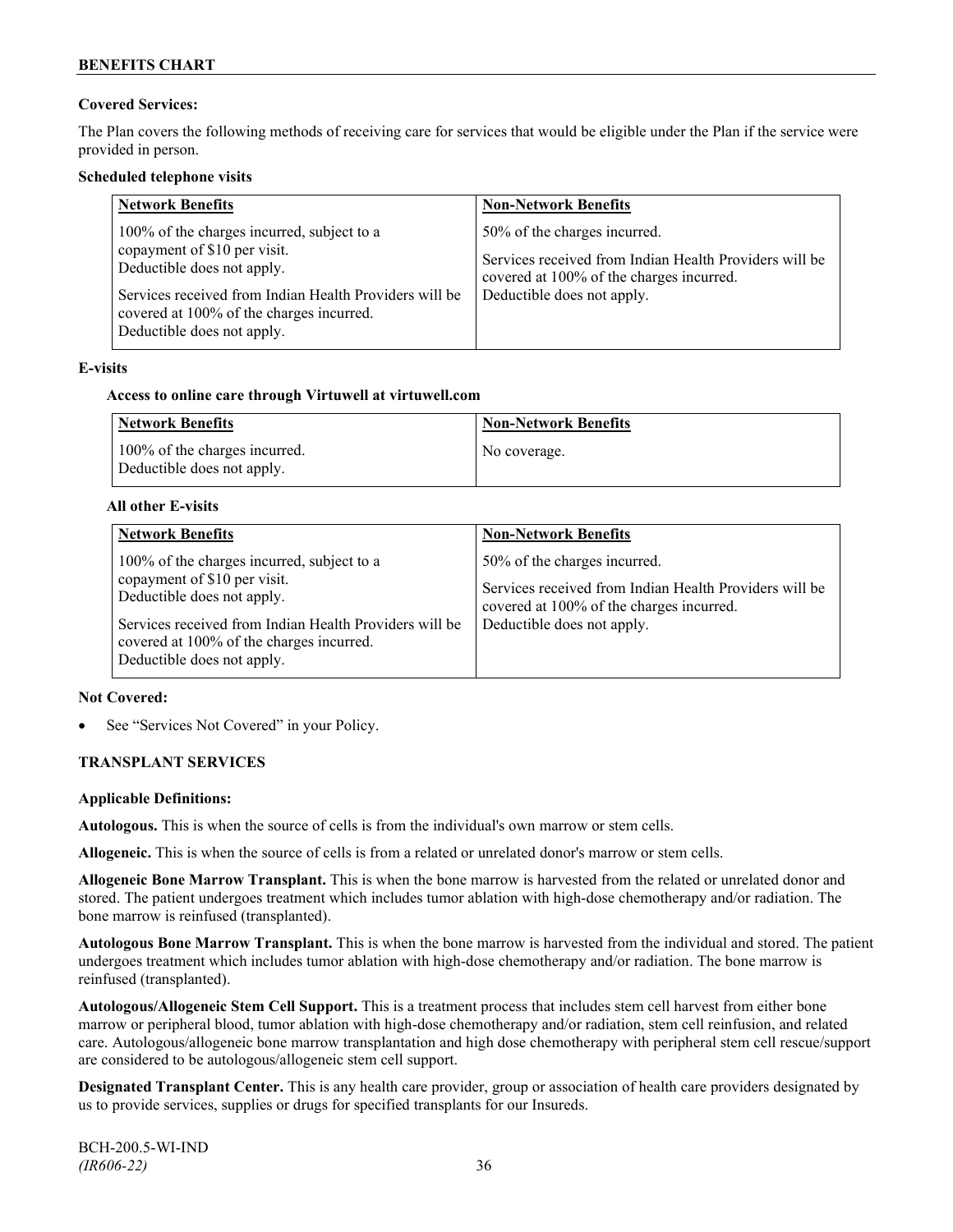**Transplant Services.** This is transplantation (including retransplants) of the human organs or tissue listed below, including all related post-surgical treatment, follow-up care and drugs and multiple transplants for a related cause. Transplant services do not include other organ or tissue transplants or surgical implantation of mechanical devices functioning as a human organ, except surgical implantation of an FDA approved Ventricular Assist Device (VAD) or total artificial heart, functioning as a temporary bridge to heart transplantation.

Prior authorization is required prior to consultation to support coordination of care and benefits.

### **Covered Services:**

We cover eligible transplant services (as defined above) while you are covered under your Policy. Transplants that will be considered for coverage are Limited to the following:

- Kidney transplants for end-stage disease.
- Cornea transplants for end-stage disease.
- Heart transplants for end-stage disease.
- Lung transplants or heart/lung transplants for: (1) primary pulmonary hypertension; (2) Eisenmenger's syndrome; (3) endstage pulmonary fibrosis; (4) alpha 1 antitrypsin disease; (5) cystic fibrosis; and (6) emphysema.
- Liver transplants for: (1) biliary atresia in children; (2) primary biliary cirrhosis; (3) post-acute viral infection (including hepatitis A, hepatitis B antigen e negative and hepatitis C) causing acute atrophy or post-necrotic cirrhosis; (4) primary sclerosing cholangitis; (5) alcoholic cirrhosis; and (6) hepatocellular carcinoma.
- Allogeneic bone marrow transplants or peripheral stem cell support associated with high dose chemotherapy for : (1) acute myelogenous leukemia; (2) acute lymphocytic leukemia; (3) chronic myelogenous leukemia; (4) severe combined immunodeficiency disease; (5) Wiskott-Aldrich syndrome; (6) aplastic anemia; (7) sickle cell anemia; (8) non-relapsed or relapsed non-Hodgkin's lymphoma; (9) multiple myeloma; and (10) testicular cancer.
- Autologous bone marrow transplants or peripheral stem cell support associated with high-dose chemotherapy for: (1) acute leukemia; (2) non-Hodgkin's lymphoma; (3) Hodgkin's disease; (4) Burkitt's lymphoma; (5) neuroblastoma; (6) multiple myeloma; (7) chronic myelogenous leukemia; and (8) non-relapsed non-Hodgkin's lymphoma.
- Pancreas transplants for simultaneous pancreas-kidney transplants for diabetes, pancreas after kidney, living related segmental simultaneous pancreas kidney transplantation and pancreas transplant alone.

To receive Network Benefits, charges for transplant services must be incurred at a Designated Transplant Center.

The transplant-related treatment provided, including expenses incurred for directly related donor services, shall be subject to and in accordance with the provisions, limitations, maximums and other terms of your Policy.

Medical and hospital expenses of the donor are covered only when the recipient is an Insured and the transplant and directly related donor expenses have been prior authorized for coverage. Treatment of medical complications that may occur to the donor are not covered. Donors are not considered Insureds, and are therefore not eligible for the rights afforded to Insureds under your Policy.

The list of eligible transplant services and coverage determinations are based on established medical policies, which are subject to periodic review and modifications by the medical director.

| <b>Network Benefits</b>                           | <b>Non-Network Benefits</b> |
|---------------------------------------------------|-----------------------------|
| See Network Inpatient Hospital Services Benefits. | No coverage.                |